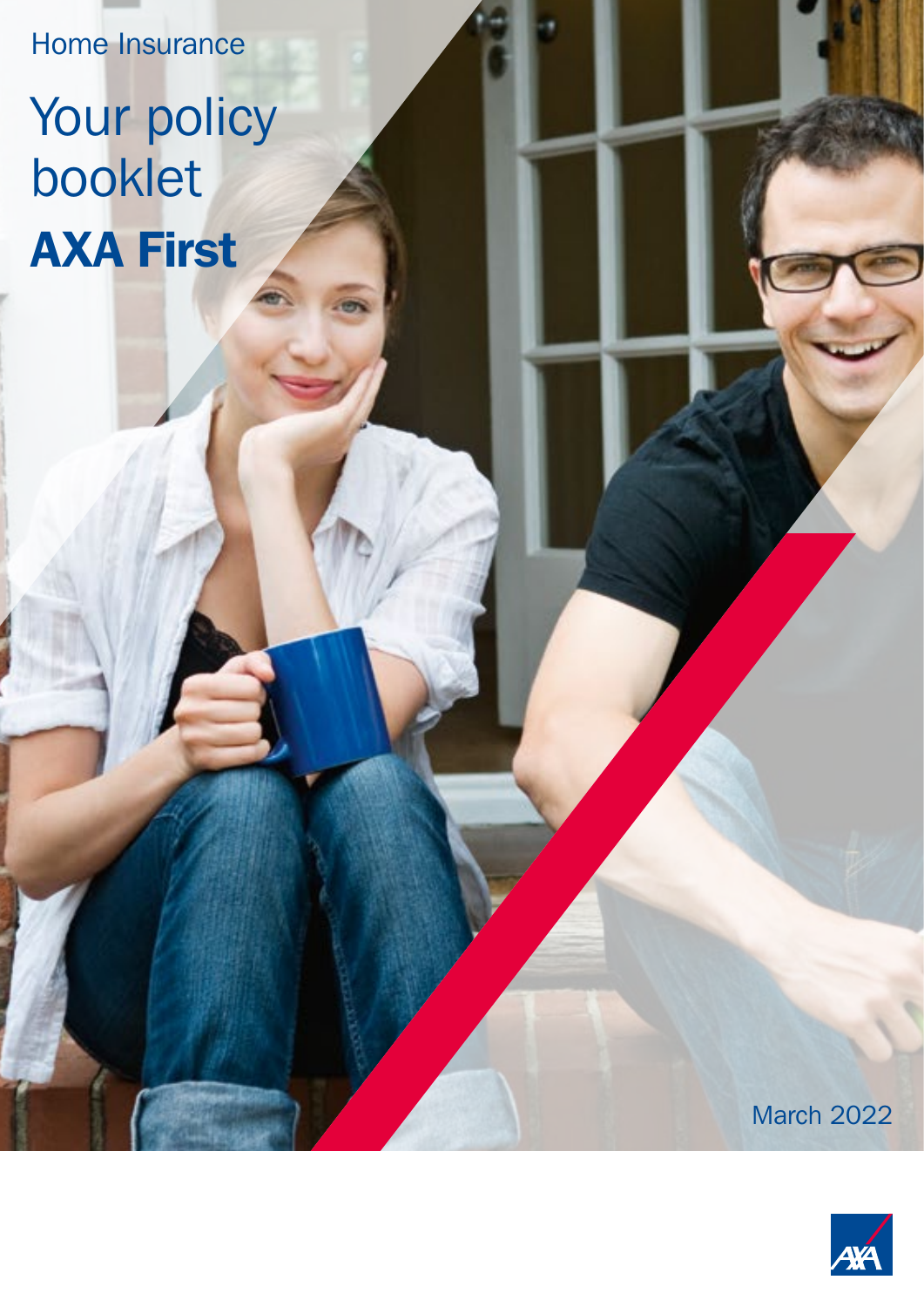# Important telephone numbers

# Contents, Personal possessions 0330 024 6842 and Buildings claims

For immediate help and to make a claim, call our claims team. Please be ready to give us your policy number and details of the loss.

# Domestic helpline and 0330 024 6849 Home assistance

The Domestic helpline is automatically included to offer practical advice when trouble strikes in the home. Burst pipes, blocked drains, electrical faults, even wasp nests – we can arrange for an approved contractor to visit your home and sort out the problem as quickly as possible.

You will have to pay for any call out charges, parts and cost of labour.

If you have upgraded to the Home assistance cover, we will pay up to £1,000 towards the costs and fees covered by this section.

# **Legal helpline and 0330 024 6861** Family legal protection

This confidential legal helpline service offers legal advice over the phone at local rates. You can get help on any personal or domestic legal problems.

Your schedule will show if you have upgraded to the Family legal protection cover, we will pay up to £50,000 towards legal costs and expenses covered by this section. Please quote 'AXA First – Family legal protection' when contacting them.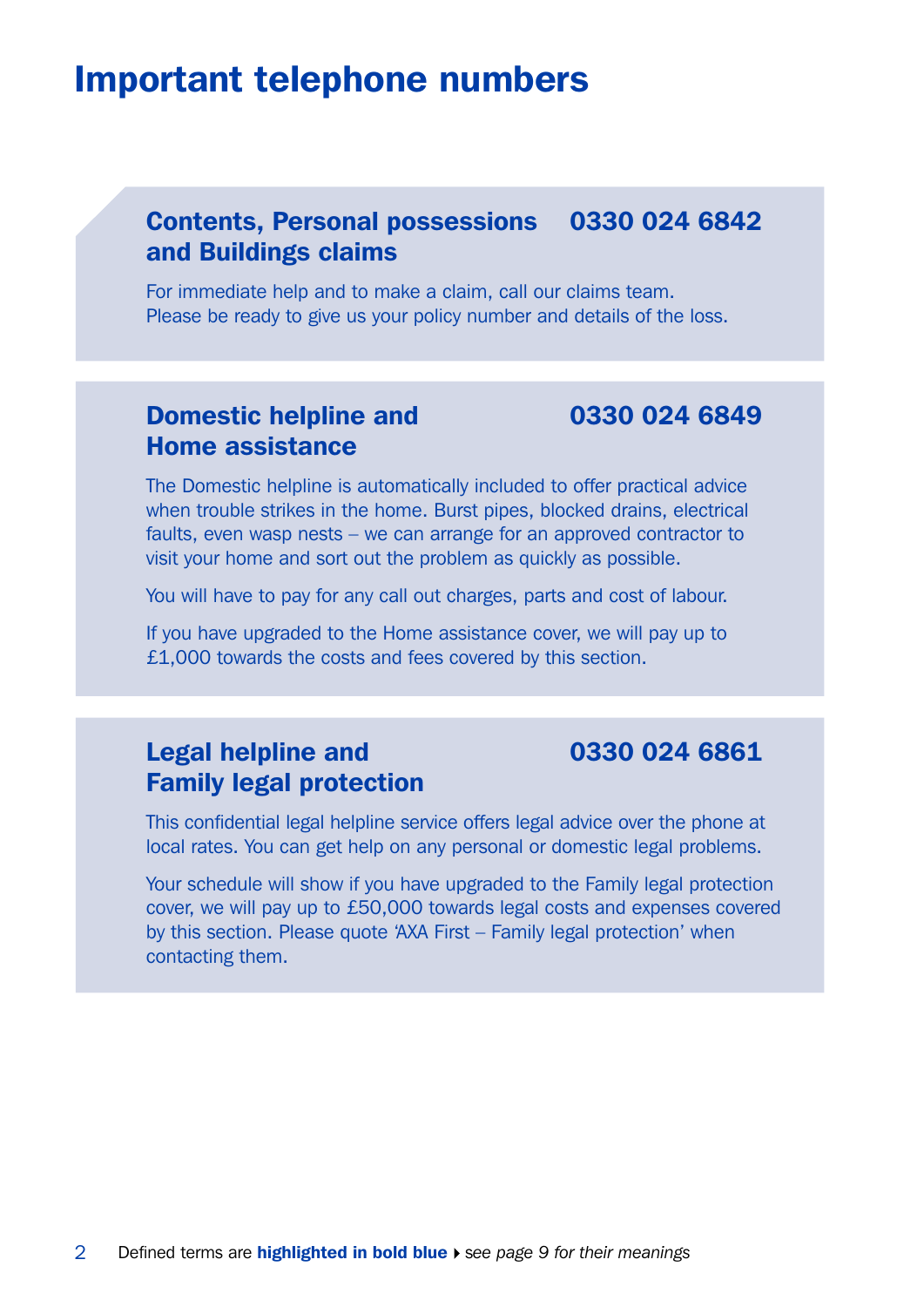# **Contents**

| <b>About your policy</b>                                                                                             |                                     |                           |    |
|----------------------------------------------------------------------------------------------------------------------|-------------------------------------|---------------------------|----|
| Important telephone numbers                                                                                          | 2                                   |                           |    |
| Using this booklet<br>Your policy<br>Important information<br>Meanings of defined terms<br><b>General conditions</b> | 4<br>5<br>6<br>9<br>12 <sup>2</sup> |                           |    |
|                                                                                                                      |                                     | <b>General exclusions</b> | 16 |
|                                                                                                                      |                                     | <b>Claims conditions</b>  | 18 |
|                                                                                                                      |                                     | Making a claim            | 20 |
|                                                                                                                      |                                     | How we settle claims      | 21 |
| <b>Your policy cover</b>                                                                                             |                                     |                           |    |
| Contents standard cover                                                                                              | 23                                  |                           |    |
| Contents plus accidental damage cover                                                                                | 30                                  |                           |    |
| Personal possessions                                                                                                 | 31                                  |                           |    |
| <b>Buildings standard cover</b>                                                                                      | 33                                  |                           |    |
| Buildings plus accidental damage cover                                                                               | 39                                  |                           |    |
| Home assistance                                                                                                      | 40                                  |                           |    |
| <b>Family legal protection</b>                                                                                       | 47                                  |                           |    |
| Making a complaint                                                                                                   | 56                                  |                           |    |
| Customer service information                                                                                         | 58                                  |                           |    |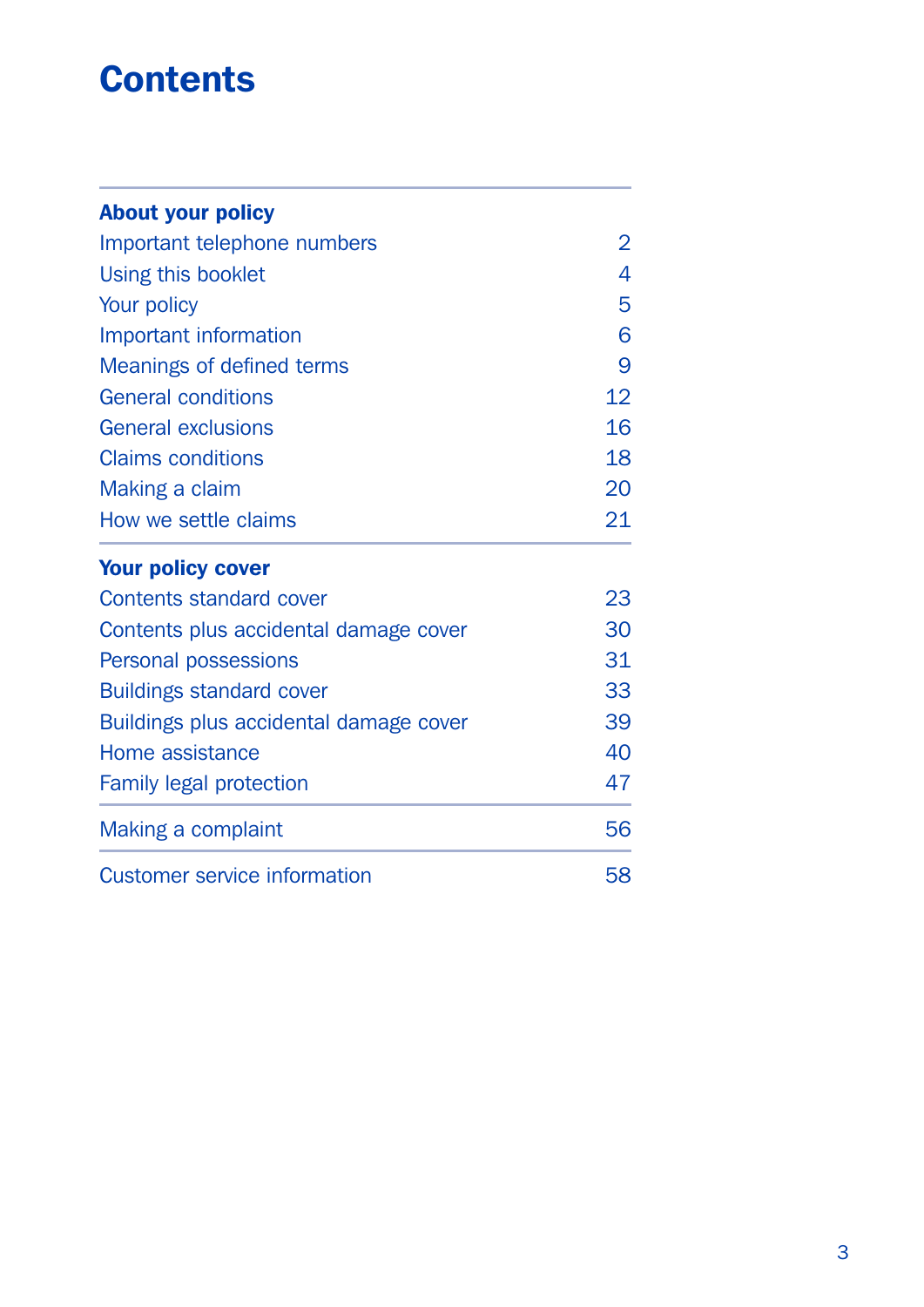# Using this booklet

Please read this **policy** booklet with your schedule to make sure that you are satisfied with your insurance. If you have any questions please contact your Insurance Agent.

Certain words and phrases have a defined meaning. You can find the meanings of these defined terms on pages 9 – 11.

We have included some explanatory notes in your **policy** booklet. These are printed in *italics*.

You will find the following headings on many pages.

## What is covered

These sections give detailed information on the insurance provided and should be read, at all times, with 'What is not covered'.

# What is not covered

These sections tell you what is not included in your **policy.**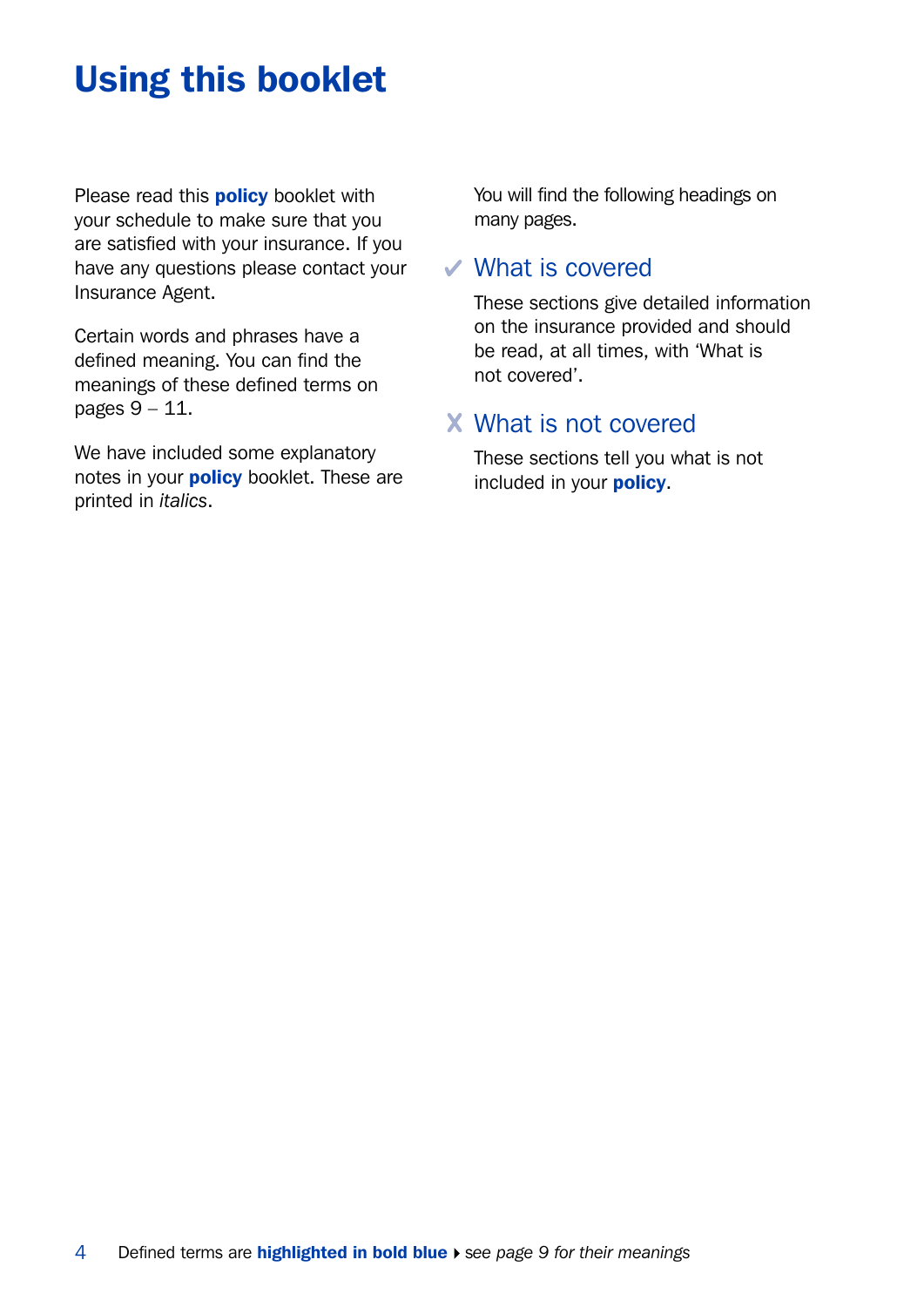# Your policy

Thank you for choosing AXA Insurance UK plc.

This **policy** describes the insurance cover provided during the period of insurance as shown in your schedule which you have paid for, or have agreed to pay for, and for which we have accepted the premium.

The contract between you and us is made up of this **policy** booklet, the schedule and any **endorsements** shown in your schedule.

# Important information

Please read this **policy** booklet with your schedule to make sure that you are satisfied with your insurance. If you have any questions please contact your Insurance Agent.

Please also take some time to read our complaints procedure in the Making a complaint section on page 56.

# The law which applies to this policy

You and we can choose the law which applies to this **policy**. We propose that the Law of England and Wales apply. Unless we and you agree otherwise the Law of England and Wales will apply to this **policy**.

# Checking for changes to your cover

If you have varied the basic terms of your policy with us, this will be stated on your schedule.

In addition we may apply **endorsements** that can include things like a requirement to have a burglar alarm fitted, a certain type of lock on your doors, a larger **policy excess** on a specific section or an increased limit for one of your valuable items.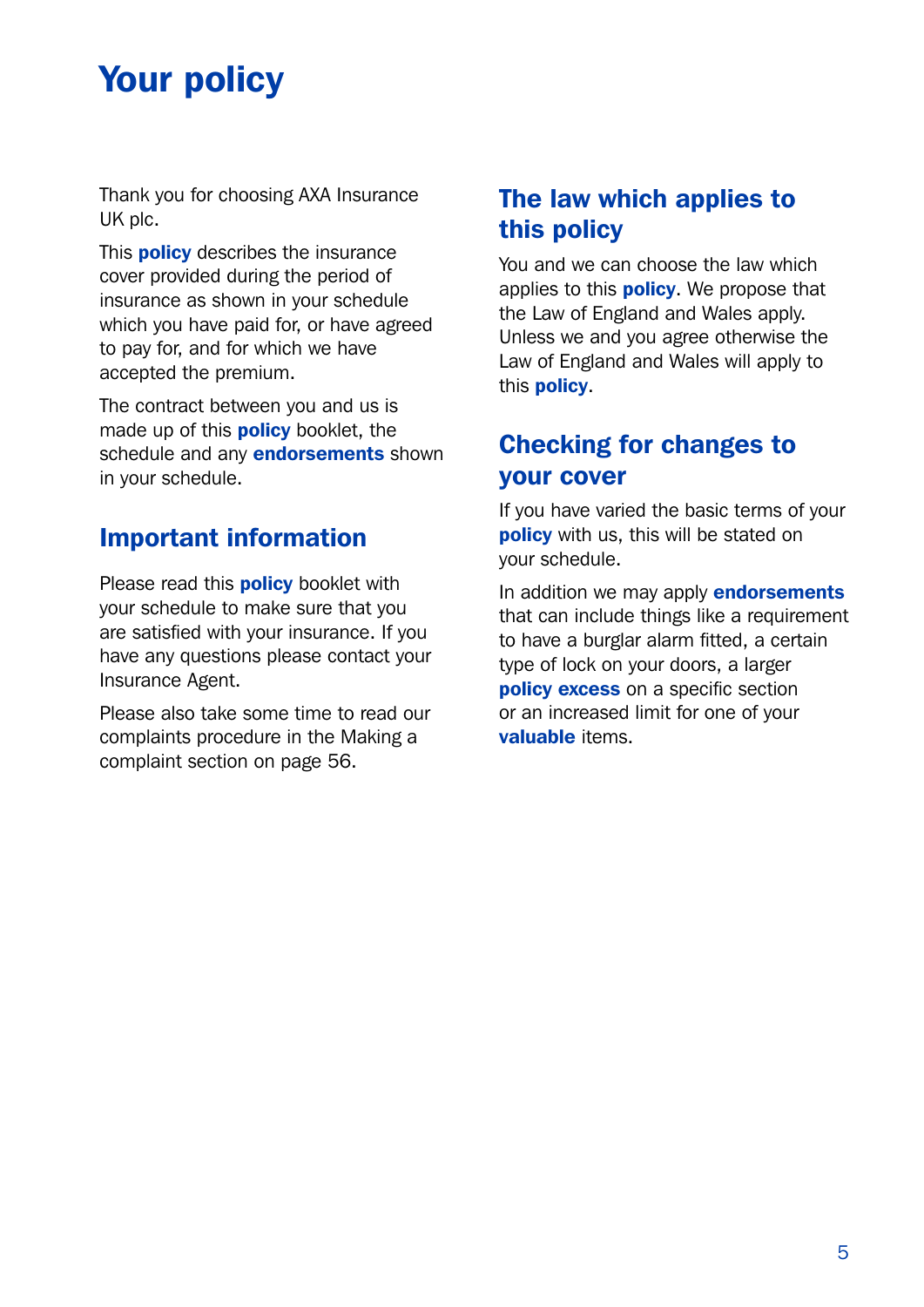# Important information

Our AXA First Home Insurance policy is designed to protect you against the risk of things happening suddenly which you could not have expected such as fire, theft, flood and storm. It is not designed to protect you against losses that arise due to the gradual deterioration or poor maintenance of your home.

We want to ensure that you are fully aware of the extent of your cover, and would therefore urge you to read this policy booklet in full along with the schedule. We have also taken this opportunity to bring some helpful information to your attention.

This section does not form part of your policy and contains only examples of what is contained in your booklet.

# Collision

If someone crashes into your wall or your house make sure you record their name, address, vehicle registration and contact details. We will need this information to help us try to recover your excess.

# **Subsidence**

Damage caused by subsidence is the result of ground movement affecting your property. The most common signs of this are diagonal cracks away from door and window frames. New properties will often move for reasons other than subsidence and this natural settlement is not covered.

Subsidence and other types of ground movement can be difficult and complex to repair. It is important that you tell us as soon as possible if you think your home may be affected.

## Escape of water

Your cover for escape of water is designed to cover damage to your property caused by water leaks.

It's always a good idea to get your boiler checked and/or serviced by a Gas Safe/ Oftec/Hetas certified engineer, depending on your heating system, in plenty of time for winter. This will help prevent boiler failure which could leave you with no heating and/or hot water.

One of the biggest risks of water damage occurs when you are away during the winter where pipes can freeze and burst causing large amounts of damage. It is important that you take steps to avoid this by keeping your central heating on low so your pipes do not freeze over. If you want to turn your heating off then you should drain your central heating system and switch off the water at the mains.

Please be aware that cover for escape of water ceases after the home has been unoccupied for more than 30 days.

In addition, damage can occur due to water leaks caused when the sealant or grout around your bath or shower has worn away or failed. It is important to inspect and maintain your property as damage of this nature is not covered by the policy.

Pipes often burst because they have worn out; if this happens you should turn off the main stop tap and contact a plumber. We will be able to pay for the damage the water caused but not to repair the pipe itself.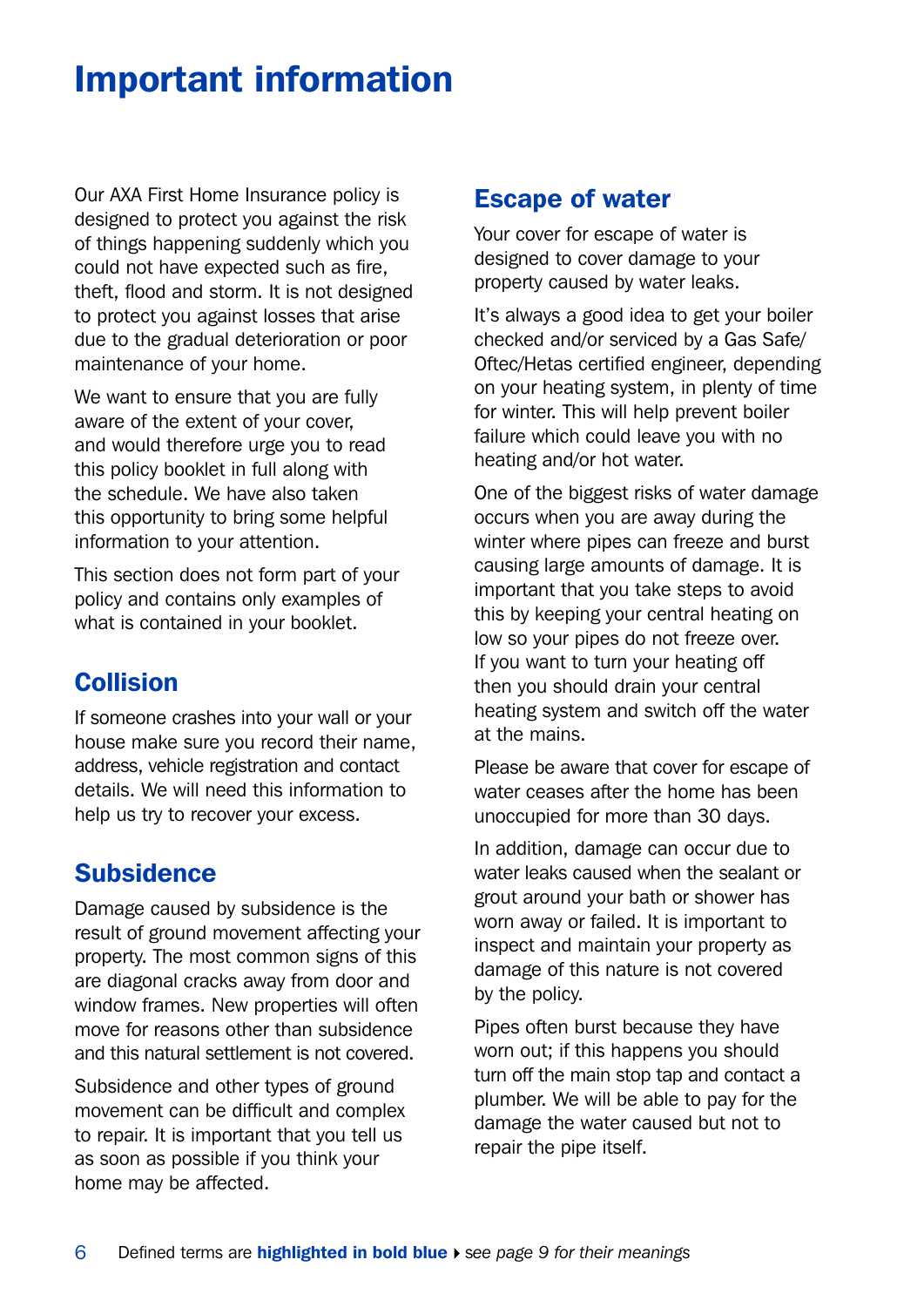# Fires

A large percentage of fires start in the kitchen, and are caused by faulty electrical appliances or unattended cooking pans and equipment – particularly chip pans. In addition candles, cigarettes, electric blankets and overloaded plug sockets cause a significant fire risk.

Always purchase electrical goods from a reputable supplier as branded goods sold via untraceable internet suppliers at much reduced prices may be counterfeit and/or may not be fitted with the appropriate safeguards against the risk of fire.

Please ensure you bear these risks in mind and take adequate precautions to protect yourself and your family.

Smoke alarms save many lives and significant damage every year. Please ensure that you have them fitted and check them regularly.

# Floods

If water has or is expected to enter your property you should secure your home and move your valuables and essentials to an elevated place or upper floor. You should also turn off all the utilities like power, water and gas supplies at their main source and disconnect all electrical appliances if possible.

If you know that you live in an area which is prone to flooding, there are additional steps you can take to protect your home and we would recommend contacting your local Environment Agency for further advice or call Floodline on 0345 988 1188.

# **Drains**

Some drains which use defective materials such as pitch fibre in their construction are prone to wear out over time naturally. If this happens they will not be covered by your policy but there are more specific insurance policies available to protect you against this risk.

## Storms

Properties are designed to withstand damage by all but the most extreme weather conditions. Normal weather conditions should not cause damage to a well maintained property and damage of this nature is not covered by this policy. It is therefore important that you keep your property in a good state of repair. Areas that you should focus on include blocked or broken gutters or down-pipes, and loose or damaged roof tiles.

Some areas like flat roofs, fascia boards and boundary walls are difficult to inspect so if you cannot check them yourself you should use a relevant building expert to do this for you.

# **Thefts**

Many thefts are committed by so called 'opportunist' criminals. Your property is significantly more likely to be burgled if accessible entrances are not locked and secured. Your policy may carry an endorsement about the security you have in place to prevent thefts. This usually requires you to have certain types of door and window locks. Make sure you check your schedule to ensure you have the right protection in place.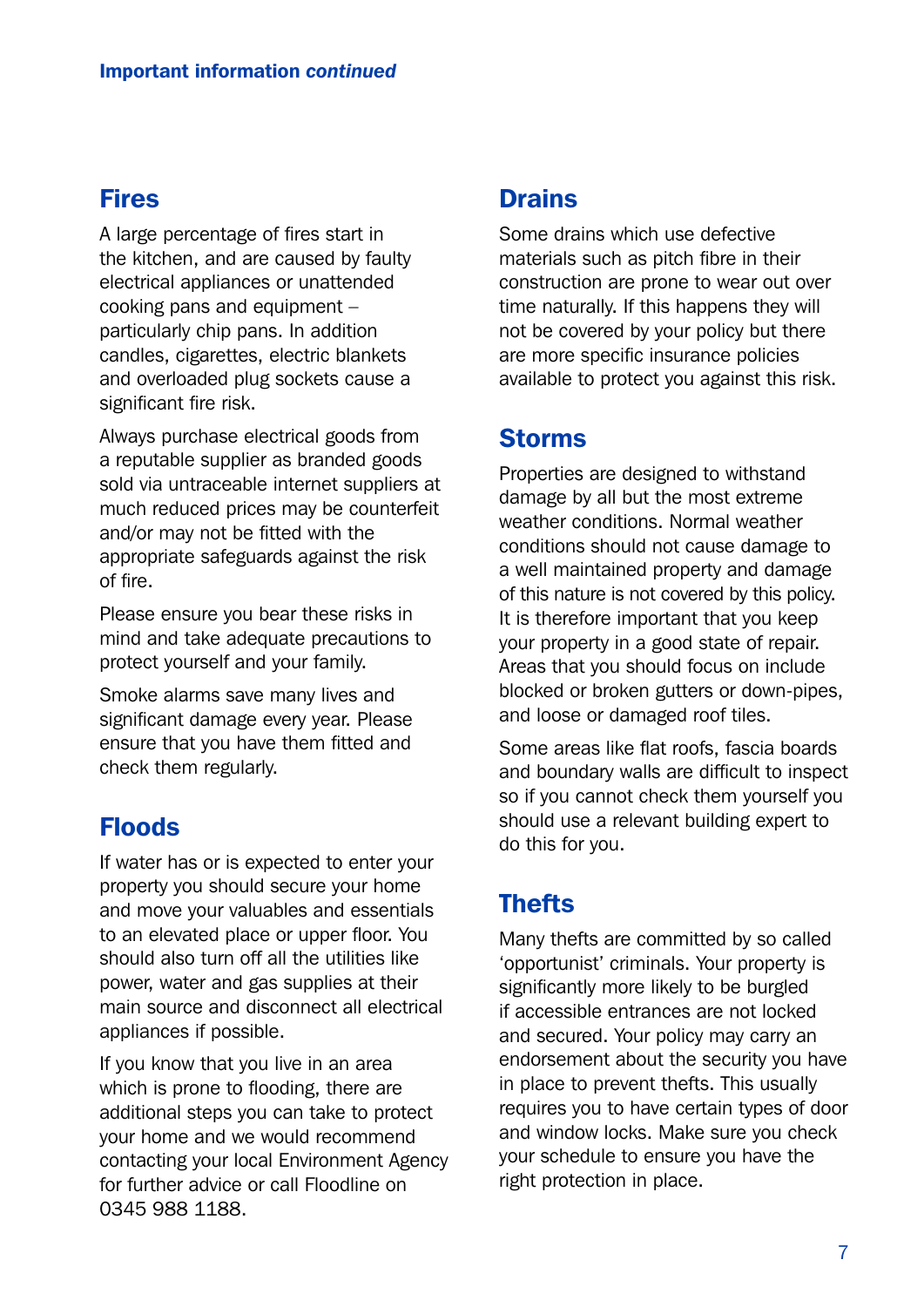If you are going away do what you can to make your house appear occupied. Ask a neighbour to pick up the mail, cancel milk and any other regular deliveries and use timers on lights if you have them.

Garages and sheds are attractive to criminals as they are easier to break in to and often contain valuable items such as tools or golf clubs. Locking these is another important step to minimising the risk of a theft.

You should also take particular care of items such as laptops and MP3 players or ipods if you have personal possessions cover. We will not cover the theft of such items if they have been left unattended outside of your home.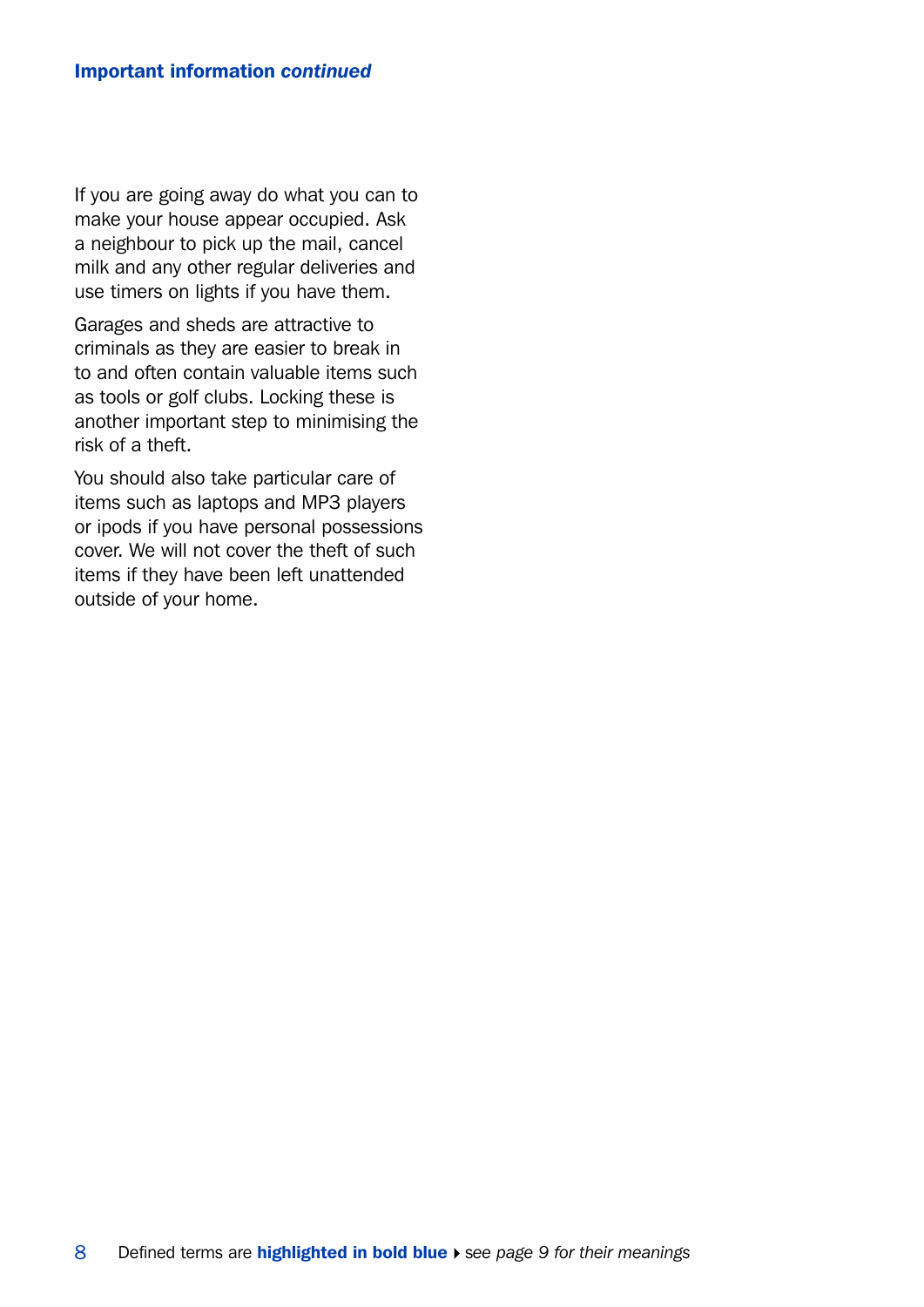# Meanings of defined terms

# Meanings that apply throughout your policy

These meanings apply to the whole of your **policy** except for the Home assistance and Family legal protection sections where different definitions apply.

If a word or phrase has a defined meaning, it will be **highlighted in bold blue print** and will have the same meaning wherever it is used in the **policy**.

The terms we, us, our, you, and your also have a defined meaning listed here, but are not highlighted in bold throughout the policy.

The following definitions are listed alphabetically:

#### **Buildings**

The structure of the **home** including fixtures and fittings and the following if they form part of the property:

- oil and gas tanks, cesspits, septic tanks
- permanent swimming pools, fixed hot tubs or Jacuzzis, ornamental ponds, fountains, tennis hard courts
- walls, gates, fences, hedges, terraces, patios, drives, paths, artificial lawns, statues, decking, railings, gazebos, pergolas
- car ports, garages including garages on nearby sites
- external lighting, alarm systems and surveillance equipment, solar heating systems, wind turbines, air and ground source heat pumps
- **fixed recreational toys and brick built** barbecues
- laminated, wooden effect or vinyl floor covering that could not reasonably be removed and re-used
- **Exercise inspection hatches and covers all** supplying your **home**
- outbuildings.

#### **Contents**

Household goods (including tenants fixtures, fittings and interior decorations) frozen foods, **personal effects**, office equipment, **valuables** and **money** are included provided that they belong to you or your **family** or you or your **family** are legally responsible for them and they are mainly used for private purposes.

The following items are not included in this definition:

- Vehicles or craft
- Any living creature.
- Documents
- Lottery tickets and raffle tickets.
- Any part of the structure of the **buildings**, other than fixtures and fittings, for which you are responsible as the tenant.

#### Domestic staff

A person employed to carry out domestic duties associated with your **home** and not employed by you in connection with any business, trade, profession or employment.

#### Endorsement(s)

A change to the terms of the **policy** shown under endorsements in your schedule.

#### **Excess**

The amount you must pay as the first part of each and every claim made.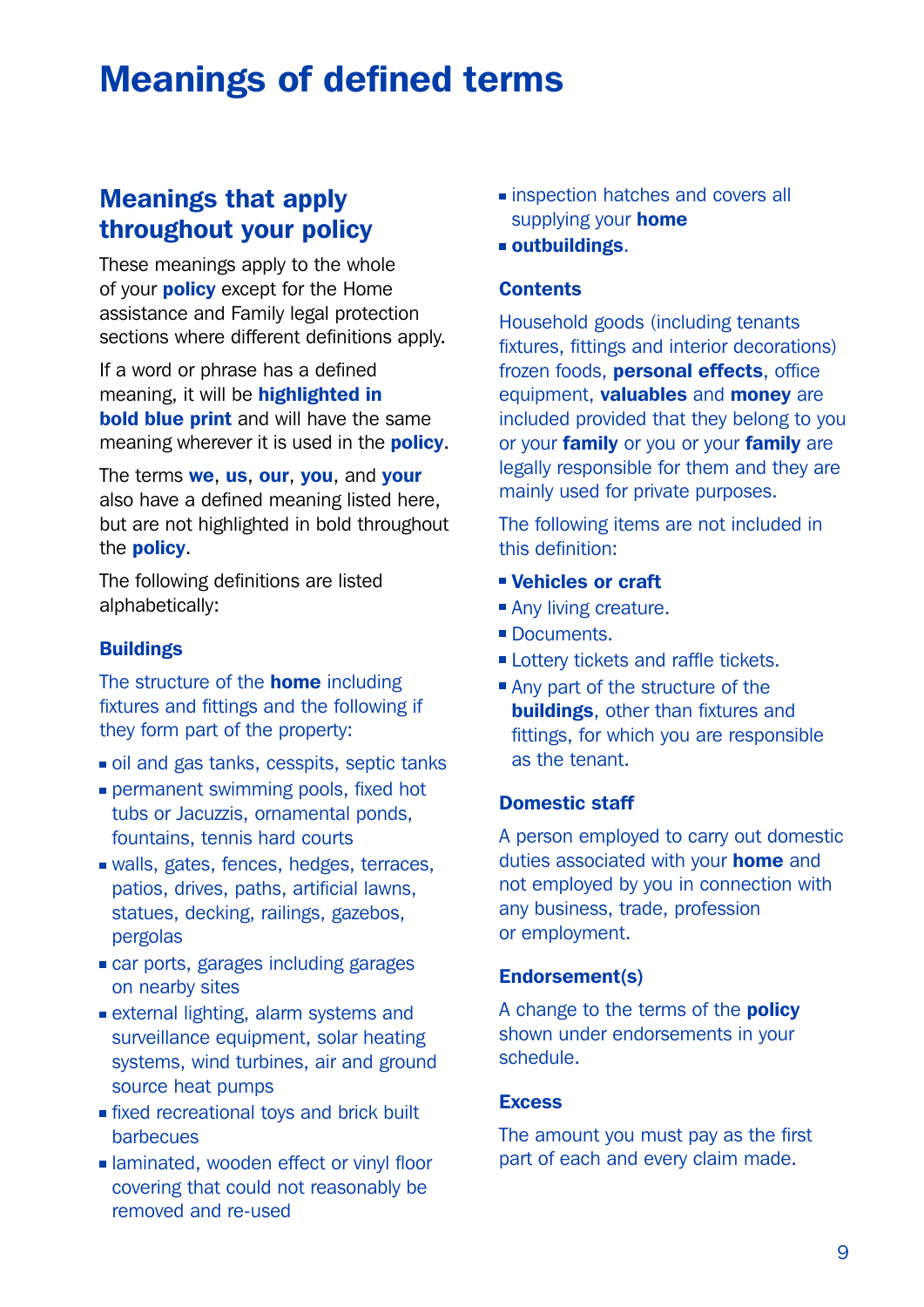#### Family

Your spouse, domestic partner or civil partner, children, **domestic staff** and any other person all permanently living with you and not paying for their accommodation.

#### Flood

An invasion of the property by a large volume of water caused by a rapid build-up or sudden release of water from outside the buildings.

#### **Heave**

The upward or sideways movement of the site on which your **buildings** are situated other than settlement caused by swelling of the ground.

#### Home

The private residence shown in your schedule including its garages and outbuildings if they form part of the property.

#### Landslip

Sudden movement of soil on a slope or gradual creep of a slope over a period of time other than settlement.

#### **Money**

Coins and bank notes in current use, cheques, postal orders, postage stamps which are not part of a collection, trading stamps, premium bonds, saving stamps or certificates, luncheon vouchers, money orders, travel tickets including season tickets, petrol coupons, gift vouchers or gift cards, phone cards, pre-booked event and entertainment tickets and electronic money cards.

This does not include credit card, cheque card or cash dispenser card liability.

#### **Outbuildings**

- sheds
- greenhouses
- summer houses
- other buildings (but not caravans, mobile homes, motor homes or structures made of canvas, PVC or any other non-rigid material)

which do not form part of the main **building** of the **home** and are used for domestic purposes.

#### Personal effects

Clothes and items of a personal nature likely to be worn, used or carried. For example portable radios and TV's, hand held games consoles, mp3 players, mobile phones and sports equipment.

#### **Policy**

Your policy booklet and most recent schedule, including any endorsement(s).

#### **Settlement**

The natural movement of new properties in the months and years after they are built.

#### Storm

- A period of violent weather defined as:
- Wind speeds with gusts of at least 48 knots (55mph)\* or
- Torrential rainfall at a rate of at least 25mm per hour or
- **Snow to a depth of at least one foot** (30 cms) in 24 hours or
- **Hail of such intensity that it causes** damage to hard surfaces or breaks glass.
- \* Equivalent to Storm Force 10 on the Beaufort Scale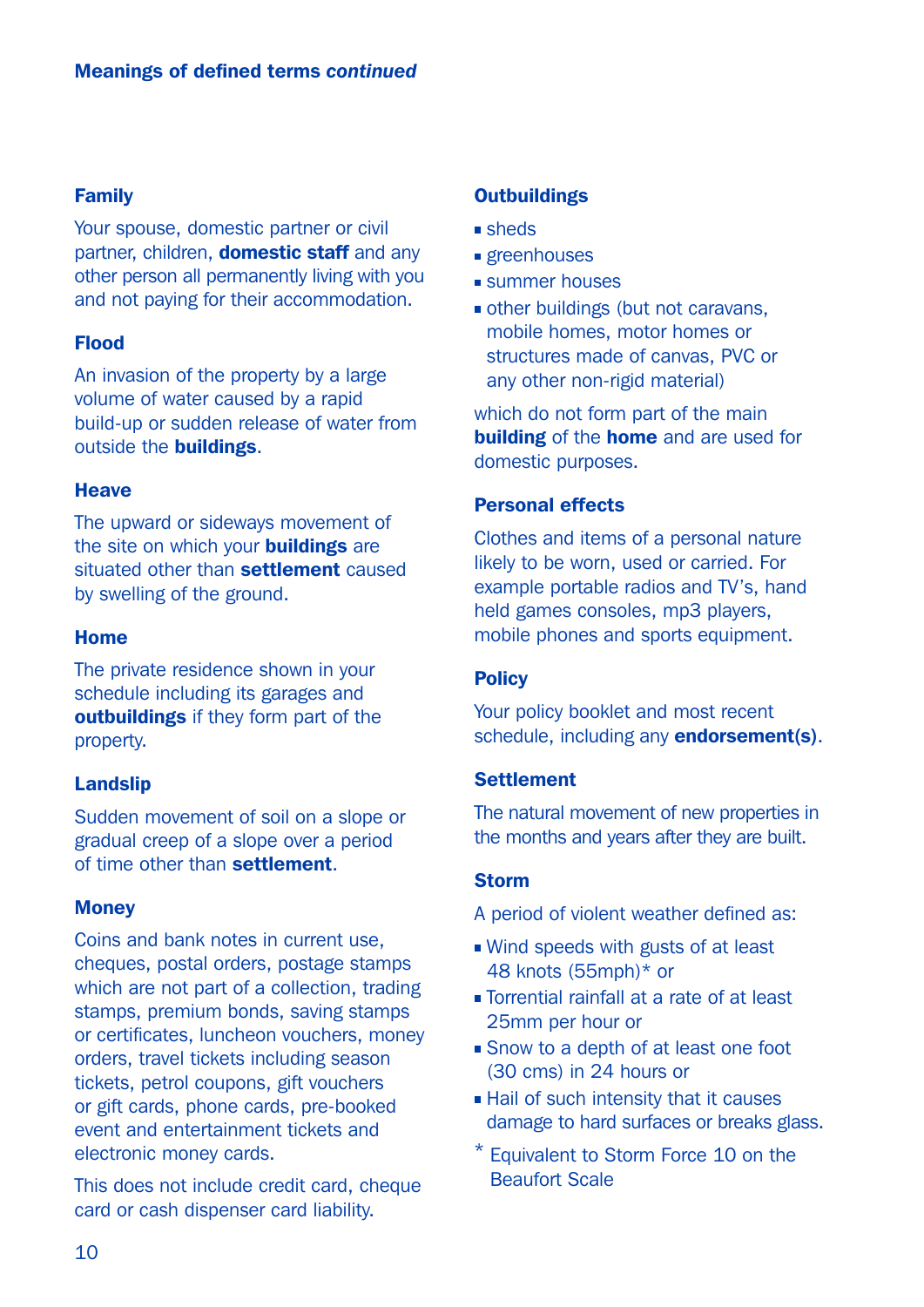#### Subsidence

Downward movement of the site on which the **buildings** are situated by a cause other than settlement or the weight of the **buildings** themselves.

#### Unfurnished

Has not contained enough furniture and furnishings for normal living purposes for more than 30 consecutive days.

#### Unoccupied

Not lived in and not occupied overnight by you or your **family** or a person authorised by you for more than 30 consecutive days.

#### Valuable(s)

Jewellery (including costume jewellery), articles of or containing gold, silver or other precious metals, cameras, camera lenses, binoculars, watches, furs, paintings and other works of art and collections of stamps, coins and medals.

#### Vehicles or craft

- 1 Electrically or mechanically propelled or assisted vehicles including motorcycles, powered transporters (including e-scooters and segway's), children's motorcycles, quad bikes and children's quad bikes.
- 2 Aircraft (including any type of glider), drones (including mechanically propelled aerial toys, models or devices), boats, hovercraft and any other type of craft designed to be used in or on the water including hand or foot propelled craft, sailboards and windsurfers.
- 3 Trailers, carts, wagons, caravans and horse boxes.

4 Parts, accessories (including keys and key fobs), tools, fitted radios, cassette players and compact disc players and satellite navigation systems for any of the items in 1–3 above.

The following items are not included in this definition:

- Ride on lawn mowers only used for domestic purposes within the boundaries of the land belonging to your home.
- Wheelchairs, mobility scooters and invalid carriages, provided they are only being used for their intended purpose and by the intended user, and there is no legal requirement for them to be registered for use on the road.
- Surfboards, water-skis, snowboards and skis.
- Toys and models.
- Pedal cycles, and electrically assisted pedal cycles (the motor should have a maximum power output of 250 watts and should not be able to propel the bike when it's travelling more than 15.5mph).
- Golf trolleys which are controlled by someone on foot.
- **Portable satellite navigation devices or** global positioning devices but not those fixed to a vehicle.

#### Vermin

Rats, mice, squirrels, owls, pigeons, foxes, bees, wasps or hornets.

#### We/us/our

AXA Insurance UK plc.

#### You/your

The person or people named in your schedule as the policyholder(s).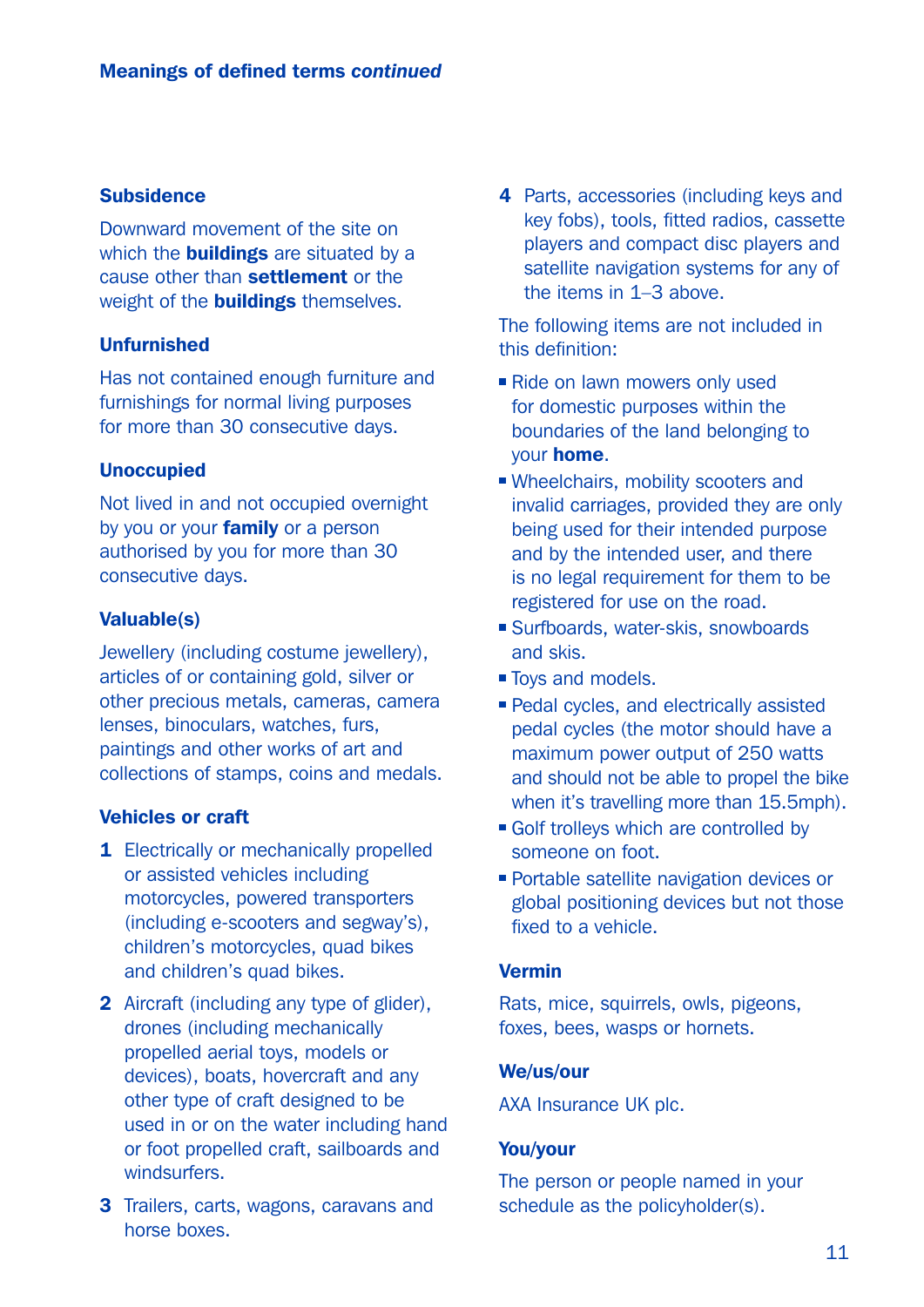# General conditions

These conditions apply throughout your **policy.** Additional conditions apply to the Home assistance and Family legal protection sections.

You and your **family** must comply with them to have the full protection of your policy.

If you or your family do not comply with them we may take one or more of the following actions:

- cancel your **policy**
- declare your **policy** void (treating your policy as if it never existed)
- change the terms and/or premium of your policy
- refuse to deal with all or part of any relevant claim or reduce the amount of any relevant claim payment.

# 1 Providing accurate and complete information

When taking out, renewing or making changes to this **policy**, you or your agent (acting on your behalf) must take reasonable care to provide accurate and complete answers to all questions.

We may ask you to provide further information and/or documentation to ensure that the information you provided when taking out, making changes to or renewing your **policy** was accurate and complete.

# 2 Changes in your circumstances

You must tell your insurance agent or AXA as soon as reasonably possible if your circumstances change or if any of the

information shown in your proposal form, statement of fact or schedule changes during the period of insurance.

Examples of changes we must be made aware of are:

- change of address
- structural alteration to your **home**
- if you or your family intend to let or sub-let your **home**
- **i** if you or your **family** intend to use your home for any reason other than private residential purposes
- **if your home will be unoccupied**
- **i** if your **home** is no longer occupied solely by you or your family
- if you or your family have been declared bankrupt or been subject to bankruptcy proceedings
- if you or your family have received a police caution for or been convicted of or charged with any offence other than driving offences.

We will then tell you if there will be any change to your insurance premium or any change in the terms of your **policy**.

You must ensure that you provide accurate and complete information when asked questions about the changes in your circumstances.

## 3 Maximum limits

a The value of your **contents**.

 You must notify us as soon as possible if the full replacement value of your contents exceeds the amount shown in your schedule.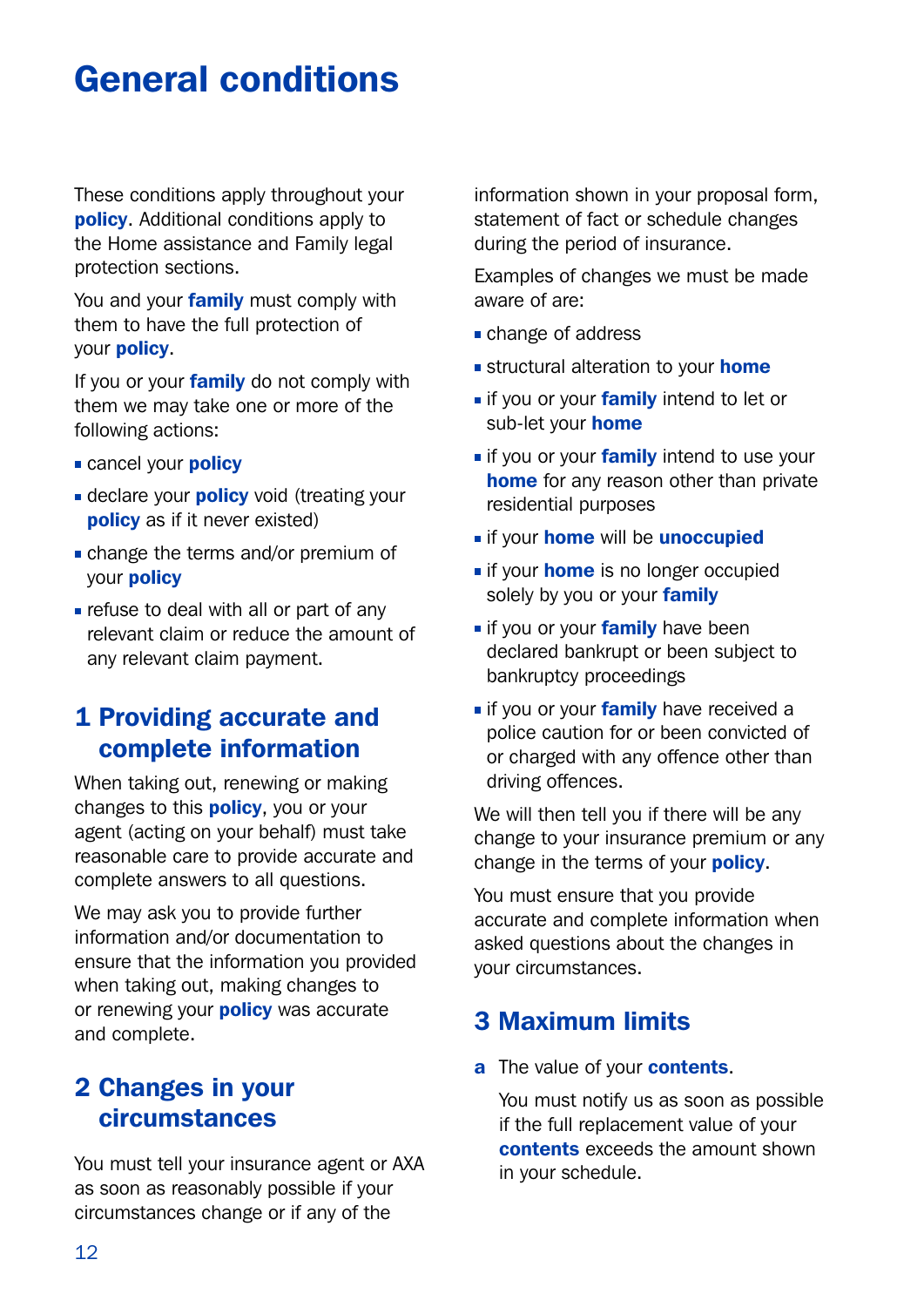If the amount shown on your schedule represents less than 100% of the full replacement value of your **contents**. we will only be able to settle claims at the percentage you are insured for. For example, if the value of your **contents** shown on your schedule only represents 70% of the full replacement value then we will not pay more than 70% of your claim.

 The full replacement value of your contents means the current cost to replace all your **contents** as new.

 If the full replacement value of your contents exceeds the amount shown in your schedule the cover under the policy will no longer meet your needs.

**b** The value of your **buildings**.

 You must notify us as soon as possible if the full rebuilding cost of your **buildings** exceeds the amount shown in your schedule.

 If the amount shown on your schedule represents less than 100% of the full rebuilding cost of your **buildings**, we will only be able to settle claims at the percentage you are insured for. For example, if the value of your **buildings** shown on your schedule only represents 70% of the full rebuilding cost then we will not pay more than 70% of your claim.

 The full rebuilding cost of your buildings means the cost of rebuilding if the **buildings** were completely destroyed. This is not necessarily the market value.

 If the full rebuilding cost of your **buildings** exceeds the amount shown in your schedule the cover under the **policy** will no longer meet your needs.

# 4 Taking care of your property

You and your *family* must take all reasonable precautions to avoid injury, loss or damage and take all reasonable steps to safeguard all the property insured from loss or damage.

You must maintain the **buildings** and contents in good repair.

# 5 Dual insurance

If any injury, loss, damage or liability under 'Occupiers and public liability' or 'Property owner's liability' is covered by any other insurance we will not make any payment. If any other injury, loss, damage or liability is covered by any other insurance then we will not pay more than our share.

## 6 Cancelling your cover

#### Statutory cancellation rights

You may cancel this **policy** within 14 days of receipt of the **policy** documents (the cancellation period) whether for new business or at the renewal date by contacting your Insurance Agent or writing to us at the following address during the cancellation period:

AXA Personal Lines Customer Service PO Box 7072 **Willenhall WV1 97U** 

If cover has not started we will refund the full premium. If cover has started we will keep an amount of premium in proportion to the time you have been on cover and refund the rest to you provided no claims have occurred. If any claims have been made you will not receive a refund of premium.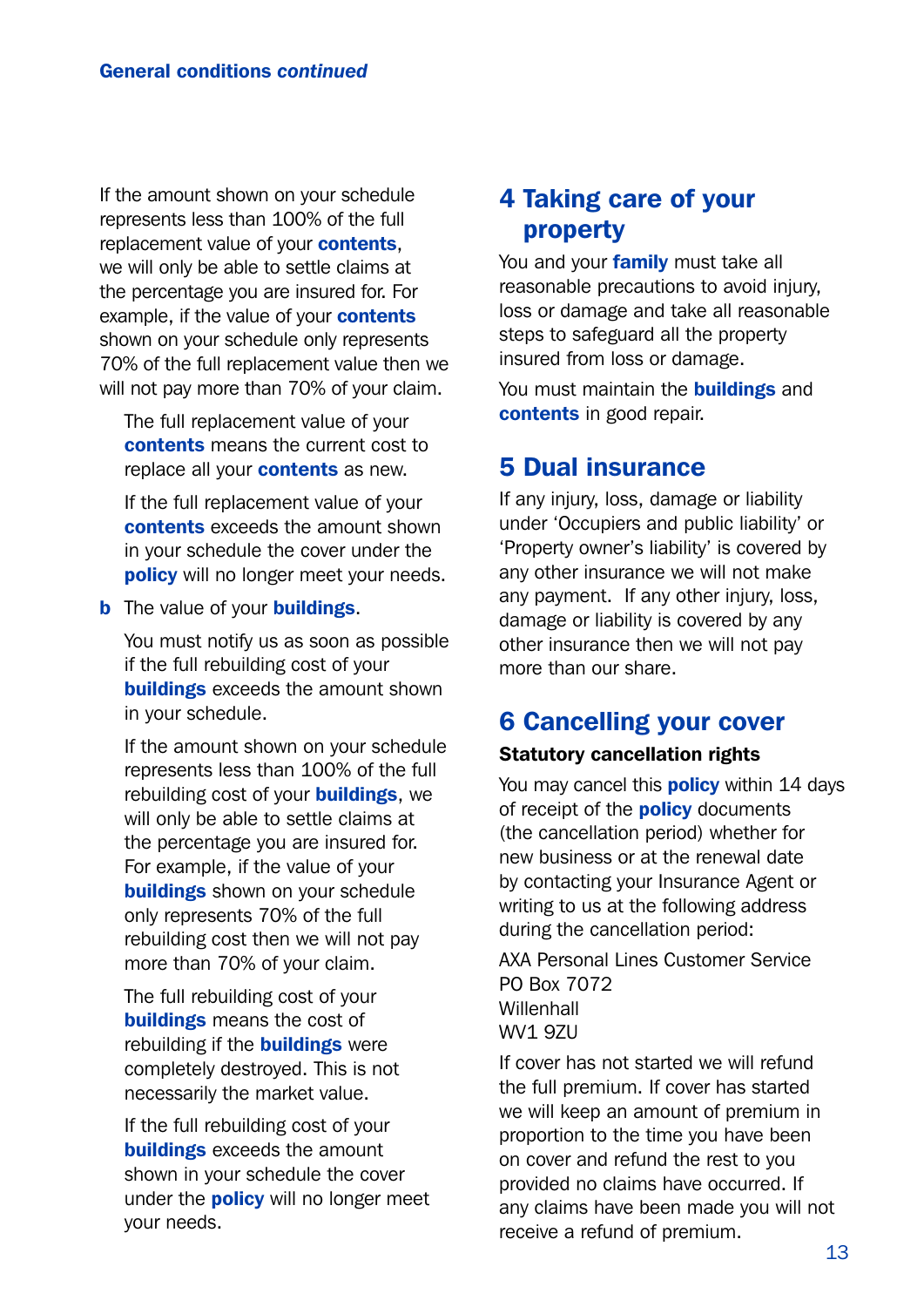#### Cancellation outside the statutory period

You may cancel this **policy** at any time by giving us prior written notice to the above address.

As long as you have not incurred eligible claims during the period we have been on cover, we will keep an amount of premium in proportion to the time you have been on cover and refund the rest to you, providing this exceeds £15. If the amount is less than £15 no refund will be payable.

If you are paying by instalments your instalments will end and if you incur eligible claims you will either have to continue with the instalments, until the **policy** renewal date, or we may, at our discretion, take the outstanding instalments you still owe from any claim payment we make.

If you pay annually and you have received payment for or are in the process of making a claim you will not receive any refund of premium.

#### Cancellation by us

We reserve the right to cancel your **policy** when there is a valid reason to do so.

Valid reasons are:

- You provide us with inaccurate or incomplete information. Please see General condition '1 Providing accurate and complete information' for further information.
- You make a change to your information which renders the risk no longer acceptable for us to insure. Please see General condition '2 Changes in your circumstances' for further information.
- **Nou act in a fraudulent manner. Please** see the 'Claims conditions' section set out on pages 18 and 19 for further information.
- You fail to pay the premium or default if you are paying by instalments. Please see General condition 'Non-payment of premiums' for further information.
- You use threatening or abusive behaviour or language towards our staff or suppliers.

If we cancel your **policy** we shall provide you with 14 days prior written notice by recorded delivery to your last known address.

Within this notice we will advise you of our reasons for cancelling your policy and any premium refund will be calculated in accordance with General condition '6 Cancelling your cover'.

If we cancel your **policy** because you have acted in a fraudulent manner we may not return any premium paid by you for the **policy** and we may not provide any prior written notice.

#### Non-payment of premiums

We reserve the right to cancel this **policy** by providing 14 days prior written notice in the event of non-payment of the premium or default if you are paying by instalments.

If we are unable to collect a payment by instalments we will use reasonable endeavours to collect the outstanding payment(s) before exercising our rights to cancel the **policy**.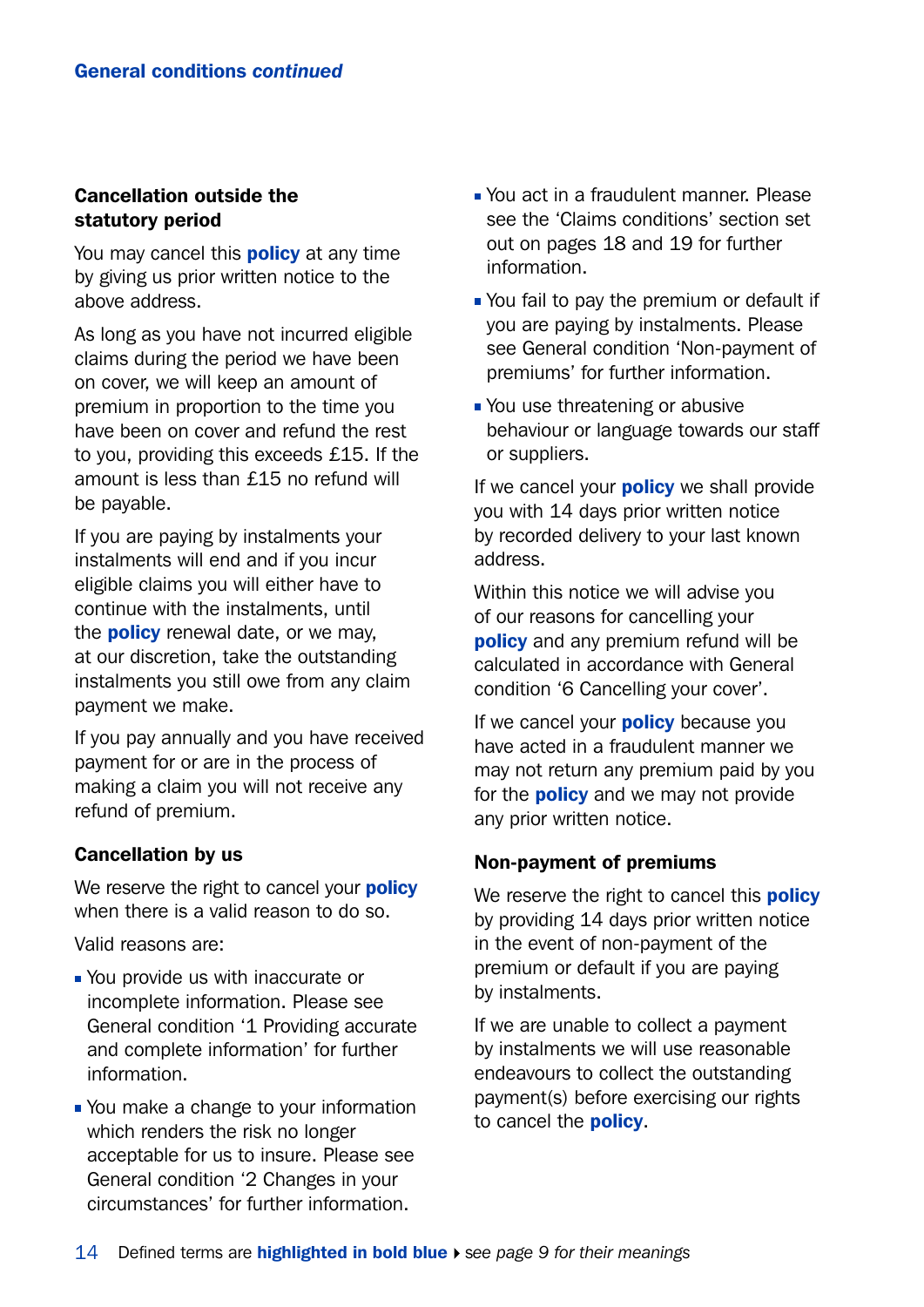# 7 Sanctions

We will not provide cover, be liable to pay any claim or provide any benefit where doing so would expose us or any AXA Group member company to:

- any sanctions, prohibitions or restrictions under United Nations resolutions; or
- the trade or economic sanctions, laws or regulations of the European Union, United Kingdom or United States of America.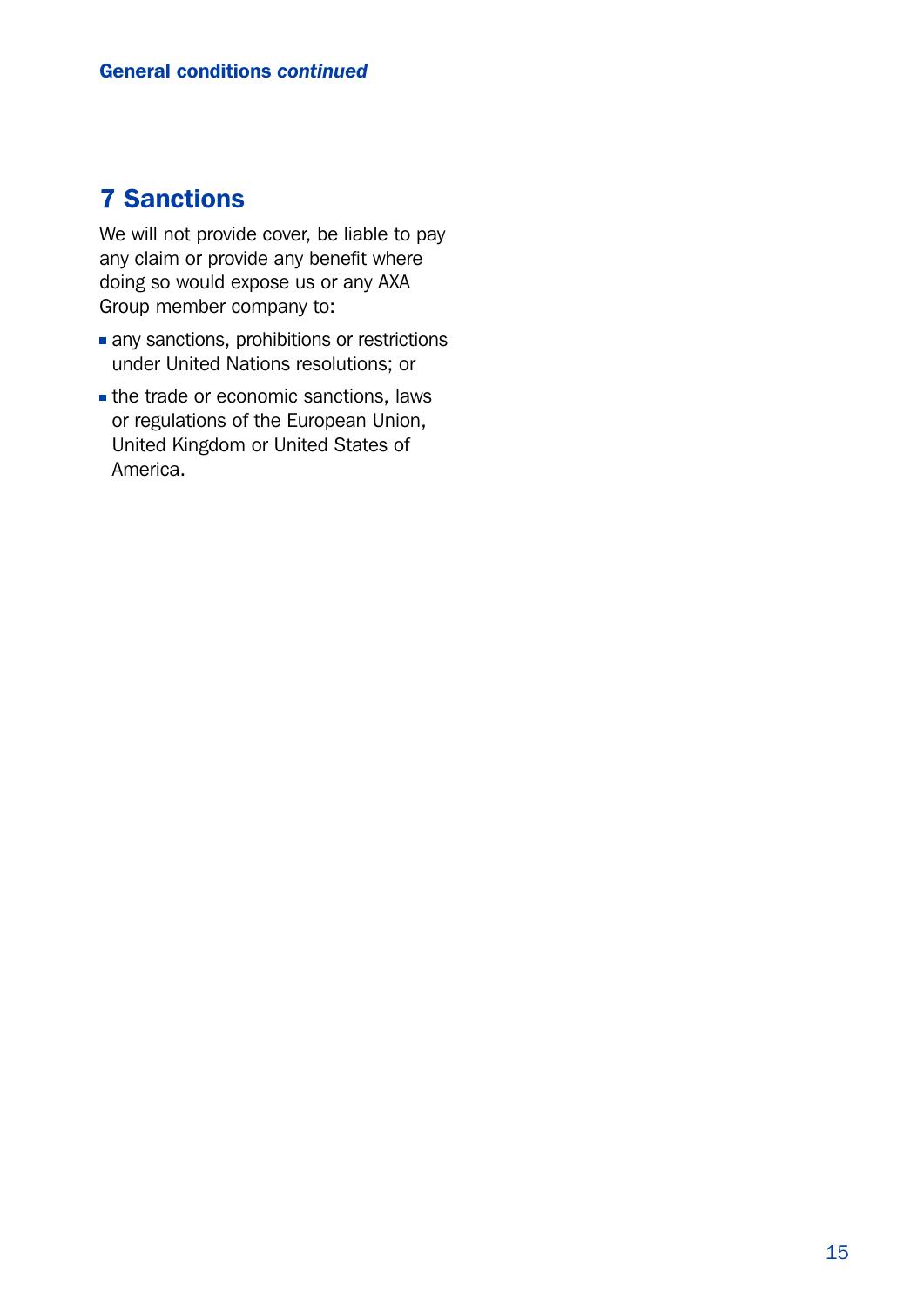# General exclusions

These exclusions apply throughout your policy.

# We will not pay for:

#### 1 Riot or civil commotion

Any loss, damage or liability caused by or happening through riot or civil commotion outside the United Kingdom, the Isle of Man or the Channel Islands.

#### 2 Sonic bangs

Loss or damage by pressure waves caused by aircraft and other aerial devices travelling at sonic or supersonic speeds.

#### 3 Reduction in market value

Any reduction in market value of any property following its repair or reinstatement.

#### 4 Confiscation

Any loss or damage or liability caused by or happening through confiscation or detention by customs or other officials or authorities.

#### *Exclusions 1–4 above do not apply to:*

- *Liability to domestic staff.*
- *Tenant's liability.*
- *Occupiers and public liability.*
- *Property owners liability.*

#### 5 Radioactive contamination

Any loss or damage to any property or damage or additional expense following on from the event for which you are claiming and any legal liability directly or indirectly caused by or contributed to by or arising from:

- **a** ionising radiations or contamination by radioactivity from any irradiated fuel or from any nuclear waste from the combustion of nuclear fuel
- **b** the radioactive, toxic, explosive or other hazardous properties of any explosive nuclear assembly or of its nuclear component.

#### 6 War risks

Any loss, damage or liability caused by or happening through war, invasion. acts of foreign enemy hostilities (whether war is declared or not), civil war, rebellion, revolution, insurrection or military or usurped power.

#### 7 Terrorism

Any loss, damage, liability, cost or expenses of whatsoever nature directly or indirectly caused or caused by or happening through or in connection with any act of terrorism.

For the purpose of this exclusion 'terrorism' means the use of biological chemical and/or nuclear chemical and/or nuclear force or contamination and/or threat thereof by any person or group of persons whether acting alone or on behalf of or in connection with any organisation(s) or government(s) committed for political, religious, ideological or similar purposes including the intention to influence any government and/or to put the public in fear. However losses caused by or resulting from riot, riot attending a strike, civil commotion and malicious damage are not excluded hereunder.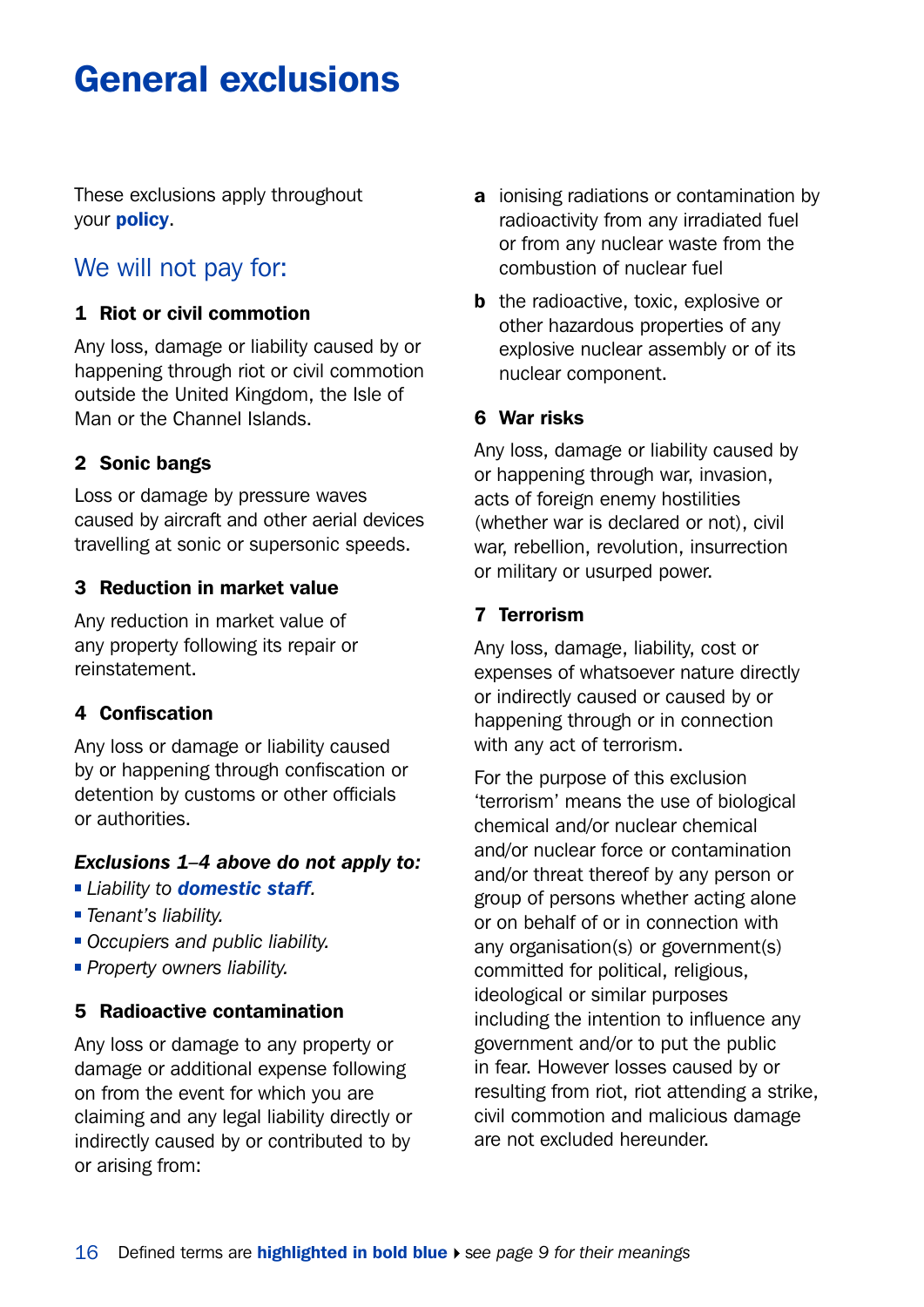#### 8 Pollution/contamination

Loss, damage, liability or bodily injury arising directly or indirectly from pollution or contamination unless caused by:

- a a sudden and unforeseen and identifiable incident
- **b** leakage of oil from a domestic oil installation at your **home**.

#### 9 Gradual damage/deterioration/ maintenance

Any loss or damage caused gradually or by wear and tear, depreciation, the effects of light or the atmosphere, mould, dry or wet rot or fungus and costs that arise from the normal use, maintenance and upkeep of your **buildings** and its contents.

#### 10 Deliberate loss or damage

Any loss or damage caused, or allowed to be caused, deliberately, wilfully, maliciously, illegally or unlawfully by you or your **family** or anyone lawfully in the home.

#### 11 Virtual Currencies

Any loss or damage to any virtual currencies including but not limited to crypto-currency, including fluctuations in value.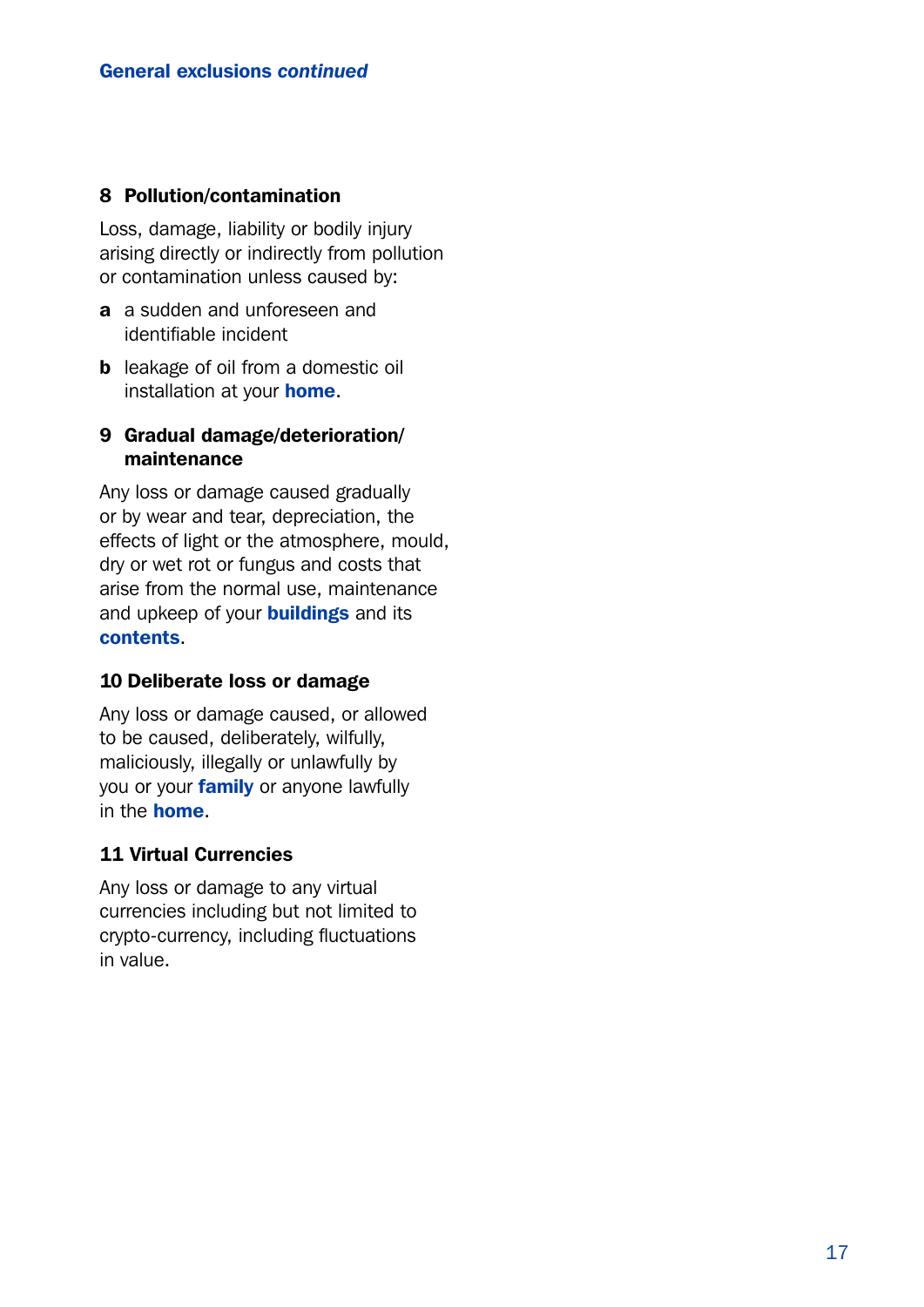# Claims conditions

# The first thing you must do

*We recommend that you check your cover. This policy booklet contains details of what is covered and how we settle claims. Your schedule will show what sections are in force.*

These conditions apply to the **Contents**. Personal possessions and Buildings sections. For Home assistance and Family legal protection separate conditions apply.

You and your **family** must comply with these conditions to have the full protection of your **policy**.

If you and your **family** do not comply with them we may take one or more of the following actions:

- cancel your **policy**
- change the terms of your **policy**
- refuse to deal with all or part of any relevant claim or reduce the amount of any relevant claim payment.

# You should:

- **Urgently inform the Police and obtain a** crime or lost property reference number if property is lost or stolen or theft or malicious damage is suspected.
- **Contact us as soon as possible by** phone on the appropriate Helpline. Important helpline numbers are shown on page 2 of this booklet.
- **Take all reasonable steps to recover** missing property.
- Take all reasonable steps to prevent further damage.

# What you must do after making your claim

- $\blacksquare$  If we ask you must send us written details of your claim within 30 days.
- $\blacksquare$  Provide us with full details in writing as soon as possible if someone is holding you or your **family** responsible for damage to their property or bodily injury to them. You must also send us any writ summons, letter of claim or other document as soon as possible.
- $\blacksquare$  If we ask you must allow us, an approved supplier or a loss adiuster access to inspect the damage to your **buildings** or contents
- To help assist in dealing with your claim we may require you to obtain estimates for the replacement or repair of damaged property.
- To help prove your claim we may require you to provide documentation as detailed in 'Proof of your claim and its value' below.
- We will only ask for information relevant to your claim and we will pay for any reasonable expenses you incur in providing us with the above information as part of your claim.

# Proof of your claim and its value

It is your responsibility to prove any claim. To help prove your claim we may require you to provide original purchase receipts, invoices, bank or credit card statements, instruction booklets, photographs, proof of authenticity, utility bills, pre-purchase surveys, plans and deeds of your property or other documents we may reasonably require.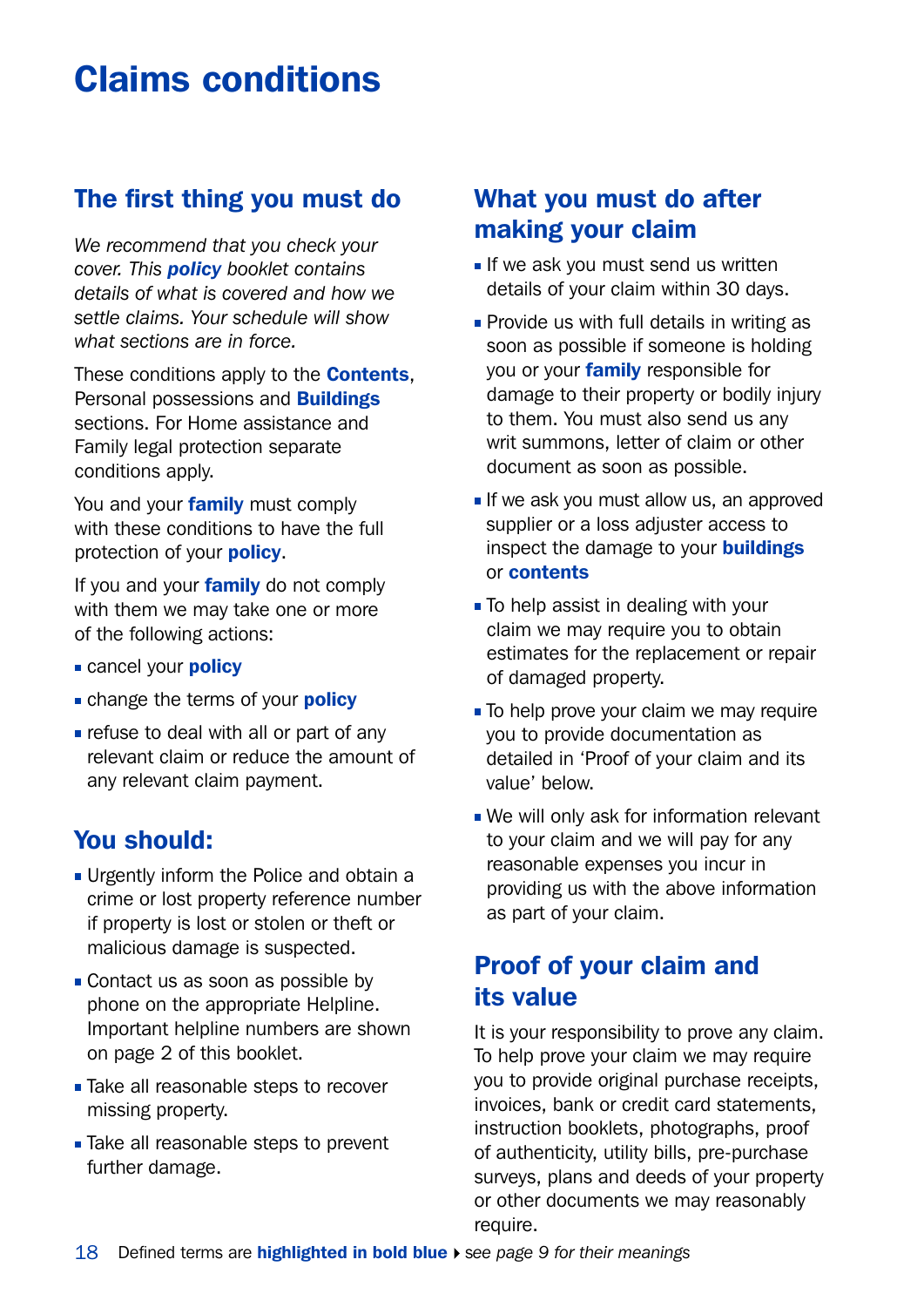## What you must not do

- Admit or deny any claim made by a third party against you or your family or make any agreement with them.
- Abandon any property for us to deal with.
- Dispose of damaged items as we may need to see them.

### What we are entitled to do

We are entitled to take over any rights in the defence or settlement of any claim and to take proceedings in your name for our benefit against any other party.

We are entitled to take possession of the property insured and deal with any salvage. We may also pursue any claim to recover any amount due from a third party in your name.

We are entitled to retain the right to communicate directly with you regarding your claim, even in situations where you have appointed a professional representative, such as a loss assessor or claims management company, to act on your behalf.

We are entitled to assess your claim based on our, an approved supplier's or loss adiuster's view and interpretation, even in situations where you have appointed a professional representative, such as a loss assessor or claims management company, to act on your behalf.

## Fraud

Throughout your dealings with us we expect you to act honestly.

If you or anyone acting for you:

**knowingly makes a fraudulent or** exaggerated claim under the **policy** or

- **knowingly makes a false statement in** support of a claim or
- submits a knowingly false or forged document in support of a claim or makes a claim for any loss or damage caused by your wilful act or caused with your agreement, knowledge or collusion

then:

- we may make your **policy** void from the date of the fraudulent act
- we will not pay any fraudulent claims
- **we will be entitled to recover from you** the amount of any fraudulent claim already paid under the **policy** since the start date
- we may not return any premium paid by you for the **policy**
- we may inform the Police of the circumstances.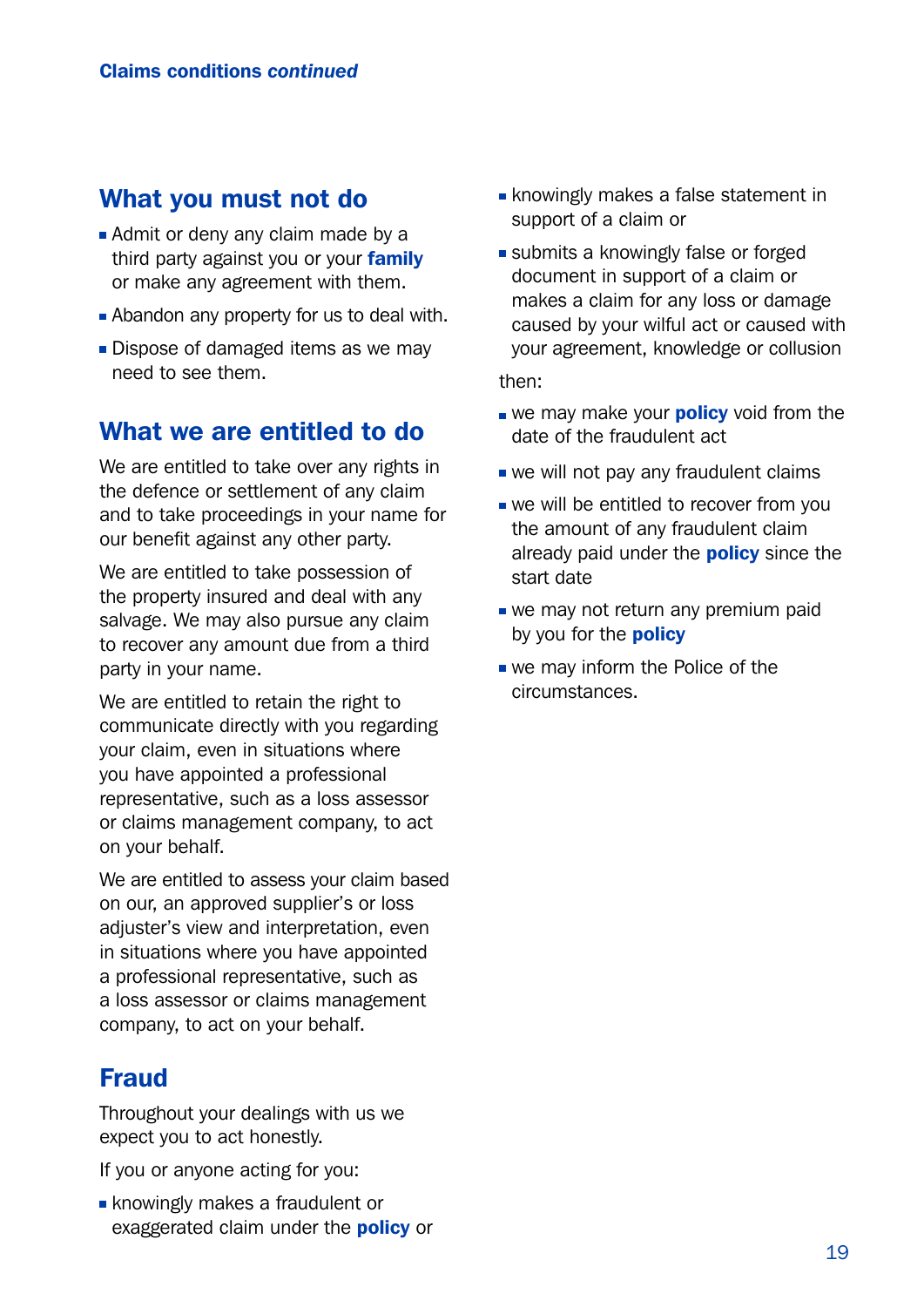# Making a claim

When you think you need to make a claim please call our claims team who will immediately take action to help you. To make the claims process as quick as possible please have your **policy** number to hand.

Please select the most appropriate phone number shown on page 2. This will ensure that you are helped quickly and efficiently.

When you phone we will:

- **take details of the loss or damage**
- **instruct an approved supplier or loss** adjustor to contact you if necessary
- where necessary arrange for someone to contact you by phone as soon as possible to discuss your claim.

# What you should do in an emergency

- Take any necessary steps to prevent further damage to the property such as switching off the gas, electricity and water supply.
- **Phone our 365 days a year 24 hour** domestic helpline. By phoning this helpline you will be given the choice of using a vetted tradesperson who could be appointed to undertake any emergency repairs or you use your own contractor. You will have to pay for any call out charges, parts and cost of labour.
- Call our claims team who can discuss the claim with you and give you some practical advice. Please look at the phone numbers on page 2 and choose the most appropriate.
- You must not dispose of any damaged items or conduct permanent repairs because we, an approved supplier or loss adjuster may need to inspect the damage.

## Our promise

- You will speak to a knowledgeable and trained member of staff who can discuss the claim and explain the next steps.
- We will call you back when promised.
- We will provide you with regular updates on your claim.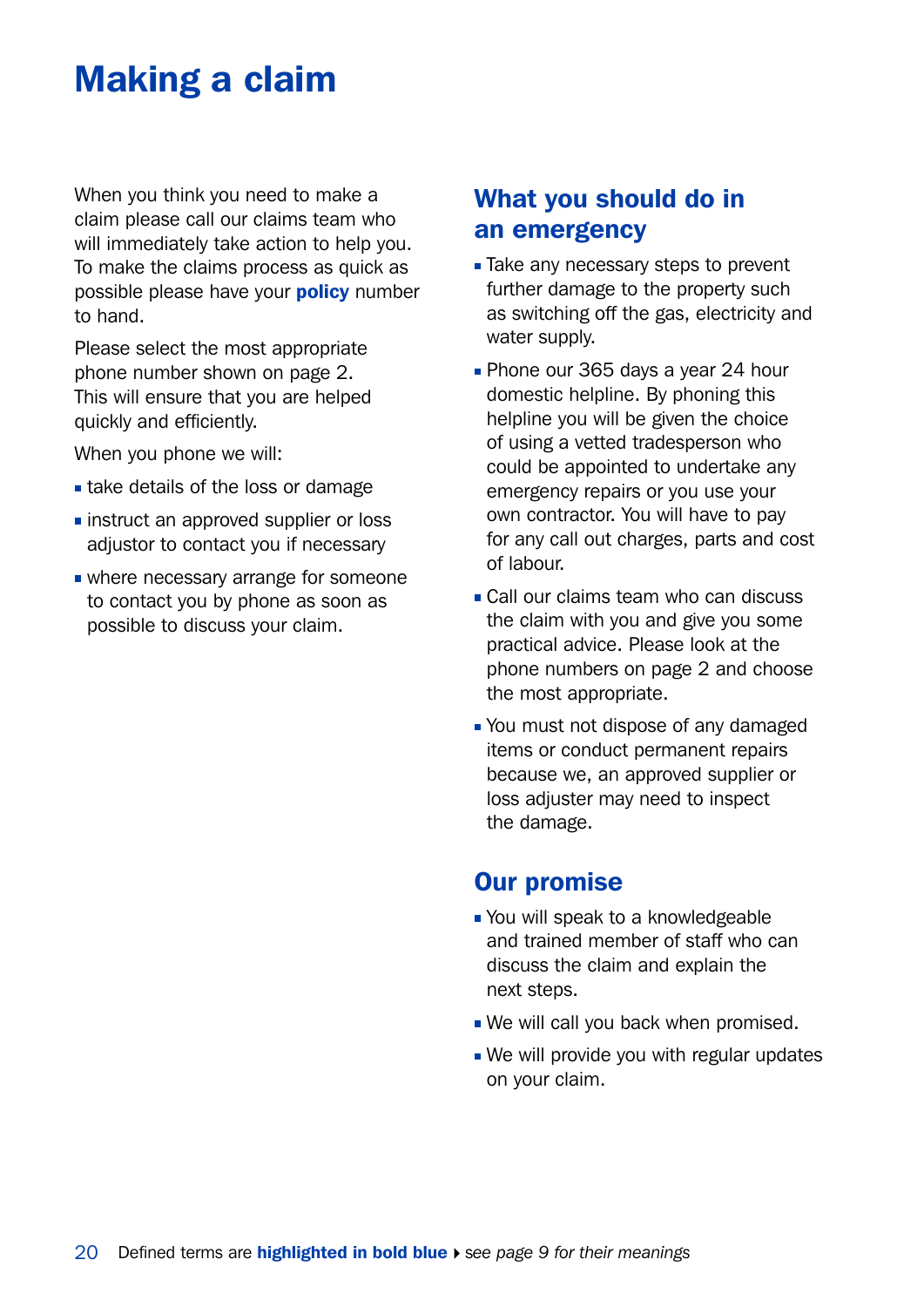# How we settle claims

We may repair, reinstate or replace the damaged property. If we cannot replace or repair the property we may pay you for the loss or damage in cash or cash alternative (including vouchers and/or store cards).

Where we can offer repair or replacement through a preferred supplier, but we agree to pay you a cash or cash alternative settlement, then payment will not exceed the amount we would have paid the preferred supplier.

If no equivalent replacement is available then we will pay you the full replacement cost of the item with no discount applied.

The sums insured that apply to your **policy** will not be reduced by any claim.

We may appoint an approved supplier to act on our behalf to validate your claim. They are authorised to arrange a quotation, a repair or a replacement.

Any permanent repairs made by our approved suppliers are guaranteed.

# **Contents**

We will settle claims for loss or damage to items which are beyond economic repair on the basis of cost as new, subject to the **excess** as long as:

- **the contents have been maintained** in good repair
- **the contents limit shown in your** schedule is sufficient to cover the full value of the **contents**.

For contents the full value means the current cost to replace all your **contents** as new.

# **Buildings**

We will settle claims for loss or damage to the **buildings** without deduction. subject to the **excess** as long as:

- the **buildings** have been maintained in good repair
- the **buildings** limit shown in your schedule is sufficient to cover the full value of the **buildings**.

For **buildings** full value means the cost of rebuilding if the **buildings** were completely destroyed. This is not necessarily the market value.

If it is not possible to repair or rebuild the damage to the **buildings**, or it is uneconomical to do so, we will at our option pay the difference between the value of selling your property on the open market immediately before the damage and its value after the damage. If it is possible to repair the building but you ask us to settle the claim using cash or cash alternative, and we agree to do so, we will pay for the decrease in market value of your **buildings** due to the damage but not more than it would have cost us to repair the damage to your **buildings**.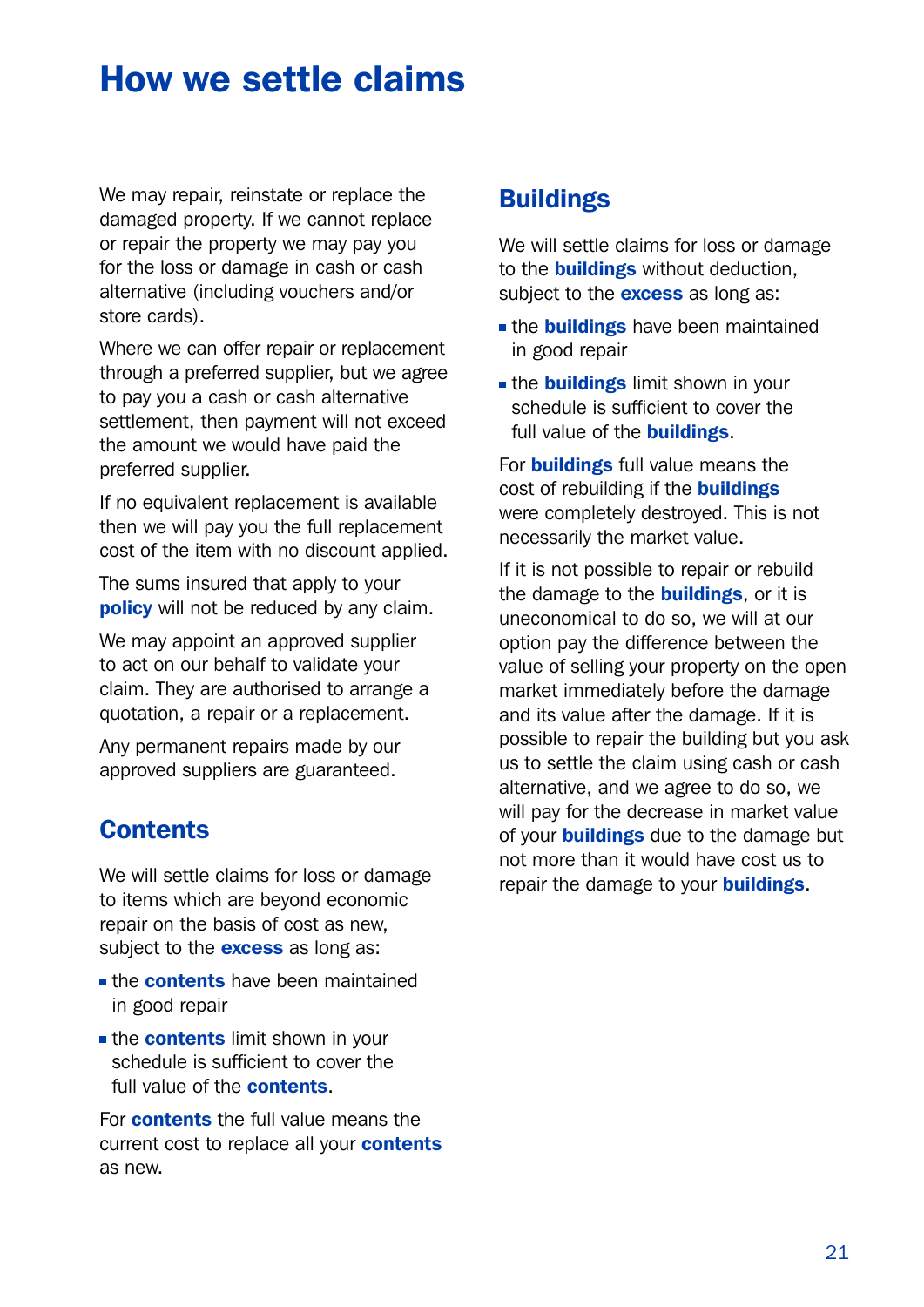# Matching sets, suites and carpets

We treat any individual items of a matching set or suite of furniture, sanitary ware or other bathroom fittings as a single item. We will pay you for individual damaged items but not for undamaged companion pieces.

If the individual damaged items cannot be repaired or a replacement found we will also pay up to 50% towards the undamaged part of the set or suite of furniture, sanitary ware or bathroom fittings.

If a floor covering is damaged beyond repair we will only pay to have the damaged floor covering replaced. We will not pay for undamaged floor covering in adjoining rooms.

## Storm damage claims

The definition of what we mean by storm can be found in the 'Meanings of defined terms' section on pages 9 – 11.

When we assess your claim, we will not rely solely on the definition of **storm** as this is just one factor we consider when you have this kind of damage to your home.

Other factors we consider are as follows:

- does the evidence show that **storm** conditions occurred on or around the date the damage is said to have happened
- $\blacksquare$  is the damage claimed for consistent with the damage caused by storm damage

Were storm conditions the main cause of the damage or were other factors involved. For example, we look if the damage would have occurred without the **storm**. This insurance **policy** is not designed to cover you for any gradual deterioration, wear and tear or loss or damage resulting from inadequate maintenance. Please see the general exclusions and conditions section of this **policy** for more information.

We will always talk to you about what damage you have as well as look at the weather conditions in the area.

Where we obtain local weather reports. we will take into account the distance of any weather stations from your **home** before making a decision.

In order to help assess your claim we will also send a claims expert to your **home** if necessary.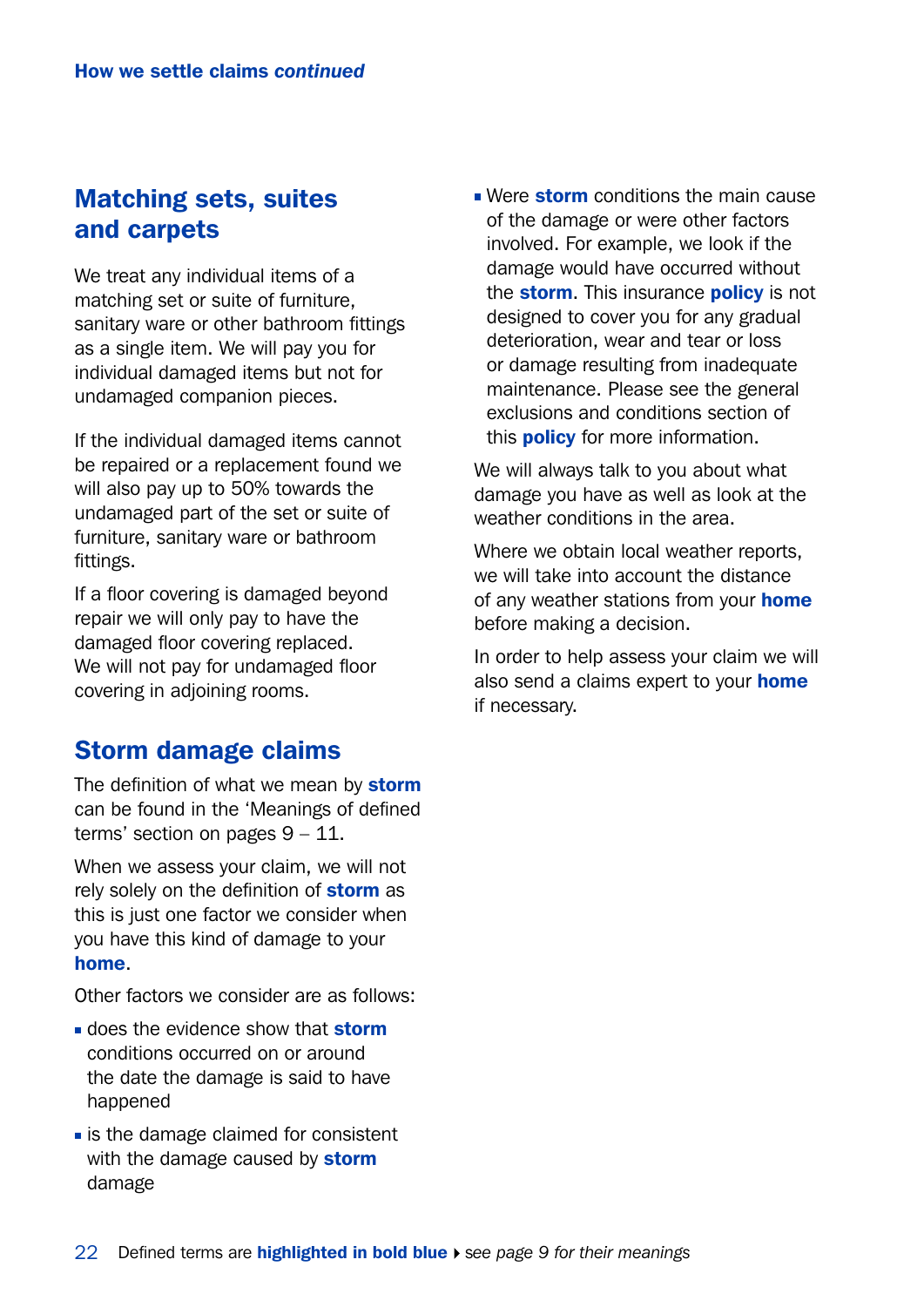# Contents standard cover

Your schedule will show if you have chosen this section.

# What is the most we will pay?

In total we will pay up to the **contents** sum insured shown in your schedule for any one claim under **contents** causes 1–11, and covers 17, 22 and 23.

We will pay up to the limits shown for contents covers 12–16 and 18 to 21 in addition to the **contents** sum insured shown in your schedule.

The following limits apply:

- For any one **valuable**  $£2,000$ .
- For any one claim for **valuable(s)** £10,000.
- For **money** £250.

These are the standard limits. They are included within the **contents** sum insured and are not in addition to it. If you have increased any of them the new limits will be shown in your schedule.

Your **policy** covers you or your **family's** contents while they are in the home by the following causes and covers:

# Cause 1 – Fire, explosion, smoke, lightning, earthquake

What is covered

Loss or damage caused by fire, explosion, smoke, lightning or earthquake.

## What is not covered

- 1 The amount of the **excess** shown in your schedule.
- 2 Smoke damage arising gradually or out of repeated exposure.

# Cause 2 – Storm or flood

#### What is covered

Loss or damage caused by storm or flood.

### What is not covered

- **1** The amount of the **excess** shown in your schedule.
- 2 Loss or damage caused by frost.

## Cause 3 – Theft

#### What is covered

Loss or damage caused by theft or attempted theft.

The maximum amount payable for theft or attempted theft from **outbuildings** is £500.

*Please check your schedule for any security requirements that may apply.*

## What is not covered

- **1** The amount of the **excess** shown in your schedule.
- 2 Loss or damage while your home is unoccupied or unfurnished.
- **3** Loss or damage if property is obtained by any person using any form of payment which proves to be counterfeit, false, fraudulent, invalid, uncollectible, irrecoverable or irredeemable for any reason.
- 4 Loss or damage as a result of any failed online purchase or transaction.
- **5** Loss or damage from your **home** if any part of it is occupied by anyone other than you or your family, unless there has been forcible and violent entry to or exit from your **home**.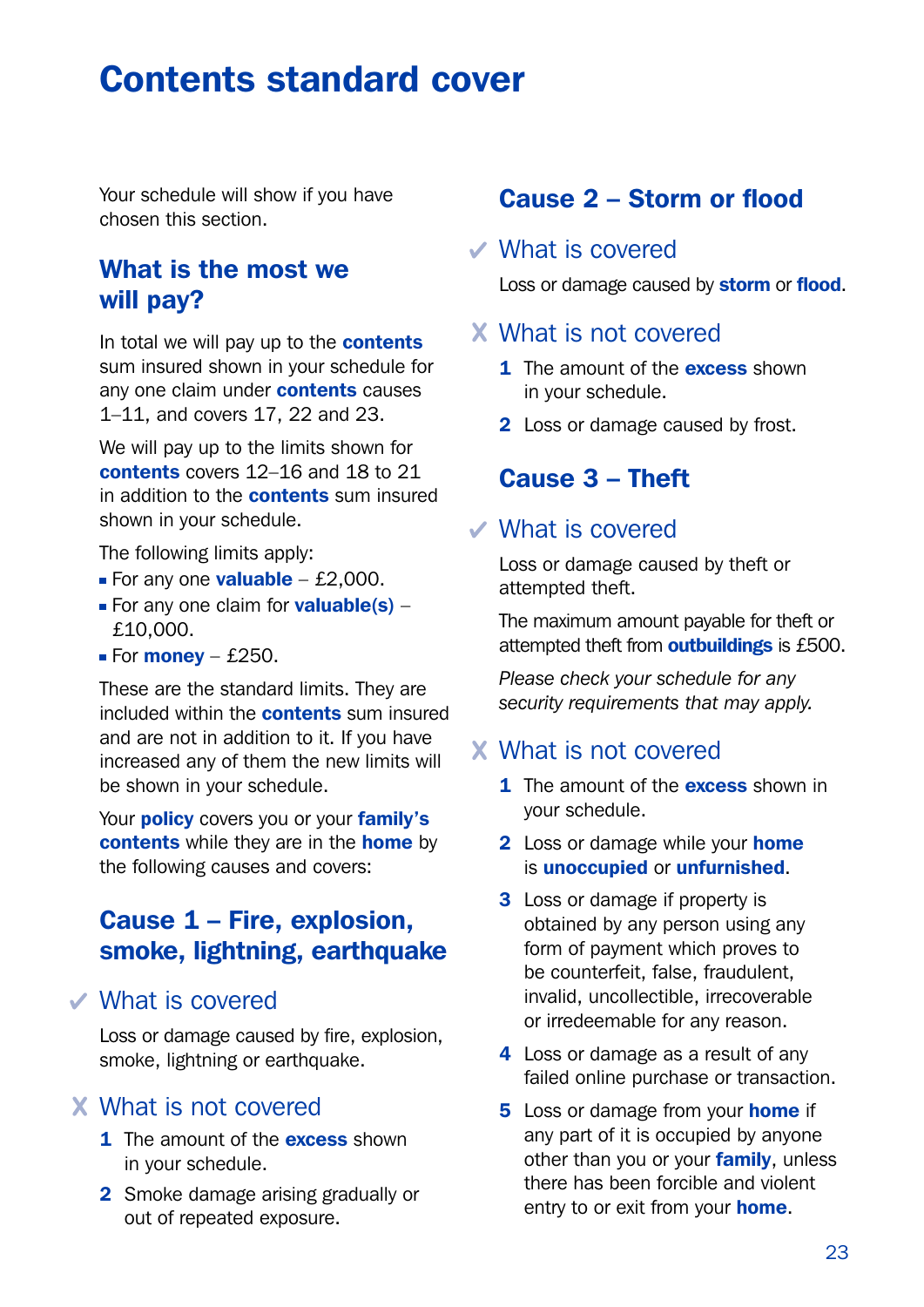# Cause 4 – Escape of water

#### What is covered

Loss or damage caused by water leaking from:

- 1 a fixed water installation
- 2 a drainage installation
- 3 a heating installation
- 4 a washing machine, dishwasher, water bed, fridge or freezer.

*Damage to the items themselves is only covered if the damage has happened as a result of an insured cause or cover.*

#### What is not covered

- 1 The amount of the **excess** shown in your schedule.
- 2 Loss or damage while your home is unoccupied or unfurnished.
- **3** Loss or damage caused by failure or lack of sealant and/or grout.
- 4 Damage caused by sinks and baths overflowing as a result of the taps being left on. This may be covered if you have chosen contents plus accidental damage cover.

## Cause 5 – Escape of oil

#### What is covered

Loss or damage caused by oil leaking from a fixed oil-fired heating installation including smoke and smudge damage by vaporisation due to a defective oil-fired heating installation.

*Damage to the installation itself is only covered if the damage has happened as a result of an insured cause or cover.*

#### What is not covered

- **1** The amount of the **excess** shown in your schedule.
- **2** Loss or damage while your **home** is unoccupied or unfurnished.

## Cause 6 – Malicious people

## What is covered

Loss or damage caused by malicious people.

*Please check your schedule for any security requirements that may apply.*

#### What is not covered

- 1 The amount of the **excess** shown in your schedule.
- **2** Loss or damage while your **home** is unoccupied or unfurnished.
- **3** Malicious damage caused by you or your **family** or any person you or your family have allowed into your home.

# Cause 7 – Riot and civil commotion

#### What is covered

Loss or damage caused by riot, civil commotion, strikes, labour and political disturbances.

## What is not covered

The amount of the **excess** shown in your schedule.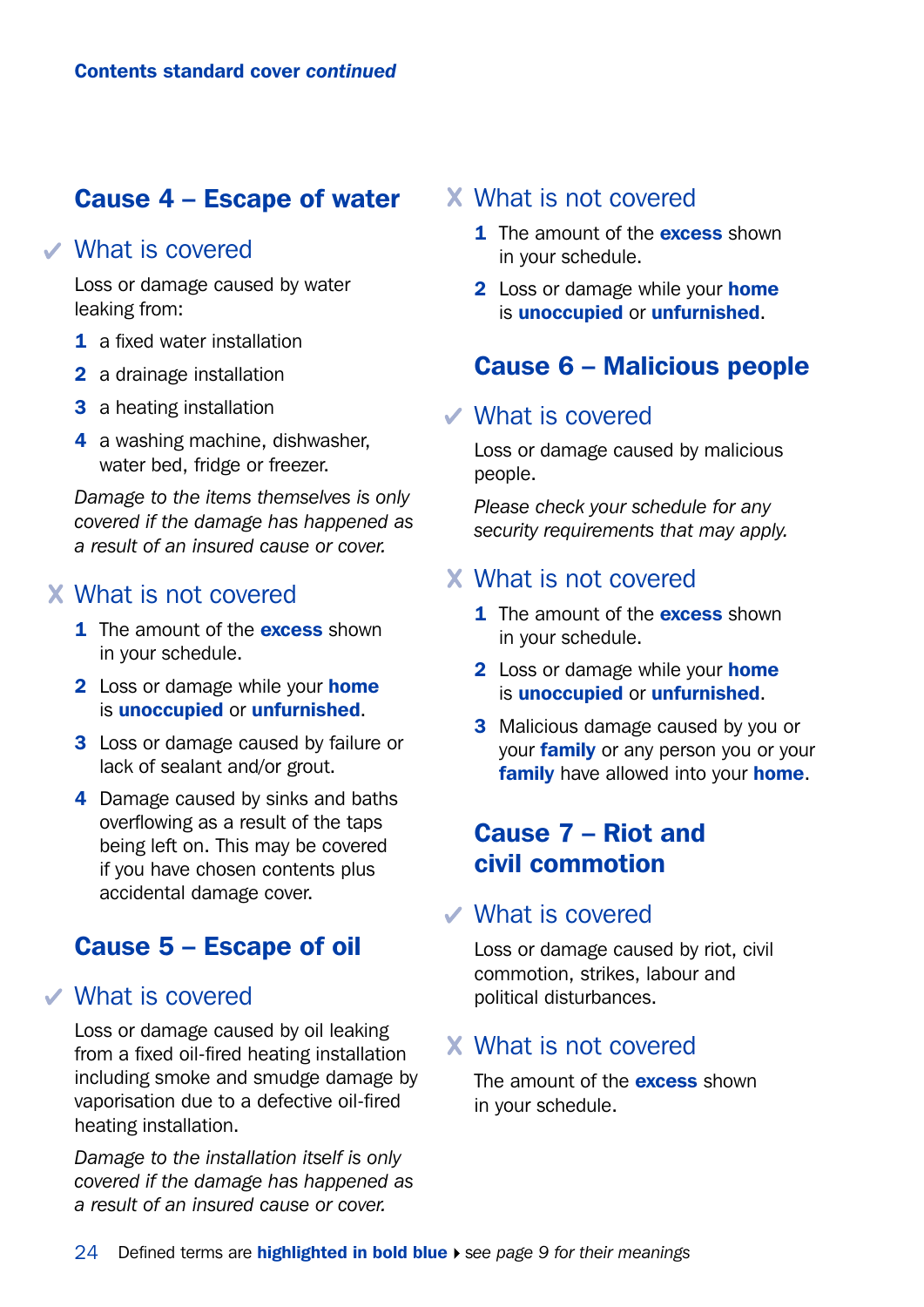# Cause 8 – Subsidence, ground heave or landslip

#### What is covered

Loss or damage caused by:

- 1 subsidence or ground heave of the site on which the **buildings** stand
- 2 landslip.

#### What is not covered

- 1 The amount of the **excess** shown in your schedule.
- 2 Loss or damage caused by coastal or river bank erosion.

# Cause 9 – Collision

#### What is covered

Loss or damage caused by collision by aircraft, aerial devices, road or rail vehicles (or anything dropped from them) or animals.

#### What is not covered

- 1 The amount of the **excess** shown in your schedule.
- 2 Loss or damage caused by your domestic animals.

# Cause 10 – Aerials, satellite dishes, telegraph poles or electricity pylons

## What is covered

Loss or damage caused by the breakage or collapse of radio or television aerials, satellite dishes, lamp posts, masts,

telegraph poles, electricity pylons or overhead cables.

## What is not covered

- 1 The amount of the **excess** shown in your schedule.
- 2 Mechanical or electrical breakdown or failure.
- **3** Damage caused by or in the process of cleaning, maintenance, repair or dismantling.
- 4 Damage to equipment not in or attached to the **buildings**.
- **5** Loss or damage to the items themselves.

*Damage for items in or on the home may be covered if you have selected Contents plus accidental damage cover – see Contents plus accidental damage cover 22.*

## Cause 11 – Falling trees

#### What is covered

Loss or damage caused by falling trees or branches.

## What is not covered

- 1 The amount of the **excess** shown in your schedule.
- 2 Loss or damage caused by tree felling, lopping or topping.
- 3 The cost of removing fallen trees or branches unless the **buildings** or contents have also been damaged.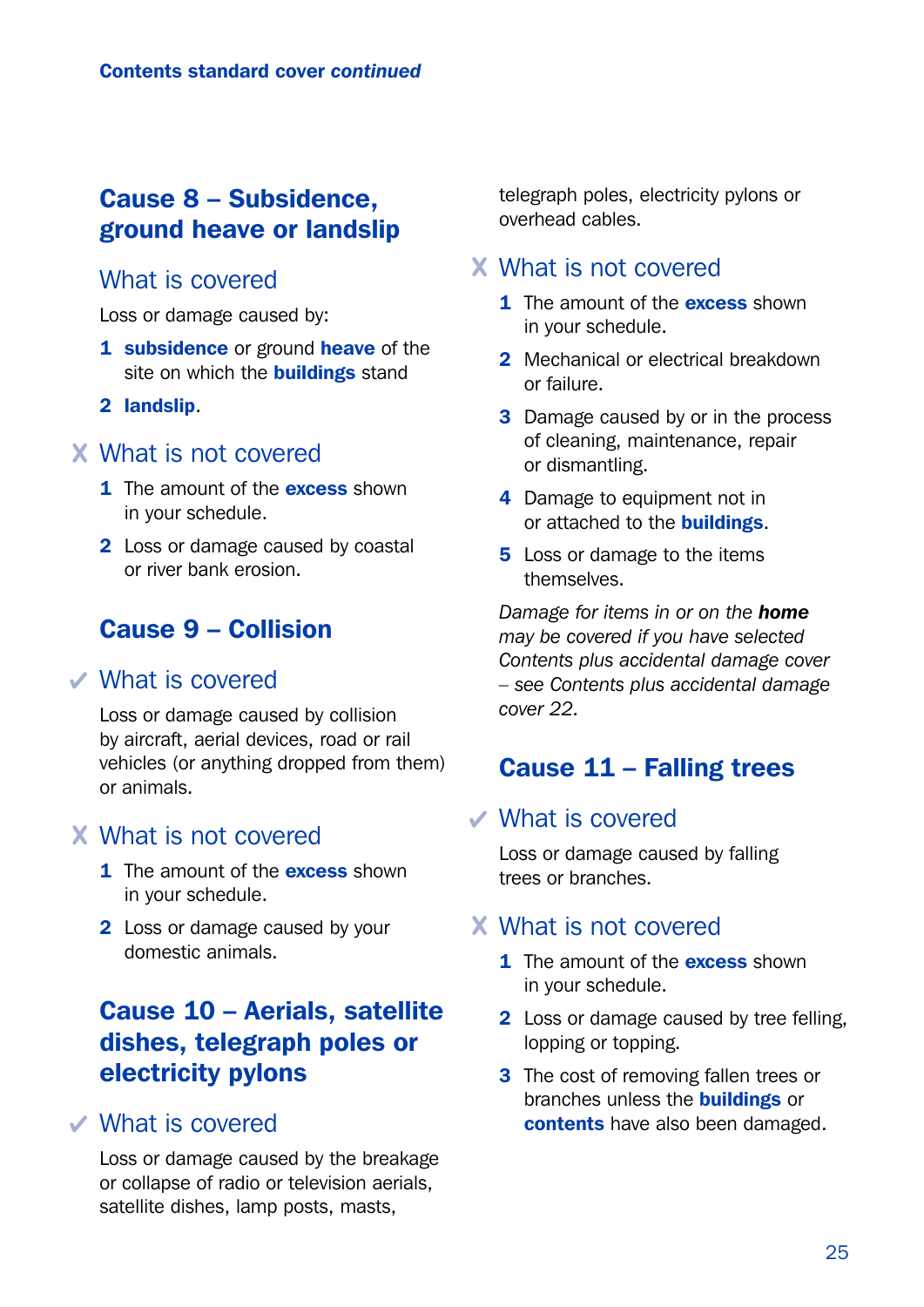# Cover 12 – Keys and locks

#### What is covered

We will pay up to £250 for any one claim for the cost of replacing keys and locks or lock mechanisms to:

- 1 external doors and windows of the home
- 2 an alarm protecting the **home**
- 3 a safe in the home

after the keys are stolen.

*Emergency key replacement is provided under the Home assistance section (if chosen).*

### What is not covered

- 1 The amount of the **excess** shown in your schedule.
- 2 The cost of replacing keys and locks to a garage or **outbuilding**.

*If you have chosen both contents and buildings insurance then we will only pay under one section for any claim.*

# Cover 13 – Credit card liability

## What is covered

Your or your family's liability under the terms of any credit card, cheque card or cash dispenser card agreement as a direct result of its theft from your **home** and following its unauthorised use by any person not related to or living with you.

We will pay up to £500 for any one claim.

*Do not forget to inform the Police and issuing authorities as soon as possible*  *in the event of a loss or if you suspect fraudulent use of any card.* 

#### What is not covered

- 1 The amount of the **excess** shown in your schedule.
- **2** Any loss unless you or your **family** have complied with the terms and conditions of the issuing authority.
- **3** Any loss or claim due to accounting errors or omissions.

# Cover 14 – Domestic heating oil

### What is covered

We will pay up to £1,000 for any one claim for accidental loss of domestic heating oil.

#### What is not covered

- **1** The amount of the **excess** shown in your schedule.
- 2 Loss or damage while your **home** is unoccupied or unfurnished.

## Cover 15 – Metered water

#### What is covered

We will pay up to £1,000 for any one claim for accidental loss of metered water.

#### What is not covered

- 1 The amount of the **excess** shown in your schedule.
- **2** Loss or damage while your **home** is unoccupied or unfurnished.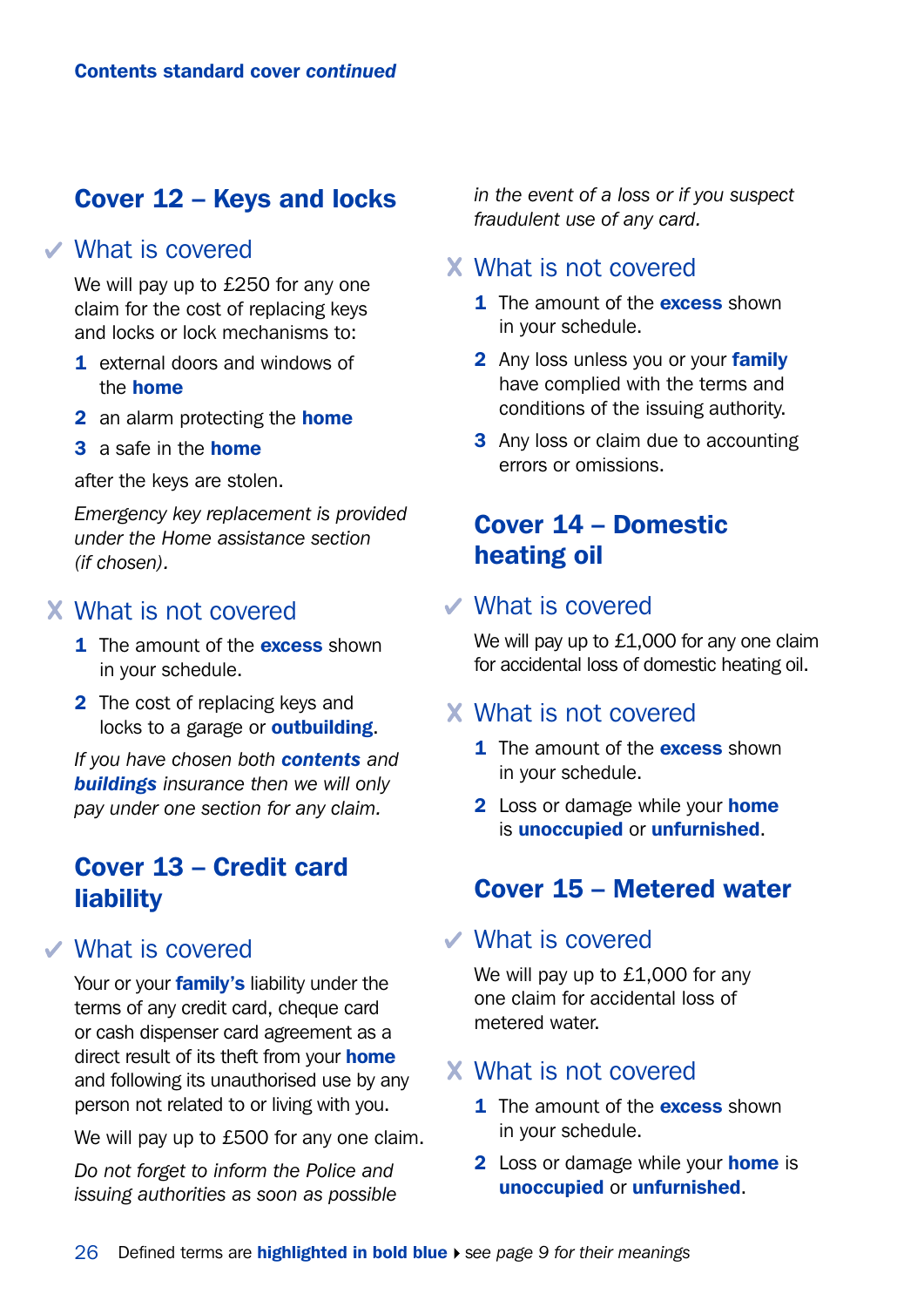# Cover 16 – Alternative accommodation

### What is covered

While your **home** cannot be lived in because of loss or damage covered by this **policy**, we will pay up to  $£10,000$ for any one claim for:

- 1 rent for which you are legally liable or
- 2 the reasonable increased cost of alternative accommodation for you, your **family** and your domestic animals.

When you require alternative accommodation, we will always discuss this with you.

To determine what we mean by the 'reasonable cost of alternative accommodation' there are numerous factors we consider, including:

- the circumstances of your claim
- the needs of you, your family and domestic animals
- **how long you might need the** accommodation for
- what type of accommodation is available and where it is located

We will also provide cover up to the contents sum insured for loss or damage described in the **contents** sections 1-21 of this **policy** to you and your **family's** contents while temporarily removed from your **home** to the alternative accommodation where you, your family and your domestic animals are residing.

## What is not covered

The amount of the **excess** shown in your schedule.

# Cover 17 – Frozen food

#### What is covered

Loss or damage to food in a fridge or freezer which is made inedible by:

- 1 a change in temperature, or
- 2 contamination by refrigerant or refrigerant fumes.

The fridge or freezer must be:

- 1 in the **home** and
- 2 owned by, or the responsibility of. you or your family.

## What is not covered

- 1 The amount of the **excess** shown in your schedule.
- 2 Loss or damage resulting from:
	- a the deliberate act of you, your family or any electricity supplier
	- **b** strike, lock-out or industrial dispute
	- c food mainly used for business, trade, profession or employment purposes.

## Cover 18 – Liability to domestic staff

#### What is covered

Subject to the limit below we will pay any amount that you or your family become legally liable to pay as compensation (including claimant's costs and expenses) for death, bodily injury or illness of any **domestic staff** within the United Kingdom, the Channel Islands and the Isle of Man.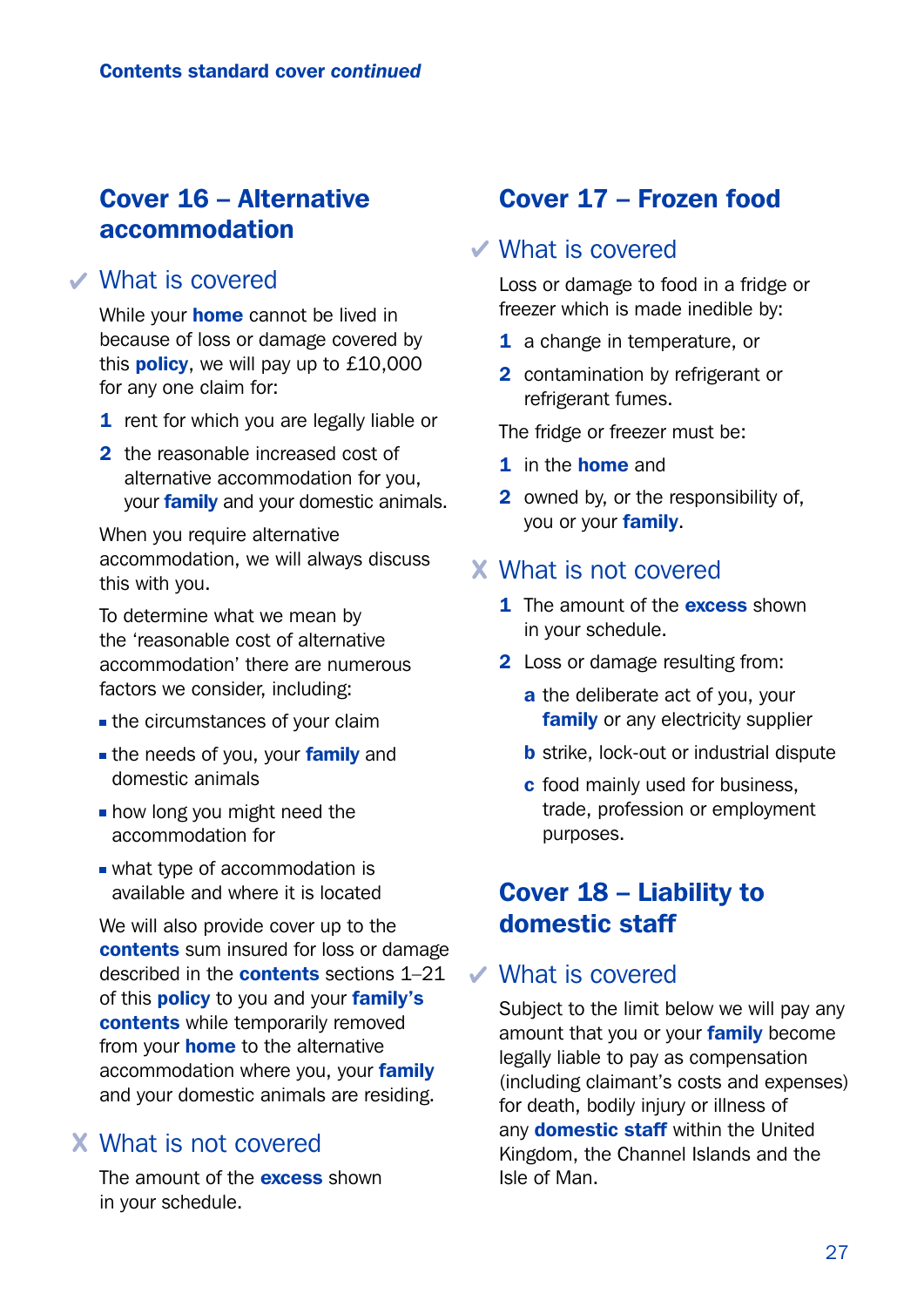We will pay up to £10,000,000 (which includes costs and expenses agreed by us in writing) for any one claim or series of claims arising from any one event or one source or original cause.

## What is not covered

Your or your *family's* legal liability to pay compensation or **costs** for bodily injury (including death) sustained by any domestic staff when they are:

- 1 carried in or on any vehicles or craft
- 2 entering, getting onto or getting off any vehicles or craft

where such bodily injury or illness (including death) is caused by or arises out of your or your **family's** use of any vehicles or craft.

# Cover 19 – Tenant's liability (applicable if the home is rented)

## What is covered

We will pay up to £4,000 any one claim or series of claims arising from any one event or one source or original cause that you or your family become legally liable to pay as tenant of the **home** for:

- 1 damage to the **buildings** by causes 1–11 specified under the **buildings** section of this **policy**
- 2 accidental damage to cables, drain inspection covers or underground drains, pipes or tanks providing a service to or from the **home**
- 3 accidental breakage of:
	- a fixed glass in:
		- i windows
		- ii doors
		- **iii** fanlights
		- iv skylights
		- v greenhouses
		- vi conservatories
		- **vii**verandas
	- **b** fixed ceramic hobs or hob covers
	- c fixed sanitary ware and bathroom fittings.

## What is not covered

Loss or damage to gates, hedges and fences.

# Cover 20 – Occupiers and Public liability

#### What is covered

We will pay up to £2,000,000 (including costs and expenses agreed by us in writing) for any one claim or series of claims arising from any one event or one source or original cause that you or your **family** become legally liable to pay as compensation (including claimants costs and expenses) occurring during the period of insurance for accidental:

- 1 death, bodily injury or illness of any person
- 2 damage to material property not belonging to or in the custody or control of you, your family or domestic staff

arising from

a the occupation of the **home** (but not its ownership)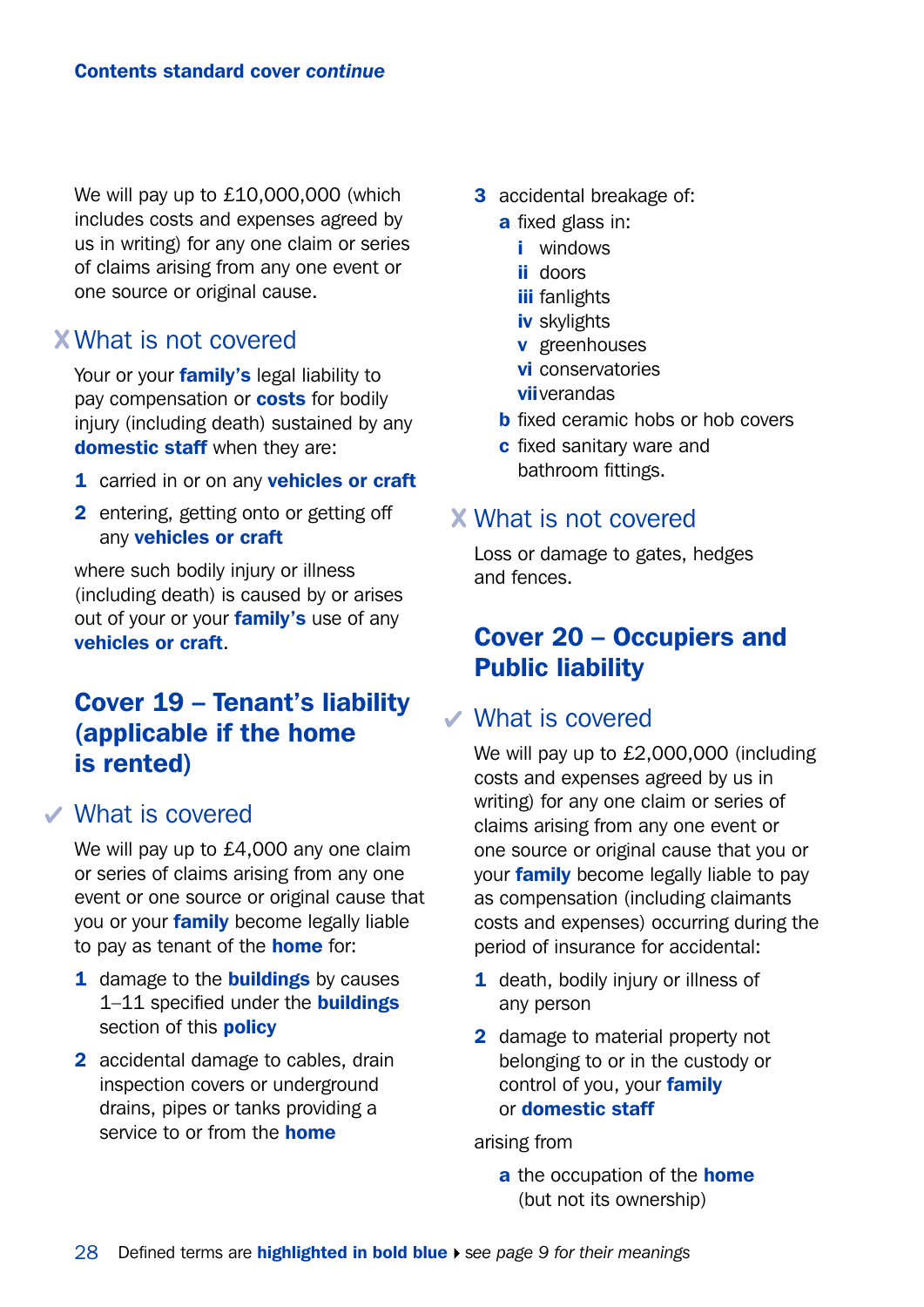- **b** the private pursuits of you or your family
- c the employment by you or your family of domestic staff.

## What is not covered

Legal liability to pay compensation or costs arising from:

- 1 any business, trade, profession or employment
- 2 the transmission of any contagious disease or virus
- 3 owning, possessing or using **vehicles** or craft
- 4 owning, possessing or using drones including mechanically propelled aerial toys, models or devices
- 5 owning, possessing or using a dangerous dog of one of the following breeds: Pit Bull Terrier, Japanese Tosa, Dogo Argentino, Fila Brasileiro and cross breeds of these with any other breed
- 6 owning any species of animal not domesticated in the UK
- 7 any action for damages brought in a court outside the United Kingdom, the Channel Islands or the Isle of Man
- 8 death of or bodily injury or illness to you or your **family**.
- **9** owning, possessing or using any species of horse including ponies, donkeys and mules.

Any liability which is covered under a more specific policy.

## *Important*

*Under this section we will provide cover for your liability as the occupier of your home arising from the private pursuits of you or your family. We will not cover your liability arising from your ownership of your home.*

*Most commonly, the occupier (tenant or occupying owner) of the property and the land belonging to it will be held responsible for liabilities arising from incidents occurring at the property.*

*Please note if you are the owner of the buildings you will also need to arrange property owners liability cover which most insurers automatically include under buildings insurance.*

# Cover 21 – Downloaded Audio/Visual files

## What is covered

We will pay up to £500 for any one claim for loss or damage to legally downloaded audio/visual files stored on your home entertainment equipment and/or mobile phone as a result of Causes 1 to 11 insured by this section.

## What is not covered

The amount of the **excess** shown in your schedule.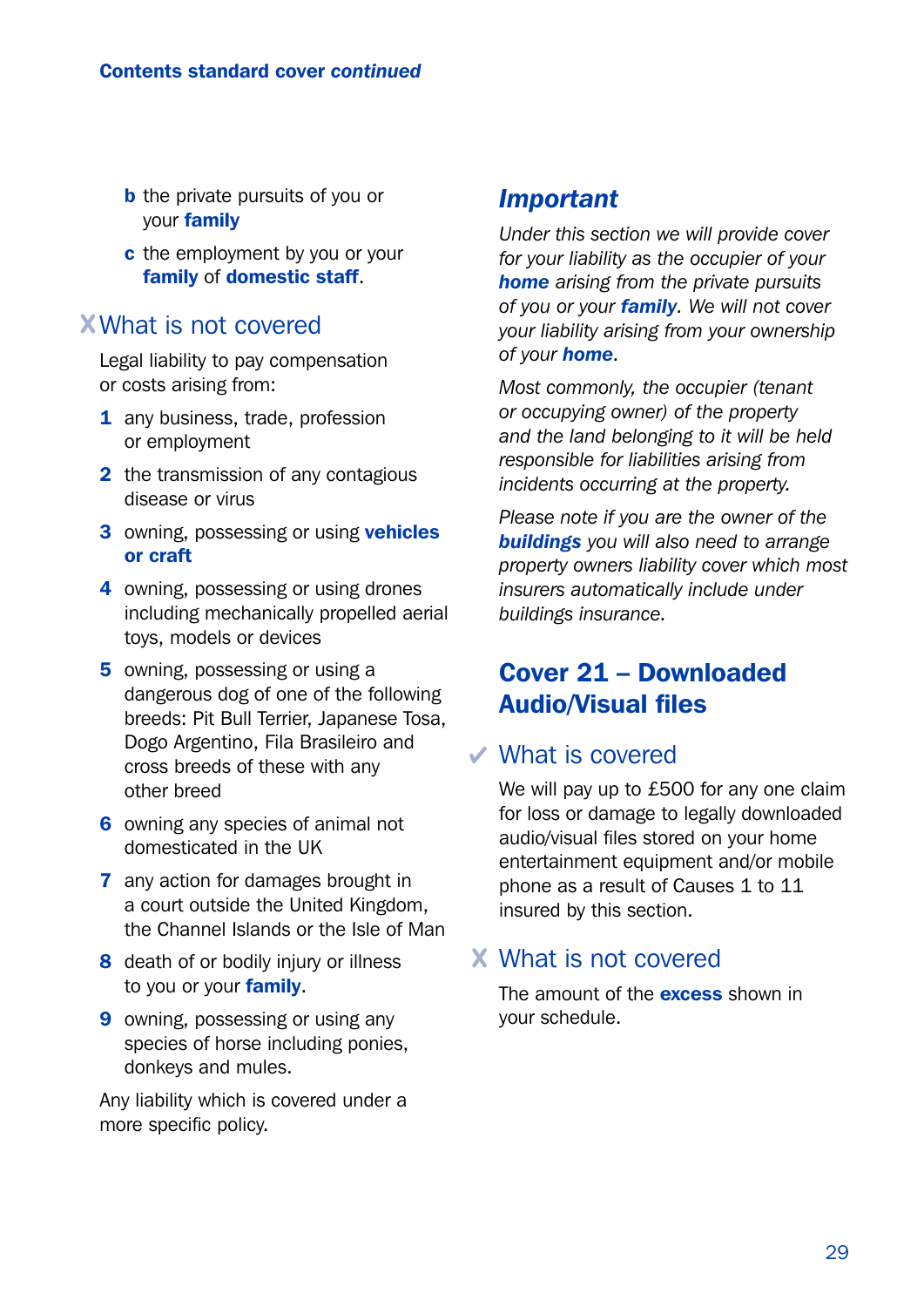# Contents plus accidental damage cover

Your schedule will show if you have chosen this section.

# Cover 22 – Additional accidental damage

### What is covered

Accidental damage or loss to **contents** while they are in the **home** and to television aerials and satellite dishes whilst attached to the **home** 

## What is not covered

- **1** The amount of the **excess** shown in your schedule.
- 2 Any loss or damage specifically excluded under contents causes 1–11 and covers 12–21.
- **3** Accidental damage or loss:
	- a by mechanical or electrical breakdown or failure
	- **b** arising from the cost of remaking any film, disc or tape or the value of any information contained on it
	- c caused by or in the process of cleaning, maintenance, repair, dismantling, restoring, altering, dyeing or washing
	- d by chewing, scratching, tearing, fouling or urinating by any domestic animals
	- e caused by infestation, chewing, scratching, tearing, fouling or urinating by insects or **vermin**
	- f to food, drink or plants
	- g specifically covered under contents causes 1–11, or **contents** covers 12–21
- **h** to computers or computer equipment by:
	- **i** accidental loss or mislaving or misfiling of documents or records
	- ii viruses
	- **iii** contamination
- i arising from depreciation in value or other loss, damage or additional expense following on from the event for which you are claiming. e.g. costs incurred in preparing the claim or loss of earnings following your bodily injury or illness
- *j* while the **home** is **unoccupied** or unfurnished.

# Cover 23 – House removal

#### What is covered

Accidental damage or loss to **contents** while being removed by professional removal contractors, from the **home** to any new private residence within the United Kingdom, the Channel Islands or the Isle of Man.

## What is not covered

- 1 The amount of the **excess** shown in your schedule.
- 2 Accidental damage or loss:
	- a to money
	- **b** to china, glass, porcelain or any other item of earthenware unless packed by professional removal contractors
	- c to jewellery
	- d during sea transit
	- e whilst the **contents** are in storage
	- f caused by mechanical or electrical breakdown or failure.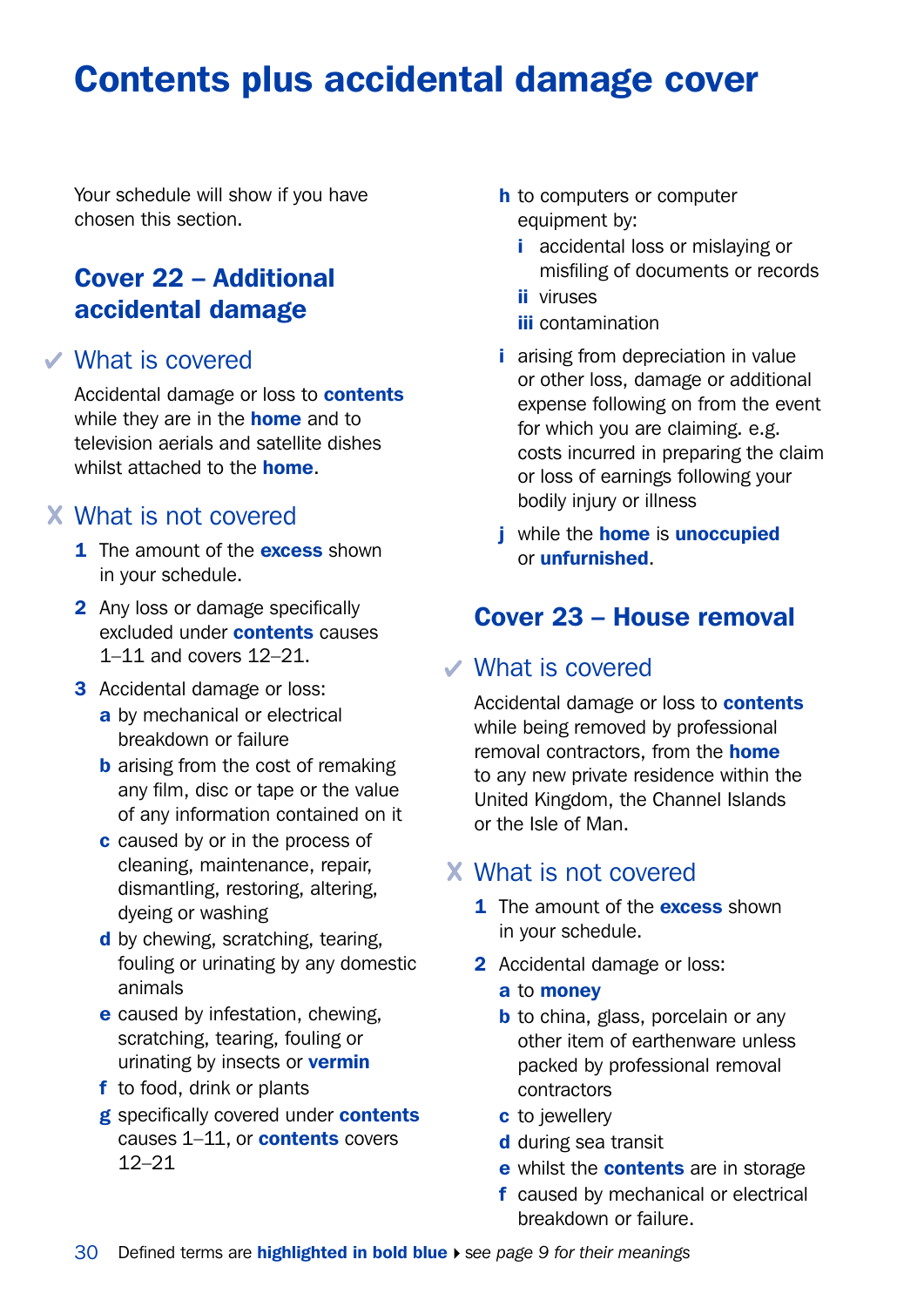# Personal possessions

Your schedule will show if you have chosen this section.

Personal effects, valuables and money are included if they belong to you or your family or you or your family are legally responsible for them and they are mainly used for private purposes.

# What is the most we will pay?

We will pay up to the sum insured shown in your schedule for any one claim. The sum insured for this section is included within the **contents** sum insured and is not in addition to it.

The limit for any one unspecified pedal cycle is £400 and the limit for any other unspecified article is the unspecified personal possessions sum insured or £2,000 whichever is the lower.

The limit for any one claim for theft or attempted theft from an unattended motor vehicle is £500.

The limit for any one claim for **money** is £250.

# Cover 1 – Loss or damage

## What is covered

Loss or damage to **personal effects**, valuables and money belonging to you and your **family** whilst anywhere in the world.

## What is not covered

- 1 The amount of the **excess** shown in your schedule.
- 2 Loss or damage:
	- a arising from the cost of remaking any film, disc or tape or the value of any information held on it
- **b** caused by, or in the process of, cleaning, maintenance, repair, dismantling, restoring, altering, dyeing or washing
- c caused by chewing, scratching, tearing, fouling or urinating by your domestic animals
- d caused by infestation, chewing, scratching, tearing, fouling or urinating by insects or **vermin**
- e caused by theft or attempted theft from an unattended motor vehicle unless the items are hidden from view in a boot or glove compartment, and all windows are closed and all doors, including the boot, are locked
- f to items not in the care, custody or control of you, or your family or an authorised person
- g caused by theft or attempted theft from an unlocked hotel room
- **h** arising from depreciation in value or other loss, damage or additional expense following on from the event for which you are claiming. e.g. costs incurred in preparing the claim or loss of earnings following your bodily injury or illness
- i by mechanical or electrical breakdown or failure

#### i to vehicles or craft

- k to any property mainly used for the purpose of business, trade, profession or employment
- l to plants or any living creature
- m where property is obtained by any person using any form of payment which proves to be counterfeit, false, fraudulent, invalid, uncollectible, irrecoverable or irredeemable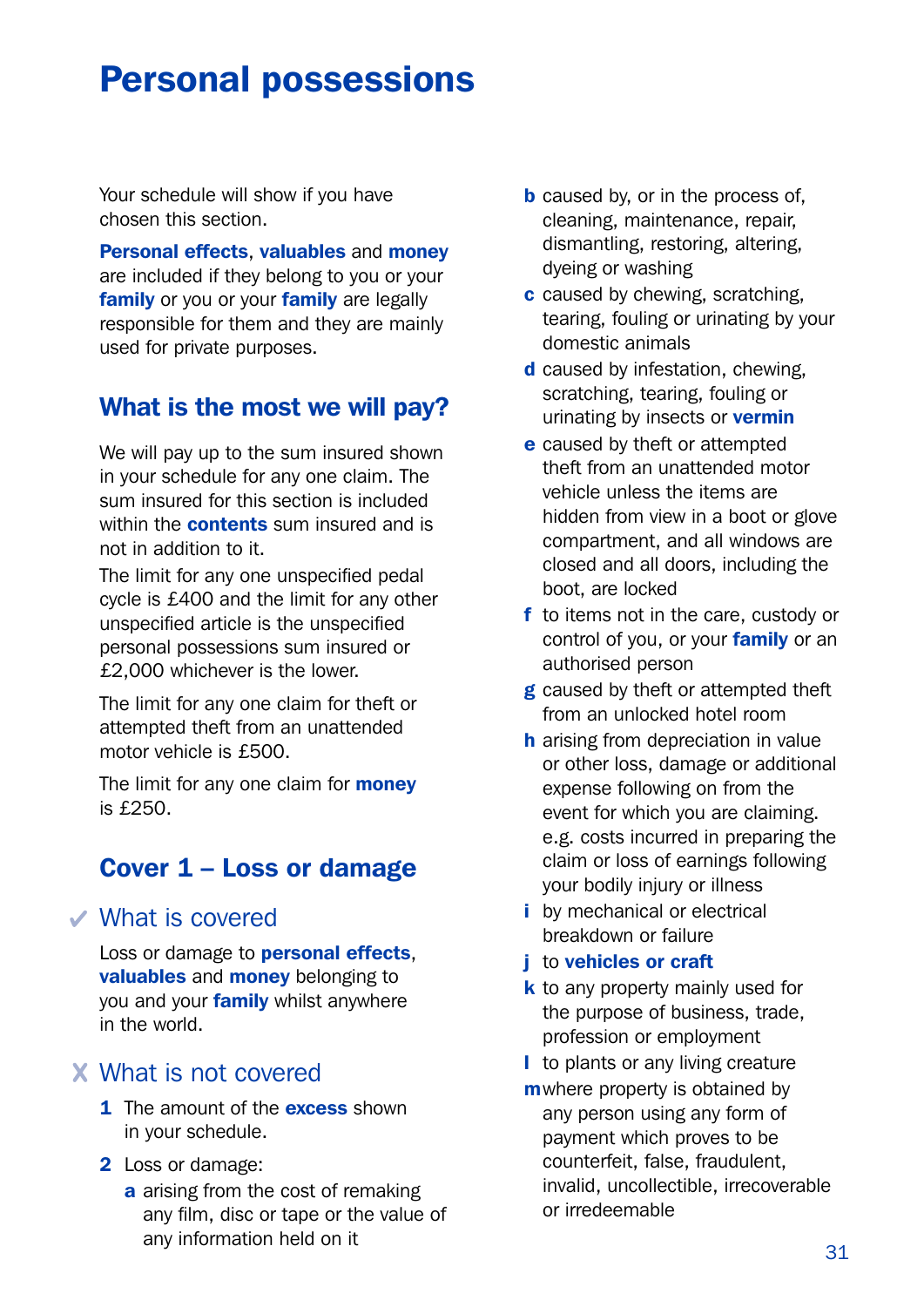- n loss or damage as a result of any failed online purchase or transaction
- o specifically covered elsewhere in this policy
- **p** to computers or computer equipment by:
	- i accidental loss or mislaying or misfiling of documents or records
	- ii viruses
	- **iii** contamination
- q to lottery tickets and raffle tickets
- **r** by theft of any unattended pedal cycle unless in a locked building or secured by a suitable locking device to a permanent structure or a motor vehicle
- s credit cards.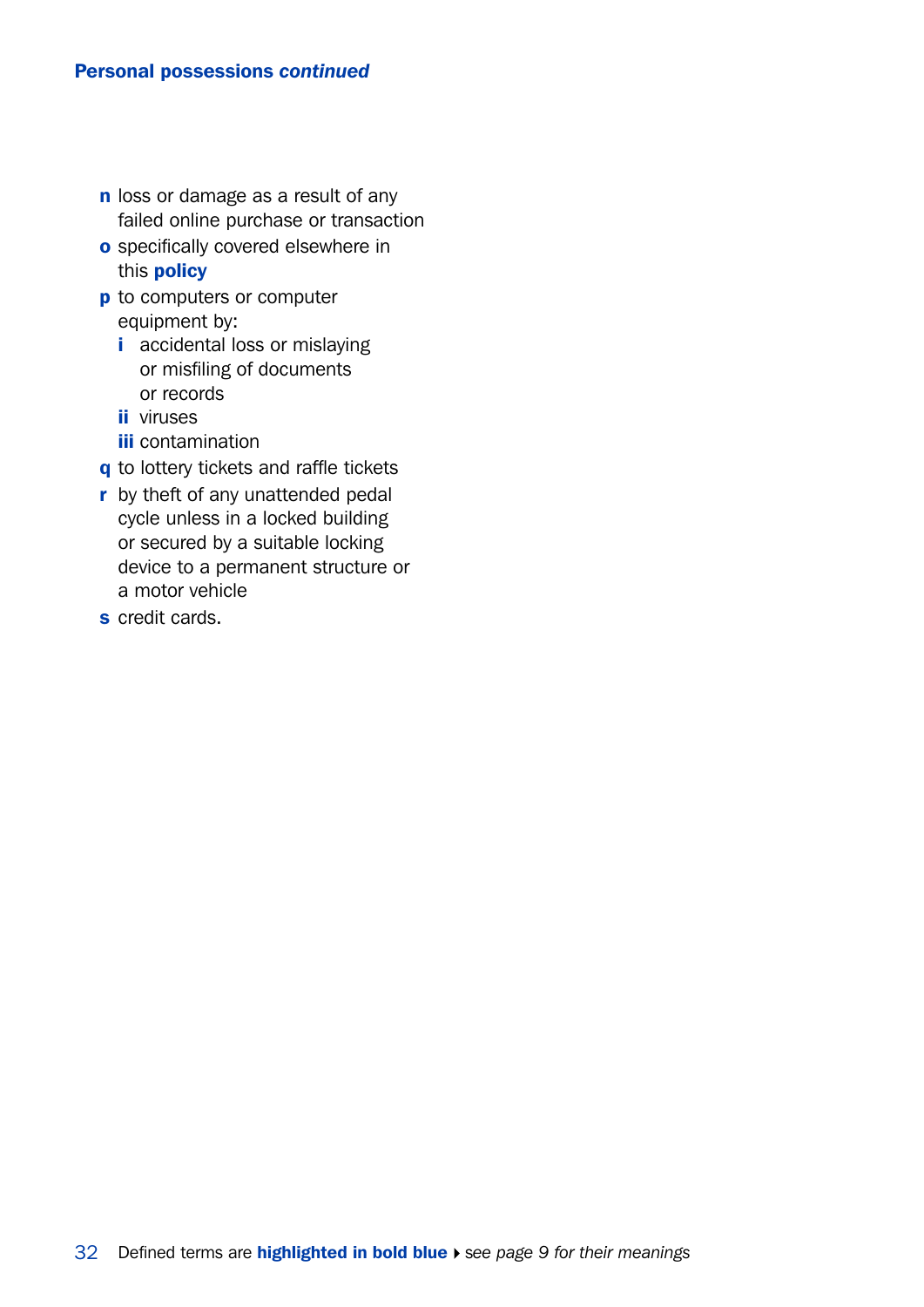# Buildings standard cover

Your schedule will show if this section has been chosen.

# What is the most we will pay?

We will pay up to the **buildings** sum insured shown in your schedule for any one claim under **buildings** causes 1-11, and covers 16, 19 and 20.

We will also pay you the additional amounts under **buildings** covers 12. 13, 14, 15, 17 and 18 up to the limits shown in addition to the **buildings** sum insured.

Your **policy** covers the **buildings** for the following causes and covers:

# Cause 1 – Storm or flood

## What is covered

Loss or damage caused by storm or flood.

## What is not covered

- 1 The amount of the **excess** shown in your schedule.
- 2 Loss or damage:
	- a to gates, hedges and fences
	- **b** by storm to radio or television aerials or satellite dishes.

# Cause 2 – Escape of water

### What is covered

Loss or damage caused by water leaking from or freezing in:

- 1 a fixed water installation
- 2 a fixed drainage installation
- **3** a heating installation

4 a washing machine, dishwasher, water bed, fridge or freezer.

*Damage to the items themselves is only covered if the damage has happened as a result of an insured cause or cover.*

### What is not covered

- 1 The amount of the **excess** shown in your schedule.
- 2 Loss or damage while your home is unoccupied or unfurnished.
- **3** Loss or damage caused by failure or lack of sealant and/or grout
- 4 Damage caused by sinks and baths overflowing as a result of the taps being left on. This does not apply if you have chosen buildings plus additional cover.

# Cause 3 – Escape of oil

## What is covered

Loss or damage caused by oil leaking from or freezing in a fixed oil-fired heating installation, including smoke and smudge damage by vaporisation due to a defective oil-fired heating installation and damage to soil caused by the leaking oil.

*Damage to the installation itself is only covered if the damage has happened as a result of an insured cause or cover.*

## What is not covered

- 1 The amount of the **excess** shown in your schedule.
- **2** Loss or damage while your **home** is unoccupied or unfurnished.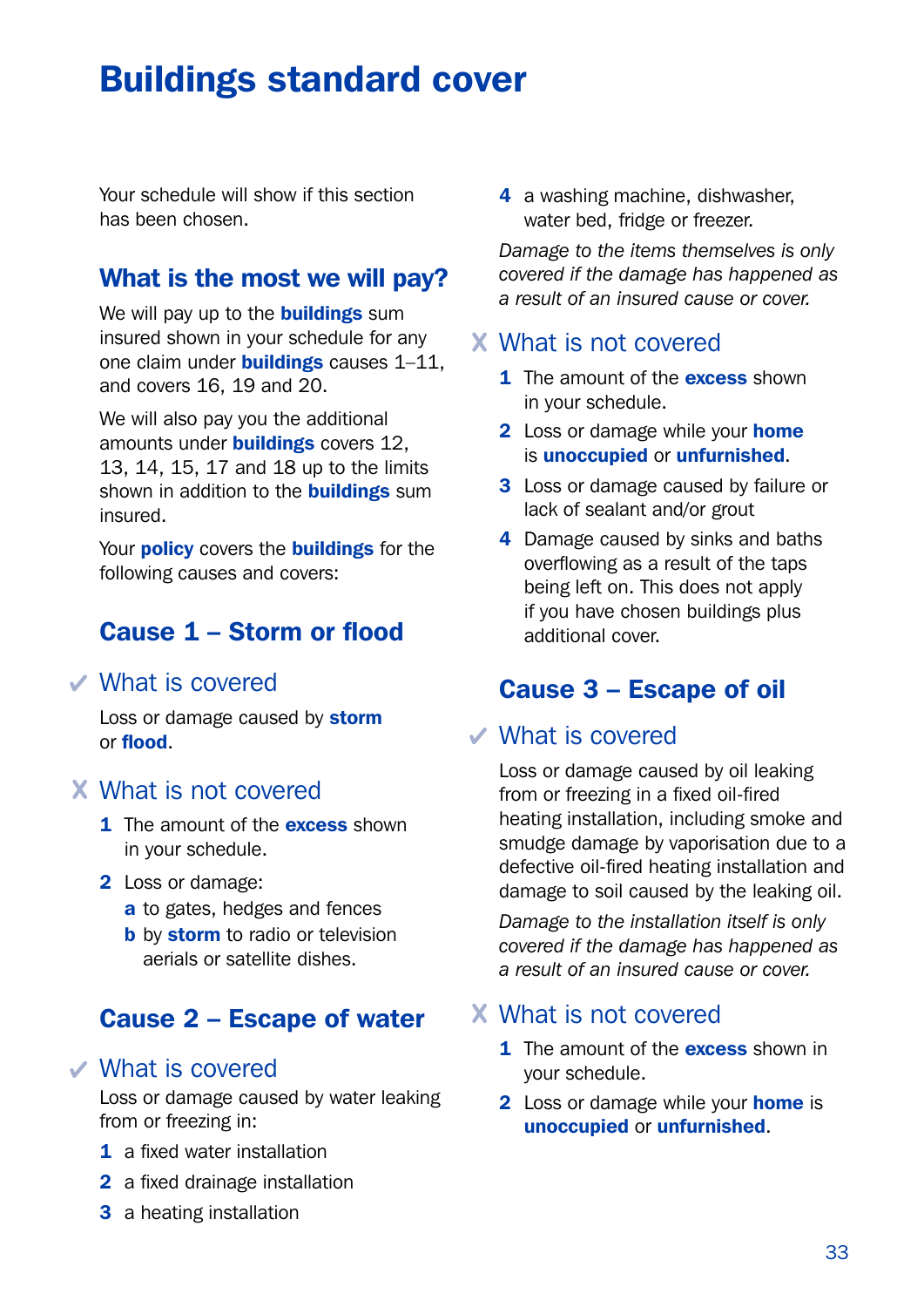# Cause 4 – Subsidence, ground heave or landslip

#### What is covered

Loss or damage caused by:

- 1 subsidence or ground heave of the site on which the **buildings** stand
- 2 landslip.

*Settlement is not covered by your policy.*

### What is not covered

- 1 The amount of the **excess** shown in your schedule.
- 2 Loss or damage:
	- a to boundary and garden walls, gates, hedges and fences, paths and drives, artificial lawns, patios, decking, terraces, tennis hard courts and swimming pools unless the **home** has been damaged at the same time by the same cause
	- **b** due to normal **settlement**. shrinkage or expansion
	- c to or as a result of movement of solid floor slabs and non load bearing walls, unless the foundations beneath the external walls of the **home** are damaged at the same time by the same cause
	- d resulting from construction, structural alteration, repair or demolition
	- e caused by coastal or river bank erosion
	- f arising from the use of defective materials, defective design or faulty workmanship.

# Cause 5 – Theft

#### What is covered

Loss or damage caused by theft or attempted theft.

### What is not covered

- 1 The amount of the **excess** shown in your schedule.
- **2** Loss or damage while your **home** is unoccupied or unfurnished.

# Cause 6 – Collision

#### What is covered

Loss or damage caused by collision by aircraft, aerial devices, road or rail vehicles (or anything dropped from them) or animals.

### What is not covered

- 1 The amount of the **excess** shown in your schedule.
- 2 Loss or damage caused by your domestic animals.

# Cause 7 – Falling trees

#### What is covered

Loss or damage caused by falling trees or branches.

## What is not covered

- **1** The amount of the **excess** shown in your schedule.
- 2 Loss or damage caused during tree felling, lopping or topping.
- **3** The cost of removing fallen trees or branches that have not caused damage to the **buildings**.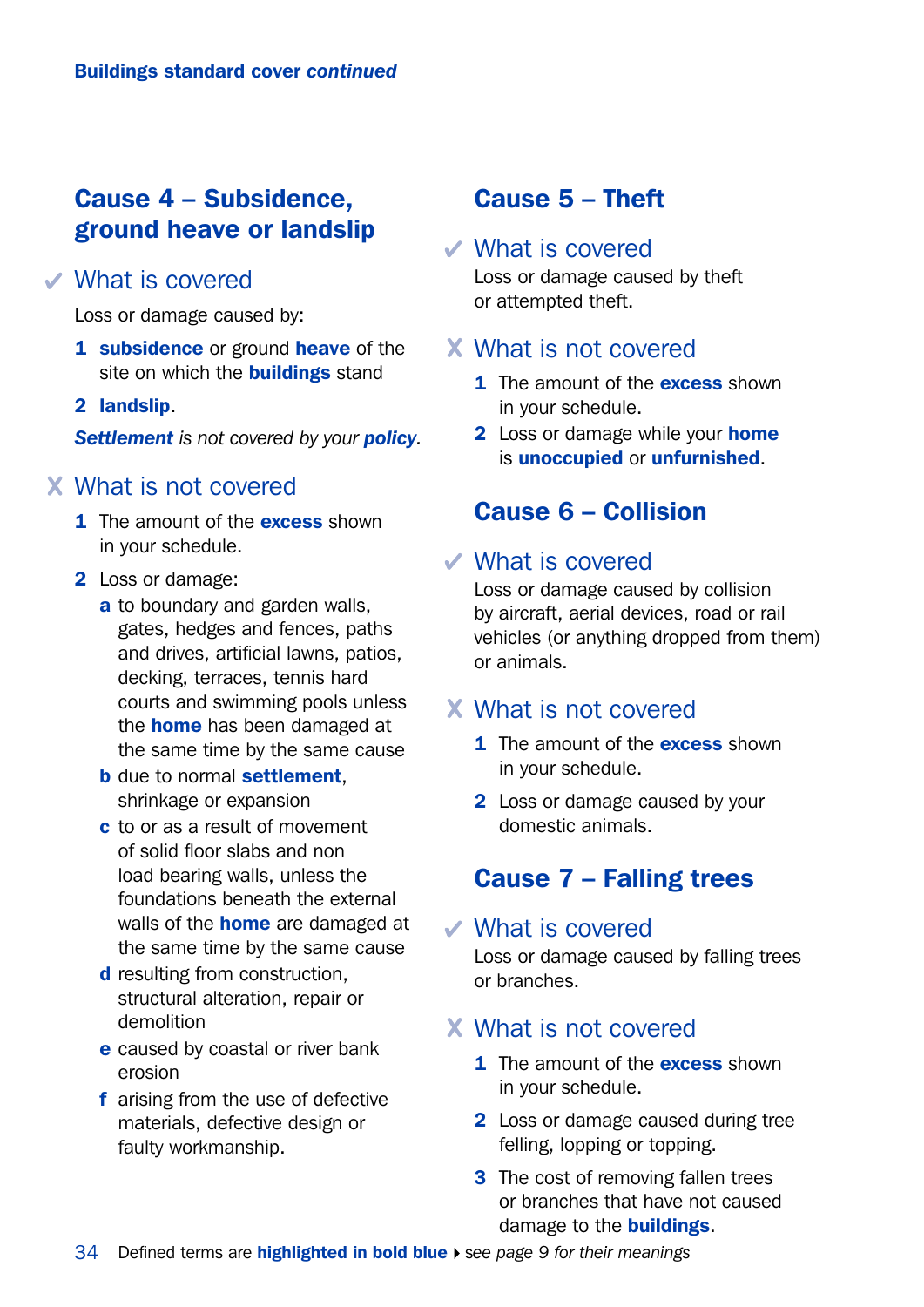# Cause 8 – Aerials, satellite dishes, telegraph poles or electricity pylons

## What is covered

Loss or damage caused by the breakage or collapse of radio or television aerials, satellite dishes, lamp posts, telegraph poles, electricity pylons or overhead cables.

### What is not covered

- 1 The amount of the **excess** shown in your schedule.
- 2 Loss or damage to the aerial or satellite dish.

# Cause 9 – Fire, smoke, explosion, lightning or earthquake

#### What is covered

Loss or damage caused by fire, explosion, lightning or earthquake.

## What is not covered

- **1** The amount of the **excess** shown in your schedule.
- 2 Smoke damage caused gradually from repeated exposure.

# Cause 10 – Malicious people

## What is covered

Loss or damage caused by malicious people.

### What is not covered

- 1 The amount of the **excess** shown in your schedule.
- 2 Loss or damage while your home is unoccupied or unfurnished.
- **3** Malicious damage caused by you or your **family** or any person you or your family have allowed into your home.

# Cause 11 – Riot and civil commotion

## What is covered

Loss or damage caused by riot, civil commotion, strikes, labour and political disturbances.

## What is not covered

The amount of the **excess** shown in your schedule.

# Cover 12 – Debris removal and building fees

### What is covered

We will pay up to £80,000 for:

- 1 architects, surveyors, consulting engineers and legal fees
- 2 the cost of clearing debris from the site or demolishing or shoring up the buildings
- **3** the cost to comply with government or local authority requirements

incurred following a valid claim for damage under **buildings** causes 1-11.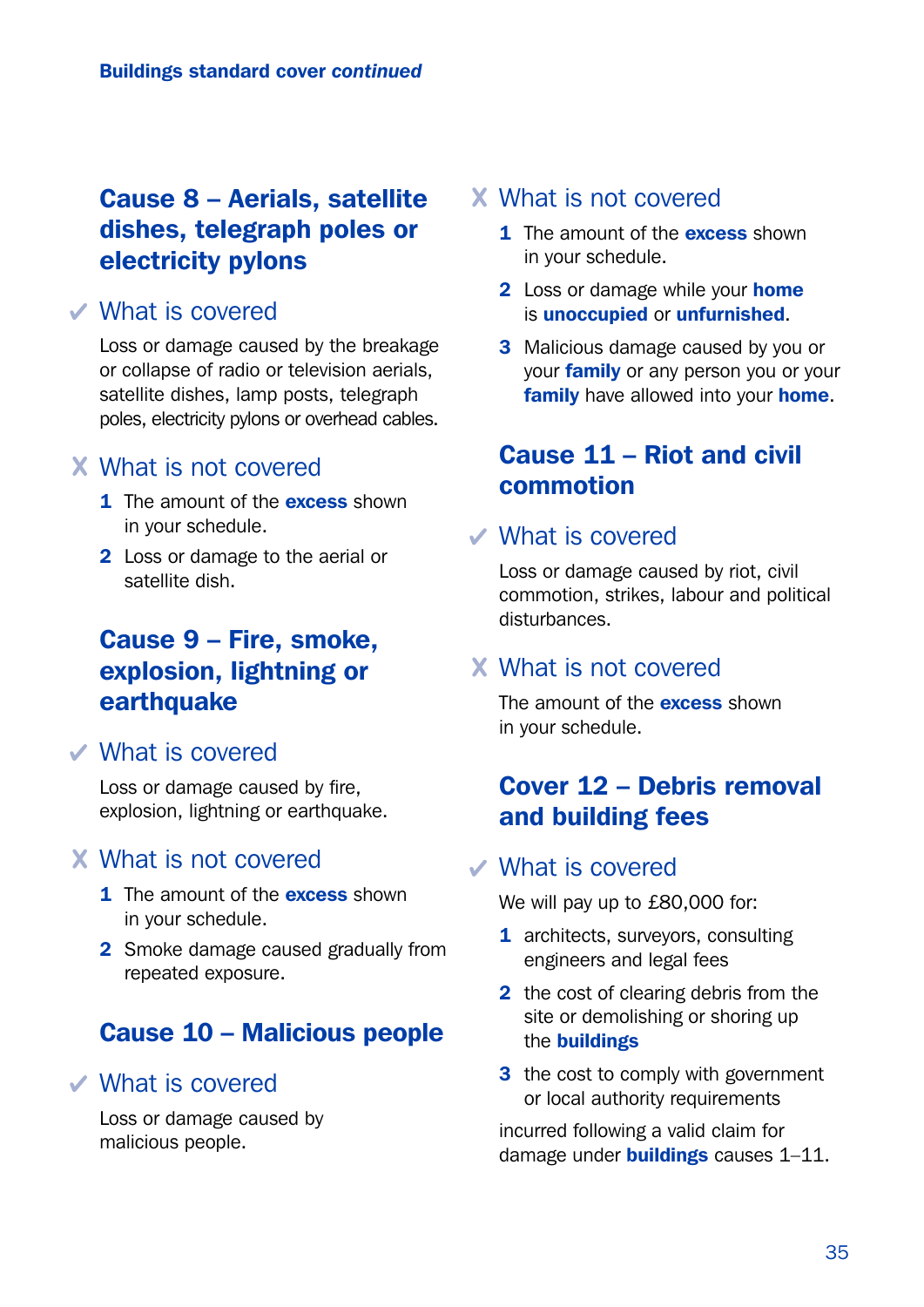## What is not covered

The amount of the **excess** shown in your schedule.

## Cover 13 – Keys and locks

### What is covered

We will pay up to £500 for any one claim for the cost of replacing keys and locks or lock mechanisms to:

- 1 external doors and windows of the **home**
- 2 a safe within the **home**
- 3 an alarm protecting the **home**

after the keys are stolen.

#### What is not covered

- 1 The amount of the **excess** shown in your schedule.
- 2 The cost of replacing keys and locks to a garage or **outbuilding**.

If you have chosen **buildings** and contents insurance then we will only pay under one section for any one claim.

# Cover 14 – Alternative accommodation

## What is covered

We will pay up to £80,000 for any one claim for the reasonable cost of alternative accommodation for you, your family and your domestic animals when your home cannot be lived in due to loss or damage under **Buildings** causes 1-11.

When you require alternative accommodation, we will always discuss this with you.

To determine what we mean by the 'reasonable cost of alternative accommodation' there are numerous factors we consider, including:

- **the circumstances of your claim**
- the needs of you, your **family** and domestic animals
- **how long you might need the** accommodation for
- what type of accommodation is available and where it is located.

#### What is not covered

The amount of the **excess** shown in your schedule.

# Cover 15 – Emergency evacuation alternative accommodation

#### What is covered

While your **home** cannot be lived in because you are advised not to by a statutory and/or local authority:

- **following damage to a neighbouring** property: or
- **because of a risk to your health and** safety from possible loss or damage to your home

We will pay up to £2,500 for any one claim for

- 1 the reasonable cost of alternative accommodation for you and your family and your domestic animals
- 2 rent which you would have received if you had been renting out part of the home.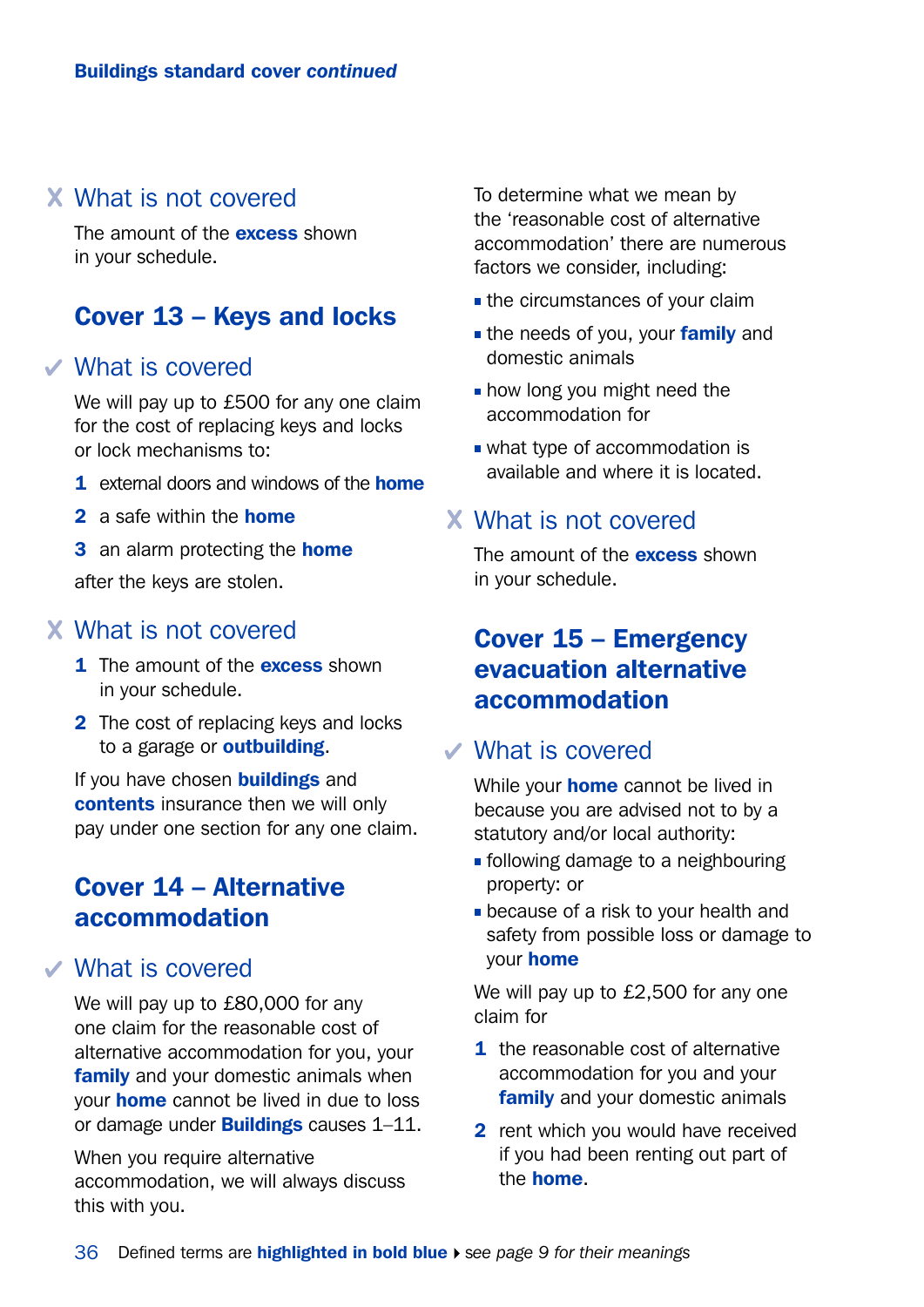## What is not covered

The amount of the **excess** shown in your schedule.

# Cover 16 – Contracting purchaser

#### What is covered

If you have entered into a contract to sell the **home**, the person buying it will have the full protection of your **policy** for the **buildings** up to the date of completion of the purchase, as long as the **home** is not covered by any other insurance.

## What is not covered

The amount of the **excess** shown in your schedule.

# Cover 17 – Property owner's liability

## What is covered

We will pay up to £2,000,000 (including costs and expenses agreed by us in writing) for any one claim or series of claims arising from any one event or one source or original cause that you or your **family** become legally liable to pay as compensation (including claimants costs and expenses) occurring during the period of insurance in respect of accidental:

1 death, bodily injury or illness of any person who is not an employee of either you or your family

2 damage to material property not belonging to or in the custody or control of you or your family or domestic staff.

Arising from:

- a your ownership (but not occupation) of the **buildings** including its land
- **b** defective work carried out by you or your **family** or on your behalf to any private residence within the United Kingdom, the Isle of Man or the Channel Islands disposed of by you or your **family** before the occurrence of bodily injury or damage in connection with such private residence.

In the event of your death we will treat your legal representative as you for liability incurred by you.

## What is not covered

Your legal liability to pay compensation arising directly or indirectly from:

- 1 an agreement which imposes a liability on you which you would not be under in the absence of such agreement
- 2 the use of the **home** for any business. trade, profession or employment
- 3 death, bodily injury or damage caused by lifts, hoists or vehicles or craft
- 4 rectifying any fault or alleged fault
- 5 death of or bodily injury or illness to you or your family.
- 6 the transmission of any contagious disease or virus

Any liability which is covered under a more specific policy.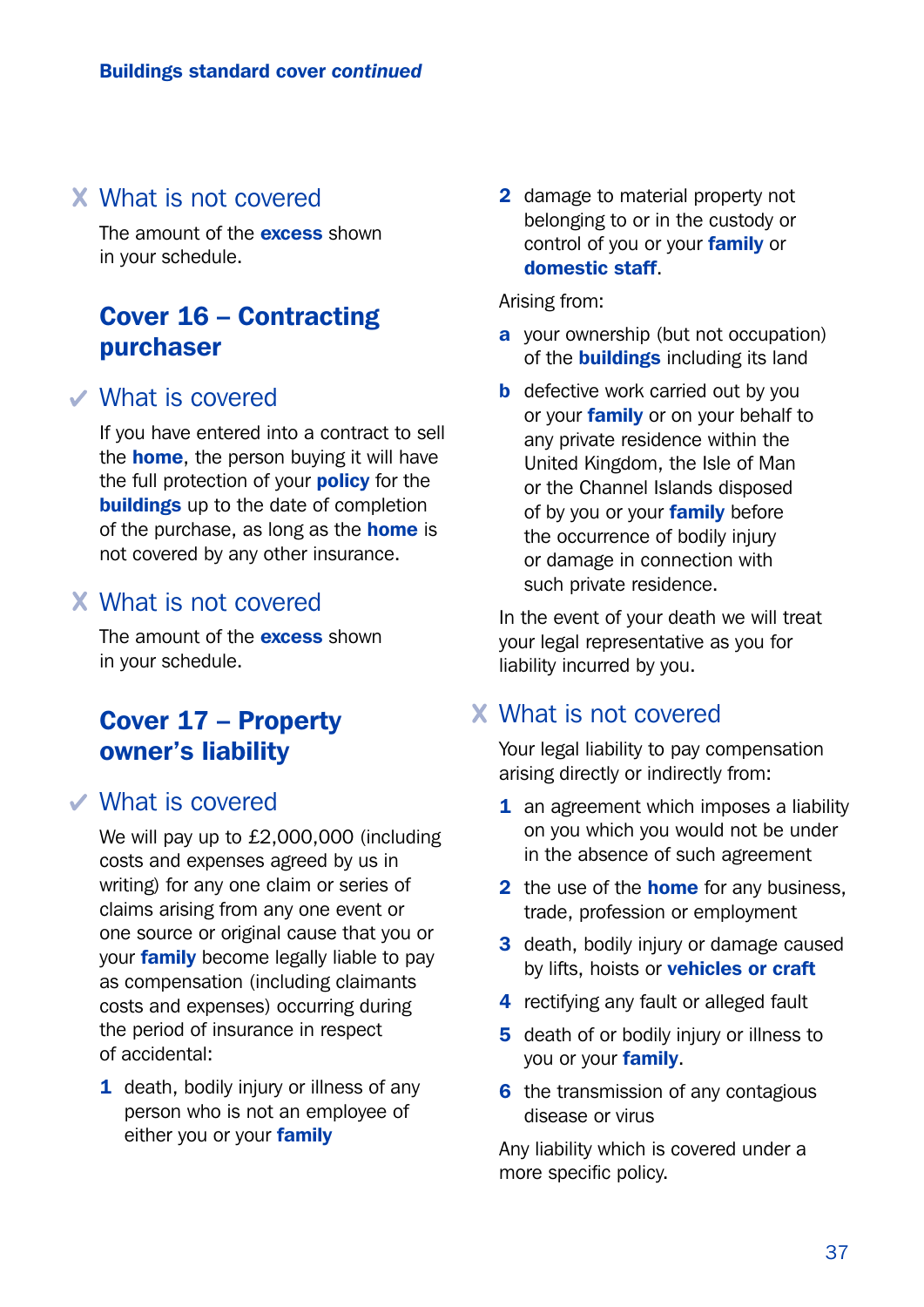#### *Important*

*Under this section we only provide cover for liability arising from the ownership of your home. We will not cover your liability as the occupier of your home or your personal liability arising from the private pursuits of your or your family.*

*Most commonly, the occupier (tenant or occupying owner) of the property and the land belonging to it will be held responsible for liabilities arising from incidents occurring at the property.*

*Please note that you will also need to arrange cover for occupier and/or public liability which most insurers automatically include under contents insurance.*

# Cover 18 – Trace and Access

#### What is covered

We will pay up to £5,000 for any one claim for necessary and reasonable costs that you incur in finding the source of damage to the **home** caused by:

- 1 escape of water from a fixed water. drainage or heating installation
- 2 escape of oil from a fixed oil fired heating installation
- 3 accidental damage to cables, pipes, underground drain pipes or tanks providing services to and from the **home** for which you are responsible.

This includes reinstating any wall, floor, ceiling, drive, fence or path removed or damaged during the search.

### What is not covered

- **1** The amount of the **excess** shown in your schedule.
- 2 Loss or damage to pitch fibre drains caused by inherent defects in the design, material, construction, or installation of the pipes and drains.
- **3** The costs of repair of the source of the damage unless the cause is covered elsewhere in this **policy**.

# Cover 19 – Pipes and cables

## What is covered

Accidental damage to cables, drain inspection covers and underground drains, pipes or tanks providing services to or from the **home** and for which you are responsible.

## What is not covered

- 1 The amount of the **excess** shown in your schedule.
- 2 Loss or damage to pitch fibre drains caused by inherent defects in the design, material, construction, or installation of the pipes and drains.

*If it is discovered that the cause is not accidental damage then unless one of the other causes applies there will be no cover.*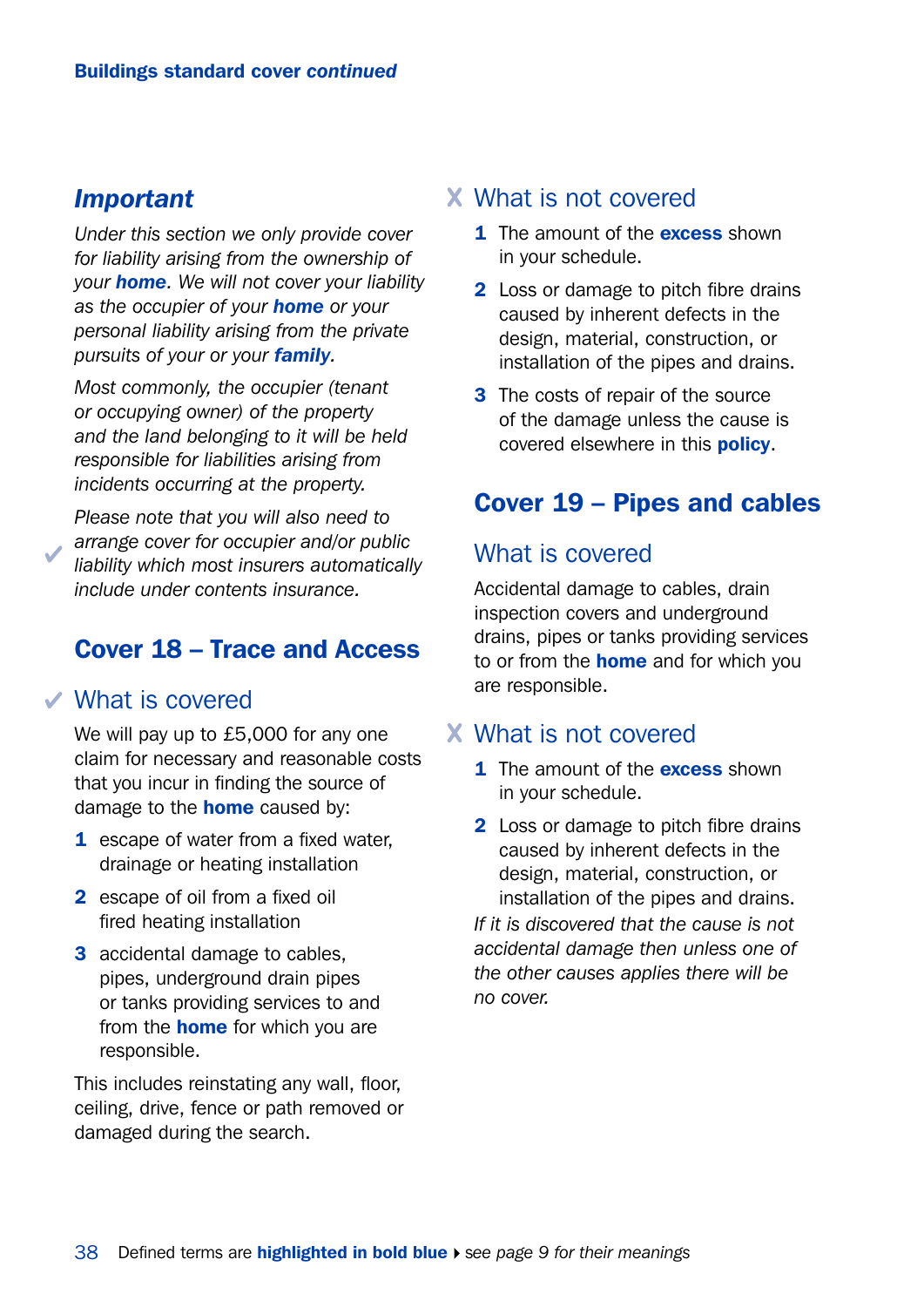# Buildings plus accidental damage cover

Your schedule will show if you have chosen this section.

# Cover 20 – Additional accidental damage

What is covered

Accidental damage or loss to the buildings.

### What is not covered

- 1 The amount of the **excess** shown in your schedule.
- 2 Loss or damage:
	- a specifically excluded under buildings causes 1–11 and covers 12–19
	- **b** by frost
	- c by infestation, chewing, scratching, tearing, fouling or urinating by insects or vermin
	- d by settlement or shrinkage of the buildings
	- e by chewing, scratching, tearing, fouling or urinating by any domestic animals
	- f by mechanical or electrical breakdown or failure
	- g specifically covered elsewhere in this policy
	- h arising from the alteration or extension of the **buildings**
	- i arising from faulty workmanship, defective design or use of defective materials
	- *j* whilst the **home** is **unoccupied** or unfurnished.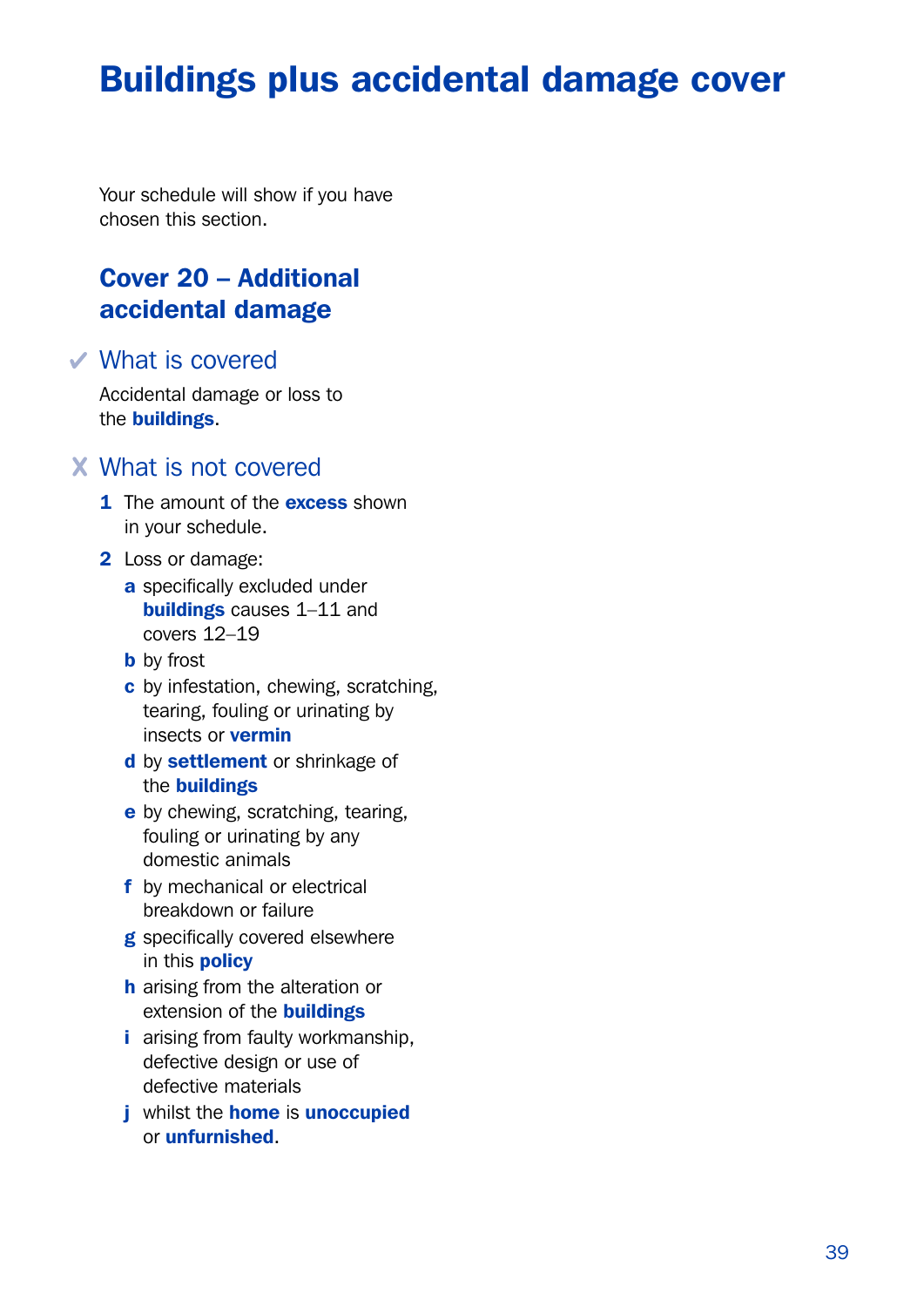# Home assistance

Your schedule will show if this section is in force.

This policy is underwritten by Inter Partner Assistance S.A. UK Branch, with a registered office at 106-118 Station Road, Redhill, RH1 1PR, Inter Partner Assistance S.A. UK Branch is a Branch of Inter Partner Assistance S.A. (Financial Conduct Authority registration number 202664), which is a Belgian firm authorised by the National Bank of Belgium under number 0487. Deemed authorised by the Prudential Regulation Authority. Subject to regulation by the Financial Conduct Authority and limited regulation by the Prudential Regulation Authority. Details of the Temporary Permissions Regime, which allows EEA-based firms to operate in the UK for a limited period while seeking full authorisation, are available on the Financial Conduct Authority's website.

AXA Assistance (UK) Limited provides the services described in this certificate during the **period of insurance** for which you have paid the premium.

## Definitions applicable to this section only

These meanings apply within the Home assistance section of your policy.

If a word or phrase has a defined meaning, it will be highlighted in bold blue print and will have the same meaning wherever it is used in the policy.

The terms **IPA we, us, our, you and your** also have a defined meaning listed here, but are not highlighted in bold throughout the policy.

#### Authorised contractor

A tradesperson authorised in advance to carry out repairs under this policy.

#### Beyond economical repair

The point at which we deem the cost to repair your boiler exceeds its value.

#### Covered events

Emergency to essential services within the property listed in the section below 'What is covered' on page 42.

#### **Emergency**

The result of a sudden and unforeseen incident at the property which immediately:

- **1** Exposes you or a third party to a risk to yours or their health or;
- 2 Creates a risk of loss or damage to the property and/or any of your belongings or;
- **3** Renders the property uninhabitable.

#### Emergency repairs

Work undertaken by an authorised contractor to resolve the emergency by completing a temporary repair.

#### Local territory

United Kingdom (Great Britain, Northern Ireland, Isle of Man and the Channel Islands).

#### Period of Insurance

One year from the start or renewal date shown on your policy schedule.

#### Permanent repair

Repairs and/or work required to put right the fault which caused the emergency on a permanent basis.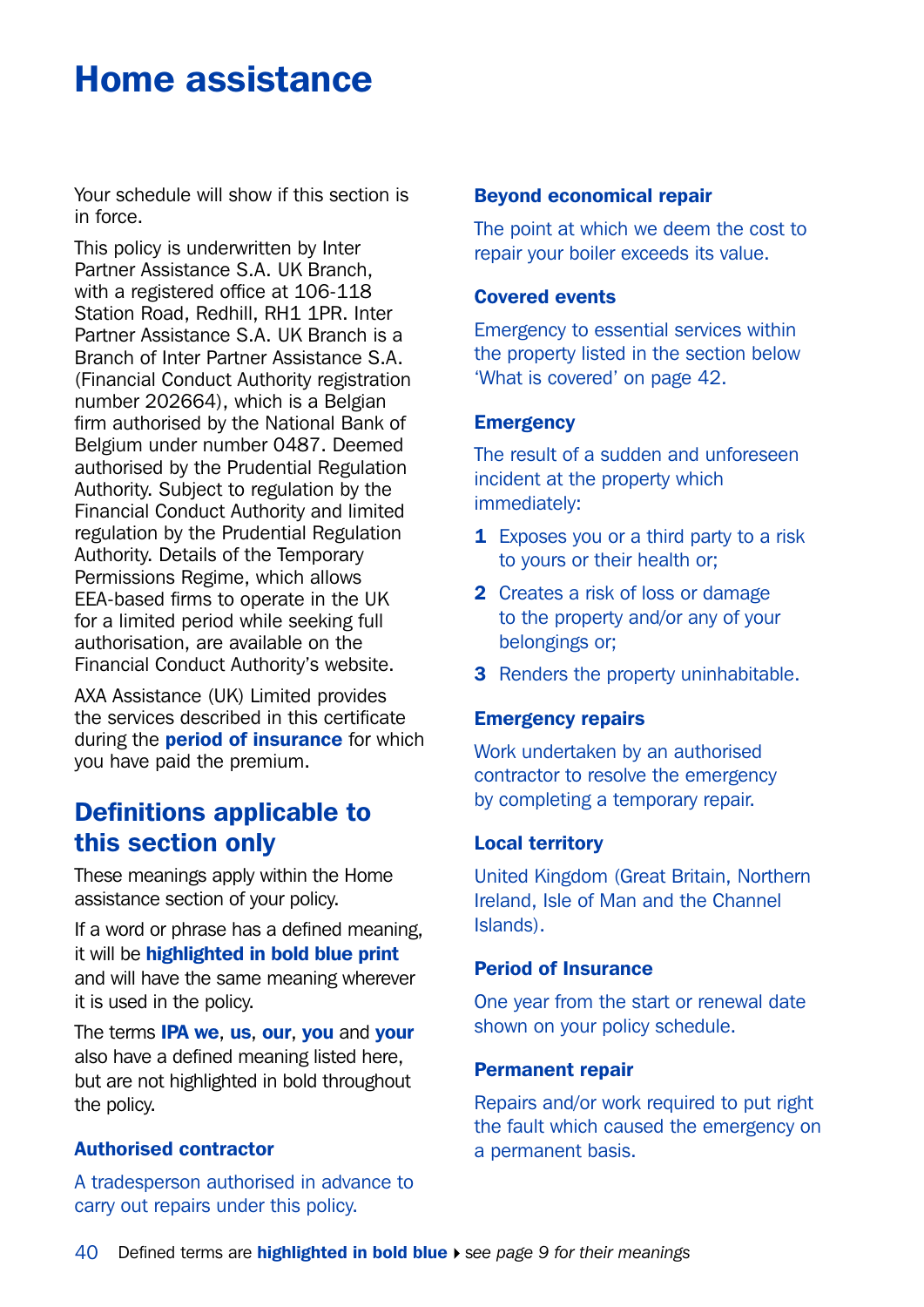#### **Property**

Your principle permanent place of residence in the local territory, which comprises of a private dwelling used for domestic purposes, excluding garage, garden and outbuildings.

#### Temporary repair

A repair undertaken by an authorised contractor which will resolve an emergency but will need to be replaced by a permanent repair.

#### We/us/our

Inter Partner Assistance S.A. UK Branch and AXA Assistance (UK) Limited both of The Quadrangle, 106–118 Station Road, Redhill, Surrey, RH1 1PR.

#### You/your

The policyholder and/or any member of the policyholder's immediate family normally living at the property.

## General conditions

- 1 We will only pay costs which are incurred as a direct consequence of the event which led to the claim you are making under this policy up to the policy limit shown in the section entitled 'Home Emergency'.
- 2 No costs for repairs are payable under this insurance, unless we have been notified by you or a person calling on your behalf through the 24 hour claims service telephone number provided and have authorised an authorised contractor in advance to make a temporary or permanent repair.
- **3** Claims may not be made under this policy for the first 14 days unless you are renewing an existing policy.
- 4 You must quote your policy number when calling for help. You must produce the relevant identification including boiler service receipts on the demand of the contractor or our other nominated agent.
- **5** If any loss, damage or expense covered under this insurance policy is also covered by any other insurance or maintenance contract, we will not pay more than our fair share of any claim.
- 6 This insurance does not cover normal day to day maintenance at your property that you should do. Nor does it pay for replacing items that wear out over a period of time or replacement of parts on a like for like basis where the replacement is necessary to resolve the immediate **emergency**.
- **7** You must co-operate with us in obtaining reimbursement of any costs we incur under the terms of this cover, which may have been caused by the action of a third party against whom you have a legal right of action.
- 8 During any 12 month period we will not be responsible for more than three claims.

## Parts availability

Availability of parts is an important part of the service. However, there may be times when replacement parts are delayed because of circumstances beyond our control. In these cases we will not be able to avoid delays in repair. We will keep you informed throughout your claim.

There also may be occasions where parts are no longer available. In these situations we will ensure your **property** is safe and if required, we will arrange for a manufacturer to provide you with a quotation for a suitable replacement item at your cost.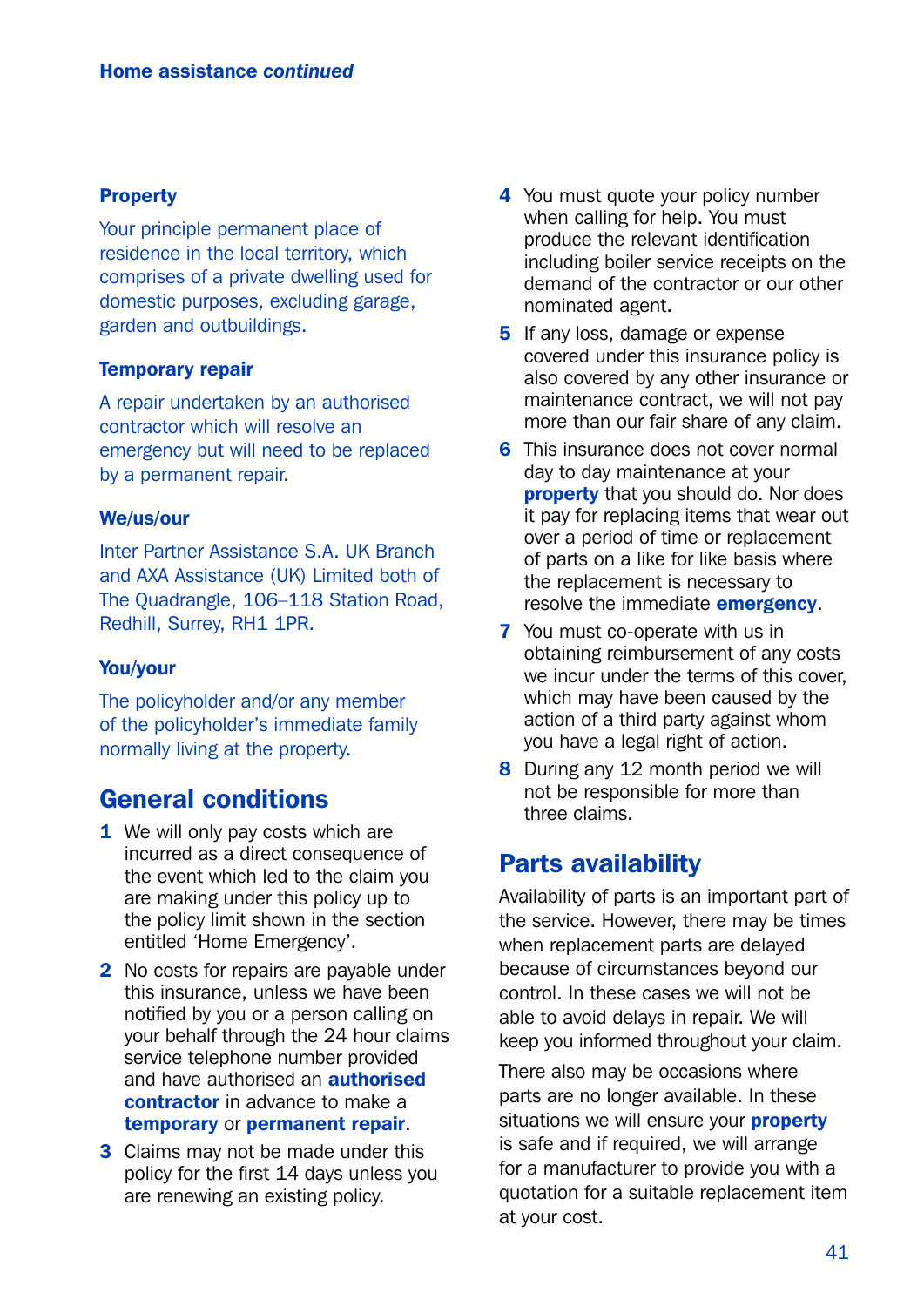# Domestic Emergency

If you suffer a **covered event** at your property, you should tell us on the emergency telephone number. We will then

- 1 Advise you how to protect yourself and the **property** immediately.
- 2 Organise and pay up to £1000 per claim including VAT, call out, labour, parts and materials to carry out an emergency temporary repair, or if at a similar expense, an **emergency** permanent repair.

If the **temporary repair** will cost more than £1000 including VAT to complete, we will advise you how much, in total, the repair will cost. We will proceed with the repair only if you agree to pay for the amount  $OVar f1000$ 

- 3 In the event of the **property** becoming uninhabitable and remaining so overnight because of the **covered** event, we will, subject to, prior agreement with ourselves, pay up to £250 including VAT in total for:
	- a your overnight accommodation and/or
	- **b** transport to such accommodation.

#### What is covered

The **covered events** are the ones listed below:

- 1 Plumbing problems related to leaking pipes, blocked drains or leaking radiators.
- 2 Blockages in toilet waste pipes.
- **3** Electricity complete failure within the property.
- 4 Central heating or boiler failure.
- **5** Animals or insects that are destructive in their natural behavior or considered pests or nuisances: brown rats, black rats, house mice, field mice, squirrels, wasps' nests and hornets' nests only.
- **6** Broken or damaged windows, doors and locks presenting a security risk to the **property**.

There are conditions and exclusions, which limit your cover. Please read them carefully to ensure this cover meets your needs. We do not wish you to discover after an incident has occurred that it is not insured.

The home emergency policy is not a maintenance contract.

## What is not covered

The following are excluded from the insurance:

- **1** Any leaking or dripping tap that requires a new washer or replacing external overflows or replacing of boilers, cylinders, tanks, radiators and sanitary ware.
- 2 External overflows, external guttering.
- **3** Burst or leaking flexible hoses which can be isolated or leaking washing appliances.
- 4 External water supply pipes after the internal stop tap.
- **5** Septic tanks, swimming pool installations.
- **6** Failure of boilers or heating systems that have not been inspected or serviced by a qualified person within the 12 months prior to your claim, you will be asked to produce the evidence at the time of the claim.
- **7** Boilers over 15 years old.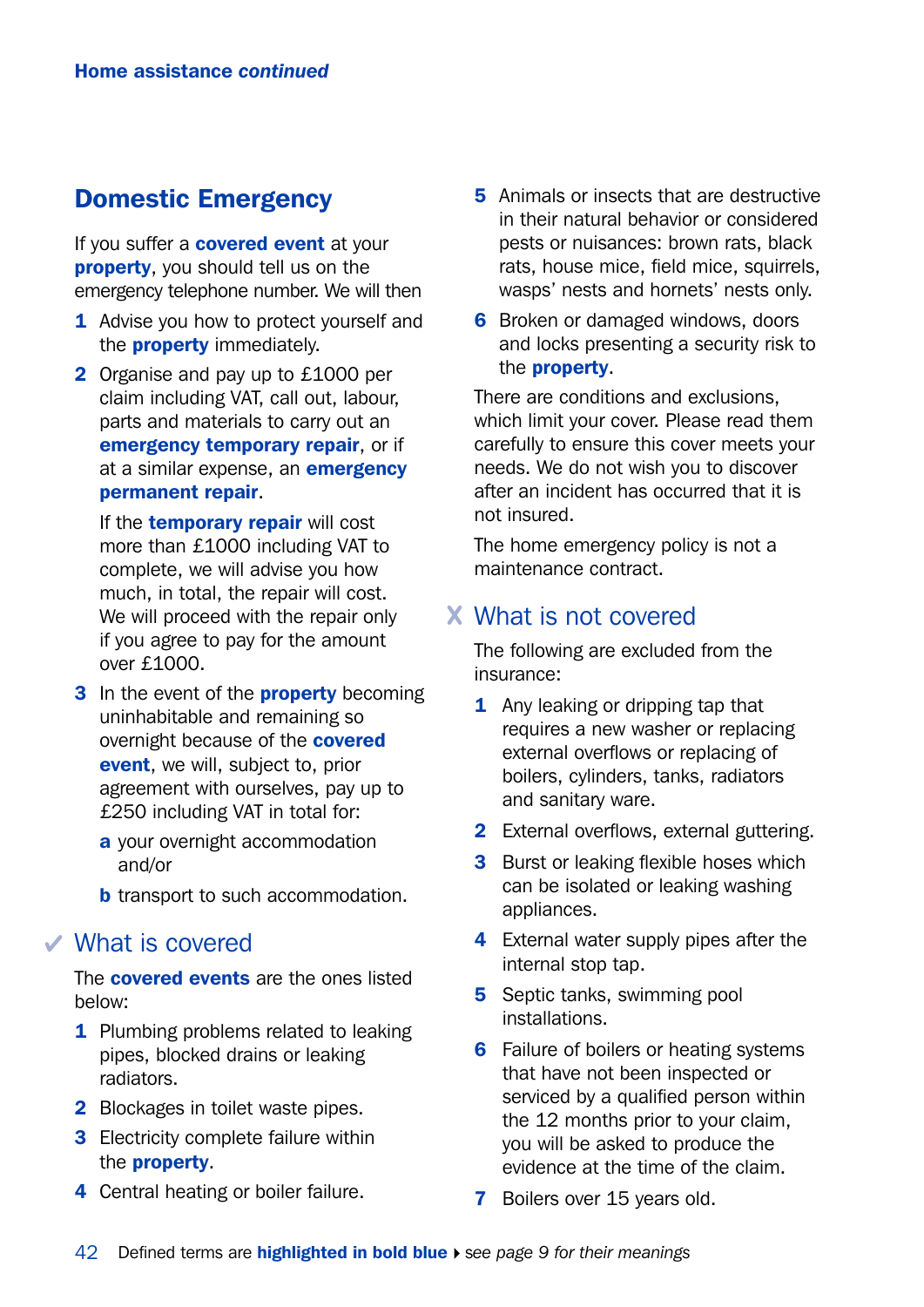- 8 Boilers that are beyond economical repair.
- 9 LPG fuelled, oil fired, solid fuel fired. warm air, solar and un-vented hot water systems or boilers with an output over 60 Kw/hr.
- 10 Shared water/drainage facilities.
- 11 Material/labour charges covered by manufacturer/supplier/installer's.
- 12 Replacement of light bulbs and fuses in plugs. Any failure of electricity that affects only part of the **property**.
- 13 Loss, damage to windows, doors or locks for outbuildings garages and sheds.
- 14 De scaling and any work arising from hard water scale deposits (including power flushing) or from damage caused by aggressive water or sludge resulting from corrosion. Signs that work is needed may include a noisy boiler, sludged up pipes or poor circulation.
- 15 Breakdown or loss of or damage to domestic appliances (including showers), saniflow toilets and other mechanical equipment.
- **16** Any breakdown to flushing mechanism of toilets.
- **17** Damage to boundary walls, hedges, fences or gates.
- 18 Pests outside the main dwelling e.g. in garages and other outbuildings.
- 19 Electricity supply to, or failure of burglar/fire alarm systems, CCTV surveillance or to swimming pools and their plumbing or filtration systems.
- 20 Any system, equipment or facility, which has not been properly installed, or which is faulty or inadequate as a result of any manufacturing or design fault.

21 Any circumstances in which making **emergency** repairs would contravene health and safety regulations and legislation or where a specialist contractor is required.

We will not be liable for any of the following:

- a Loss or damage arising from circumstances known to you prior to the start date of this insurance.
- **b** Replacement of boilers, cylinders, tanks, radiators, kitchen appliances and sanitary ware.
- c The cost of replacement parts due to natural wear and tear.
- d Loss or damage however caused to personal items, like paintings, electrical goods, jewellery, clothing, etc.
- e Any loss or damage to your **property** as a result of the **emergency**.
- f Any loss due to faulty installation of your plumbing, heating, electrical system within the **property**.
- g Any faulty installation of a kitchen appliance.
- **h** Loss or damage arising from disconnection or interruption of mains services by the deliberate act of the utility company concerned or any equipment or services which are the responsibility or property of the utility company.
- i Any cost relating to the attempted repair by you or your own contractor.
- j Any defect, damage or failure caused by malicious or wilful action, negligence, misuse, third party interference or faulty workmanship, including any attempted repair or modification which does not comply with recognised industry standards.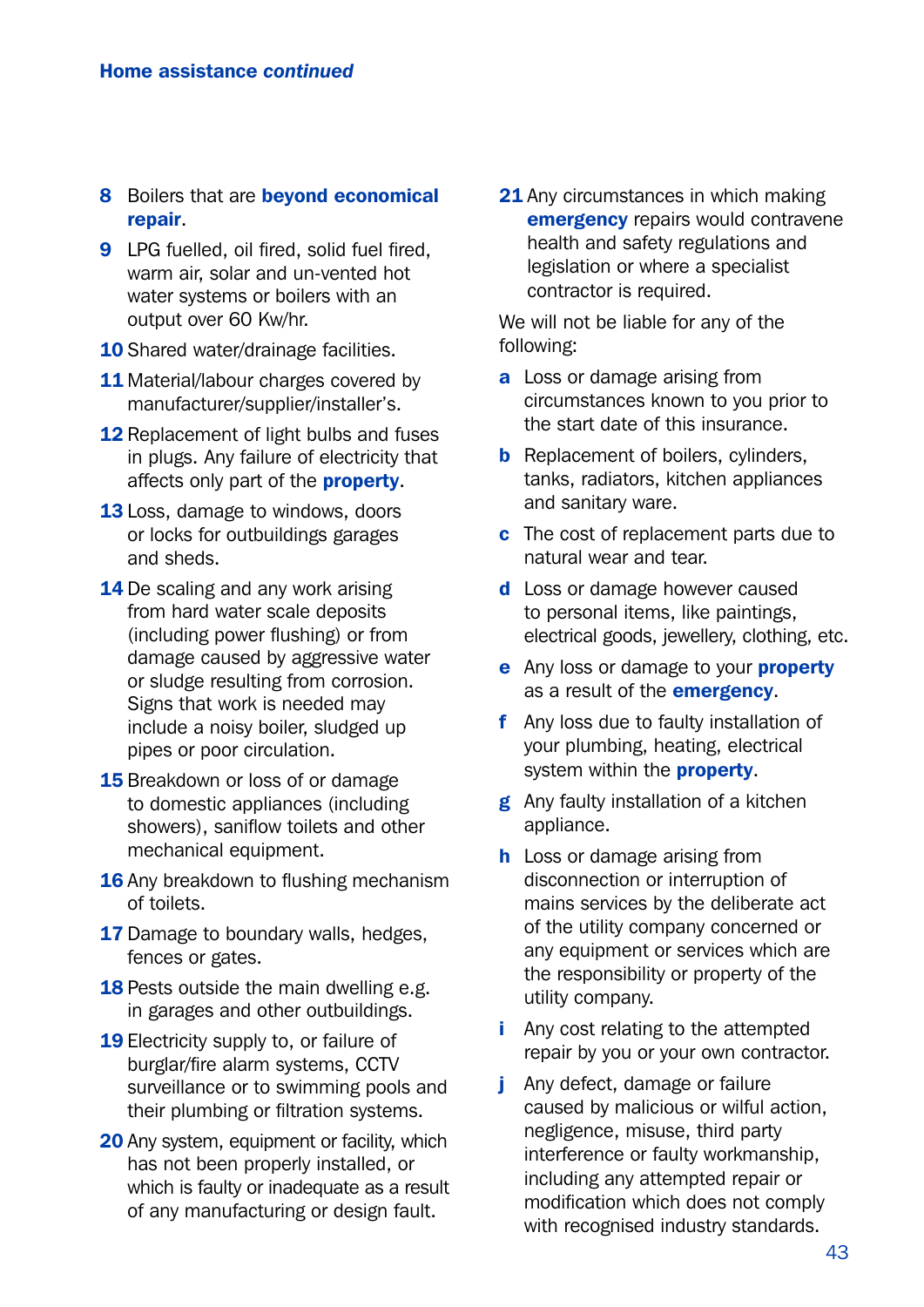- k Any emergency in a property that has been unoccupied for more than 30 consecutive days.
- **I** Any loss arising from subsidence caused by bedding down of new structures, demolition or structural repairs or alterations to the **property**. faulty workmanship or the use of defective materials, or river or coastal erosion.
- m Any loss or damage arising as a consequence of war, invasion, act of foreign enemies, terrorism, hostilities (whether war is declared or not), civil war, rebellion, revolution, insurrection, coup, riot or civil disturbance; ionising radiation or contamination by radioactivity from any nuclear fuel or from any nuclear waste from combustion of nuclear fuel, the radioactive toxic explosive or other hazardous properties of any explosive nuclear assembly or its nuclear component.

# How to make a Home assistance claim

To obtain **emergency** assistance contact the 24 hour Emergency Helpline on: 0330 024 6849.

You should have the following information available upon request:

- vour name and home postcode
- vour policy number
- an indication as to the nature of the problem.

## Data Protection

Details of **you, your** insurance cover under this policy and claims will be held by us (acting as data controllers) for underwriting, policy administration, claims handling, providing home emergency assistance, complaints handling, sanctions checking and fraud prevention, subject to the provisions of applicable data protection law and in accordance with the assurances contained in **our** website privacy notice (see below).

We collect and process these details as necessary for performance of our contract of insurance with you or complying with **our** legal obligations, or otherwise in **our** legitimate interests in managing **our** business and providing our products and services.

These activities may include:

- a use of sensitive information about the health or vulnerability of **you** or others involved in **your** home emergency, in order to provide the services described in this policy. By using our services, **you** consent to us using such information for these purposes;
- **b** disclosure of information about **vou** and **your** insurance cover to companies within the AXA group of companies, to **our** service providers and agents in order to administer and service your insurance cover, to provide **you** with home emergency assistance, for fraud prevention, to collect payments, and otherwise as required or permitted by applicable law;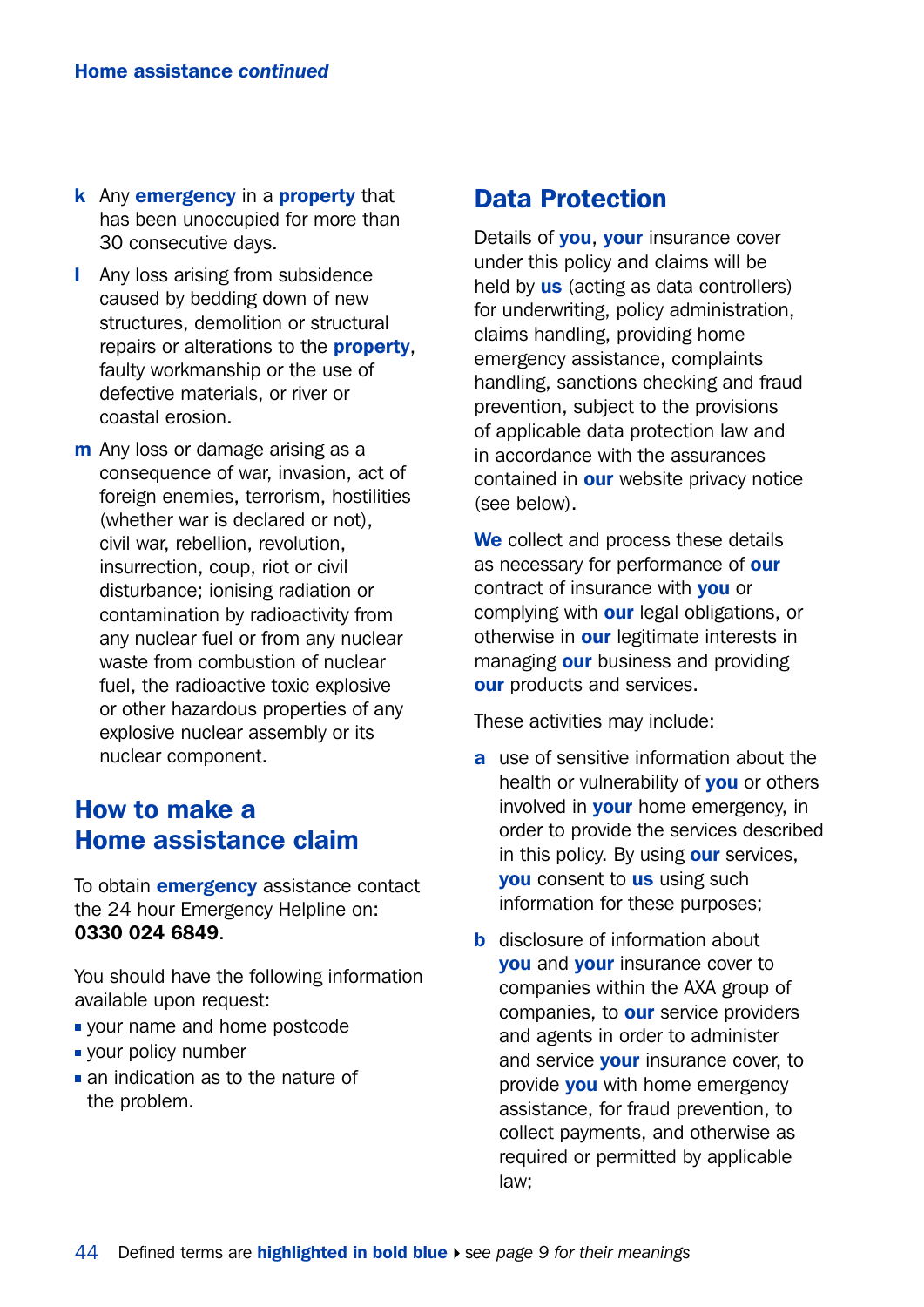- c monitoring and/or recording of your telephone calls in relation to cover for the purposes of record-keeping, training and quality control;
- d obtaining and storing any relevant and appropriate photographic evidence of the condition of **your** property which is the subject of the claim, for the purpose of providing services under this policy and validating your claim; and
- e sending you feedback requests or surveys relating to **our** services, and other customer care communications.

We will separately seek your consent before using or disclosing **your** personal data to another party for the purpose of contacting **you** about other products or services (direct marketing). Marketing activities may include matching your data with information from public sources in order to send **you** relevant communications. You may withdraw vour consent to marketing at any time, or opt-out of feedback requests, by contacting the Data Protection Officer (see contact details below).

We carry out these activities within the UK and the European Economic Area (the European Union plus Norway, Liechtenstein and Iceland) and Switzerland, across which the data protection laws provide a similar level of protection.

By purchasing this policy and using our services, **you** acknowledge that we may use your personal data, and consent to our use of sensitive information, both as described above. If **you** provide us with details of other individuals, **you** agree

to inform them of **our** use of their data as described here and in **our** website privacy notice (see below).

You are entitled on request to a copy of the information we hold about vou. and **you** have other rights in relation to how we use vour data (as set out in **our** website privacy notice  $-$  see below). Please let us know if you think any information we hold about you is inaccurate, so that we can correct it.

If you want to know what information is held about **you** by Inter Partner Assistance S.A. UK Branch or AXA Assistance (UK) Limited, or have other requests or concerns relating to **our** use of **your** data, please write to us at:

Data Protection Officer The Quadrangle 106–118 Station Road Redhill RH1 1PR UK

Email: [dataprotectionenquiries@axa-assistance.co.uk](mailto:dataprotectionenquiries%40axa-assistance.co.uk?subject=)

**Our** full privacy notice is available at: [www.axa-assistance.co.uk](http://www.axa-assistance.co.uk) Alternatively, a hard copy is available from us on request.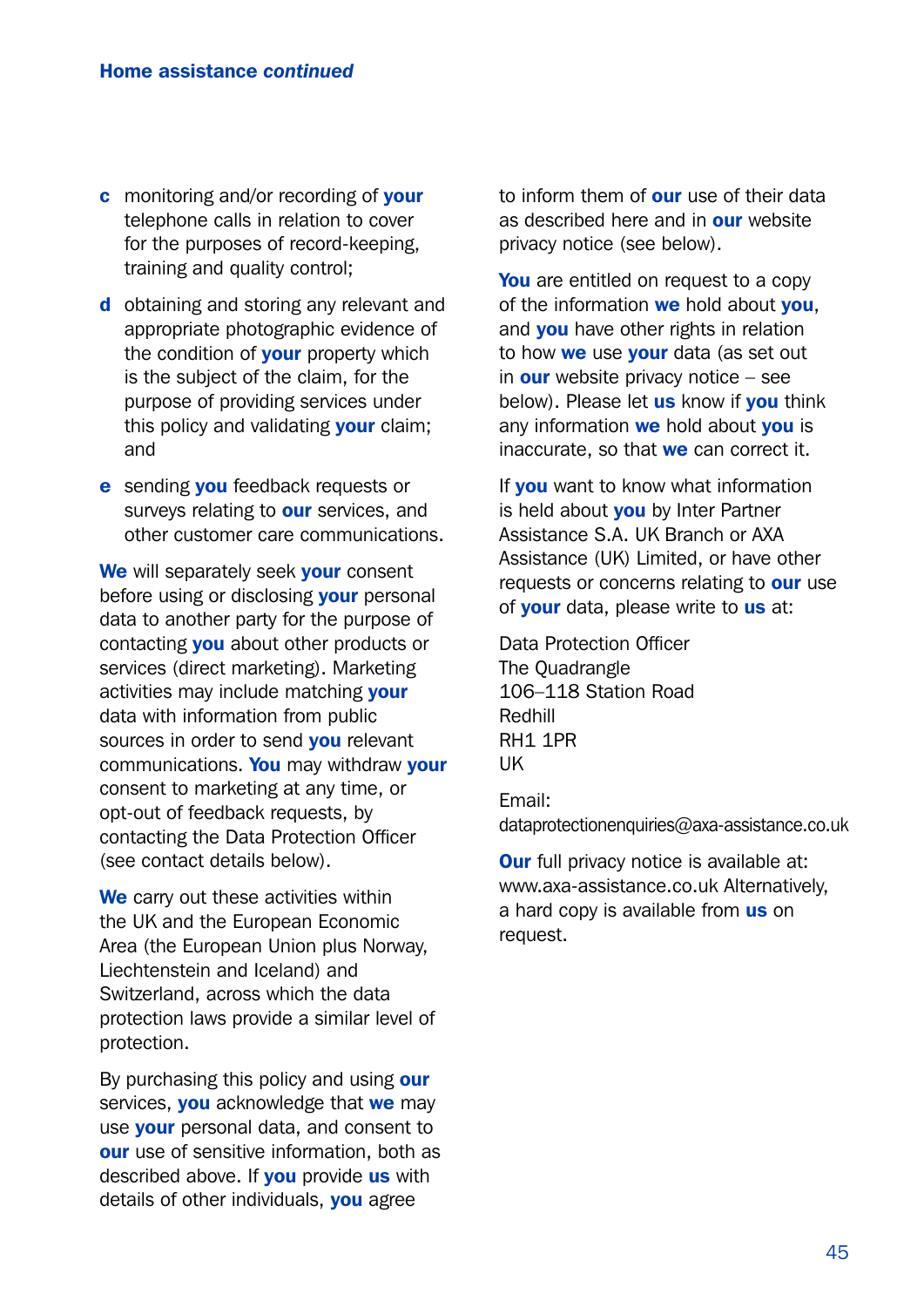## Sanctions Clause

We will not provide cover, pay any claim or provide any benefit if doing so would expose us to any sanction, prohibition or restriction under United Nations resolutions or the trade or economic sanctions, laws or regulations of the European Union, United Kingdom or United States of America.

# Financial Services Compensation Scheme (FSCS)

Inter Partner Assistance S.A. UK Branch is a member of the Financial Services Compensation Scheme (FSCS). The FSCS is a safety net for customers of financial services firms should they not be able to meet their liabilities and you may be entitled to claim compensation in such an event.

Further information can be obtained from either AXA Assistance (UK) Limited or from the Financial Services Compensation Scheme: 10th floor, Beaufort House, 15 St Botolph Street, London, EC3A 7QU or [www.fscs.org.uk.](http://www.fscs.org.uk)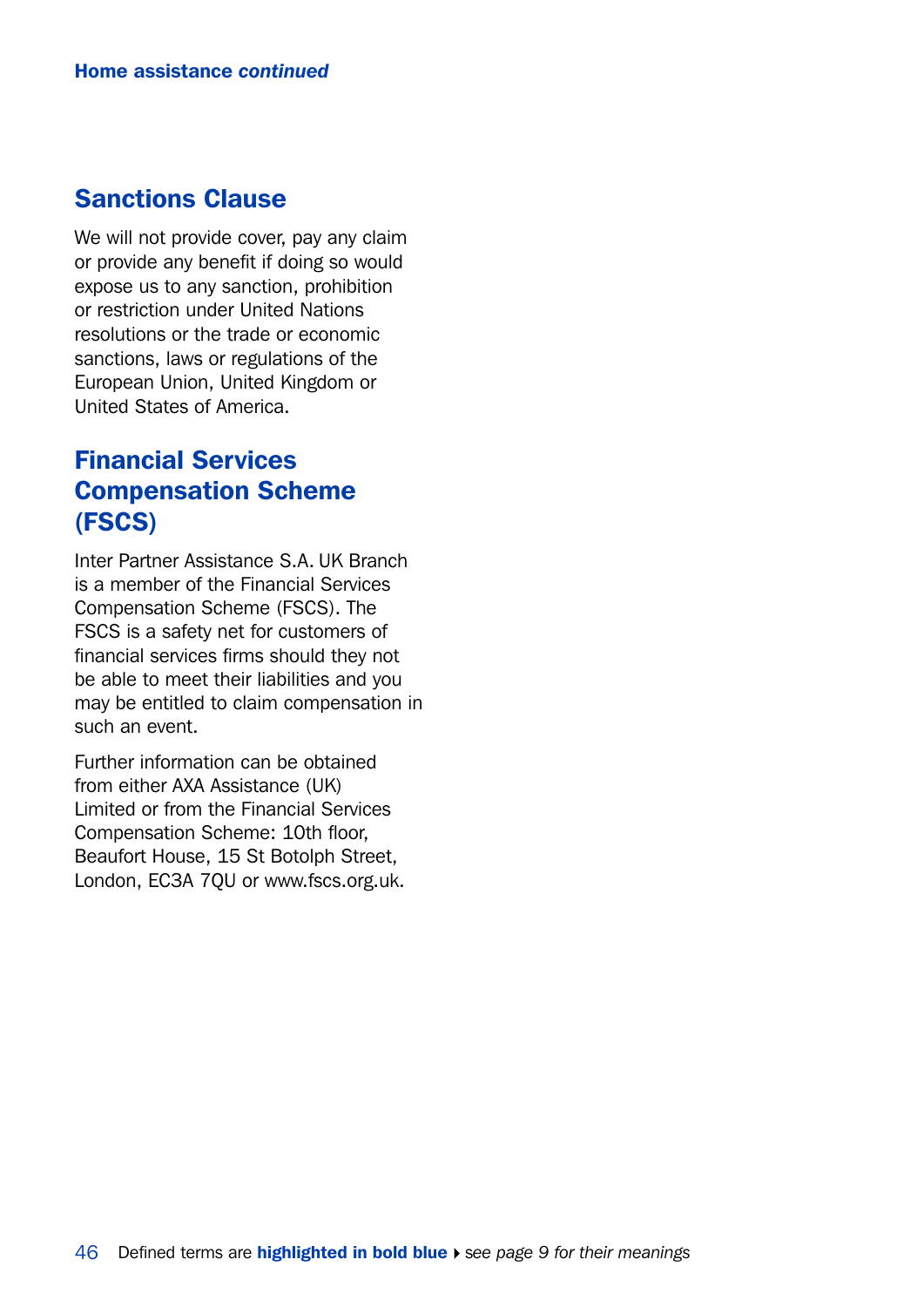# Family legal protection

Your schedule will show if this section is in force.

This insurance is managed and provided by Arc Legal Assistance Limited. It is underwritten by AmTrust Europe Limited, on whose behalf we act.

If you make a valid claim under this insurance, we will appoint our panel solicitors, or their agents, to handle your case. You are not covered for any other legal advisers' fees unless court proceedings are issued or a Conflict of Interest arises. Where, following the start of court proceedings or a **Conflict** of Interest arising, you want to use an adviser of your own choice, **Advisers'** Costs payable by us are limited to no more than (a) our **Standard Advisers'** Costs: or (b) the amount recoverable under the Civil Procedure Fixed Recoverable Costs Regime, whichever is the lower amount.

The insurance covers **advisers' costs** up to the **limit of indemnity** where:

- a The *insured* incident takes place in the **insured period** and within the territorial limits, and
- **b** The legal action takes place in the territorial limits.

# Definitions applicable to this section only

These meanings apply within the Family legal protection section of your policy.

If a word or phrase has a defined meaning, it will be highlighted in bold **blue print** and will have the same meaning wherever it is used in the policy. The terms we, us, our, you, and your also have a defined meaning listed here, but are not highlighted in bold throughout the policy.

#### **Adviser**

Our specialist panel solicitors or their agents appointed by us to act for you, or, and subject to our agreement, where court proceedings have been started or a conflict of interest arises, another legal adviser nominated by you.

#### Advisers' Costs

Legal or accountancy fees and disbursements incurred by the adviser. Third party's costs shall be covered if awarded against you and paid on the standard basis of assessment.

#### Conditional Fee Agreement

A valid agreement made between you and your **adviser** with our written permission where the **advisers' costs** and payments or any part of them are paid by you only if your claim succeeds.

#### Conflict of Interest

There is a Conflict of Interest if your advisers' duty to act in your best interests in relation to your claim conflicts with, or there is a significant risk that it may conflict with, any duty your **adviser** owes, or obligation it has, to any other party.

#### Data Protection Legislation

The relevant data protection legislation in force in the United Kingdom at the time of the **Insured Incident**.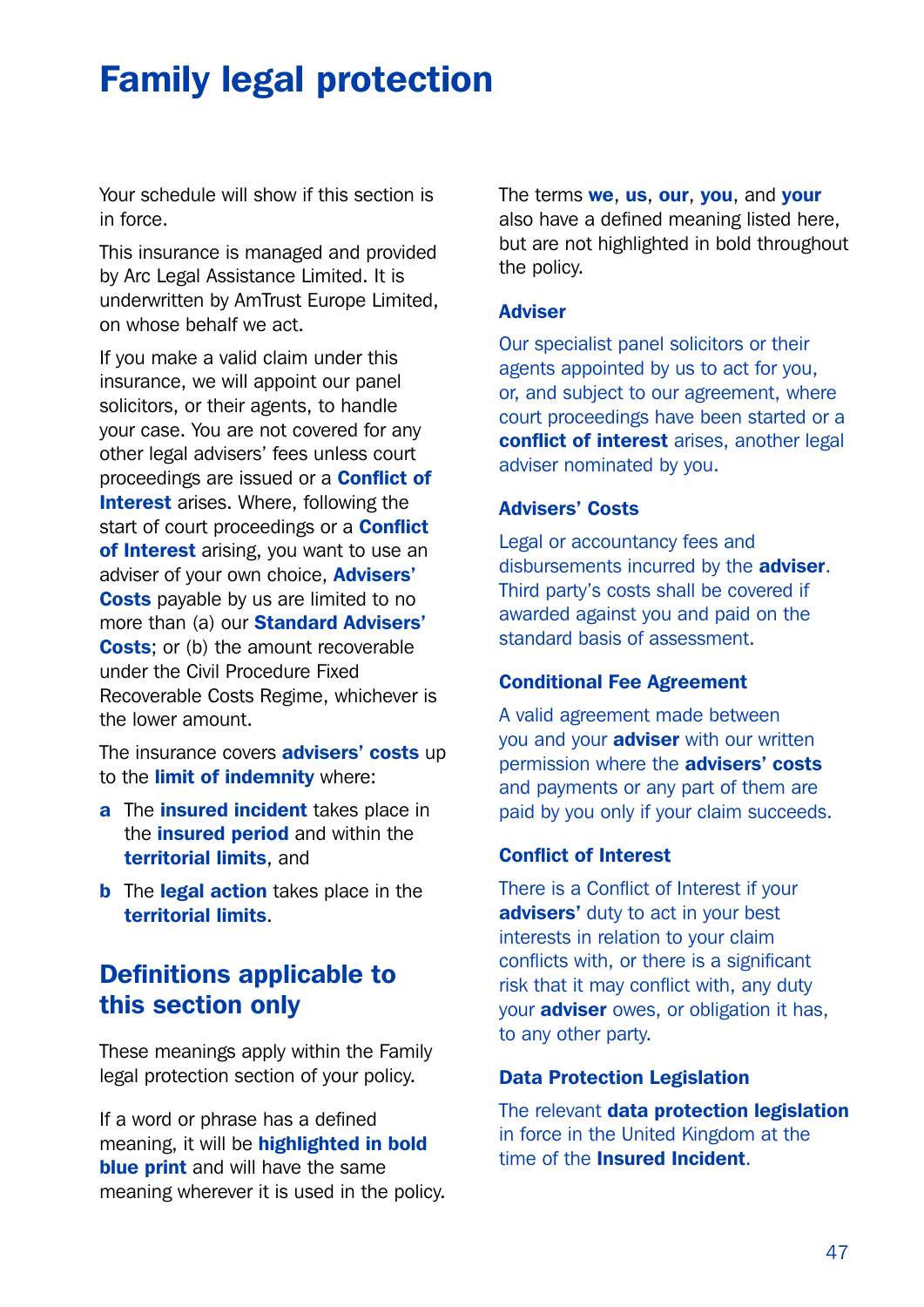#### **Excess**

The first £50 of Advisers' Costs except in relation to Cover 8 – Tax where the amount is £150.

#### Home

The private residence shown in your schedule.

#### H M Revenue and Customs Full Enquiry

An enquiry under Section 9A of the Taxes Management Act 1970 into your PAYE income or gains.

#### Insurance Providers

AmTrust Europe Limited.

#### Insured Incident

The incident or the first of a series of incidents which may lead to a claim under this insurance. For the purposes of the Limit of Indemnity, only one insured incident shall be deemed to have arisen from all causes of action, incidents or events that are related by cause or time.

In a claim arising from **H M revenue** and customs full enquiry, the insured incident shall be deemed to be the date H M Revenue and Customs issue a formal notice to you notifying of a full enquiry into your non-business affairs.

#### Insured Period

One year from the inception or renewal date shown on your insurance schedule.

#### Legal Action(s)

- The pursuit or defence of civil legal cases for damages or injunctions, or
- The defence of motor prosecutions

#### Limit of Indemnity

The maximum payable in respect of an insured incident as stated below:

£50,000

#### Standard Advisers' Costs

The level of **advisers' costs** that would normally be incurred in using a nominated **adviser** of our choice.

#### Territorial Limits

The European Union.

#### **Vehicle**

Any motor vehicle or motorcycle owned by you.

#### We/us/our

Arc Legal Assistance Limited who have arranged this insurance and administer it on behalf of the *insurance providers*.

#### You/your

Any person named in the schedule whose permanent residence is within the United Kingdom, the Channel Islands or the Isle of Man and all other persons permanently living within the **home** other than rent paying guests but including your children attending university or college whose main residence is the **home**. If you die your personal representatives will be covered to pursue or defend cases covered by this insurance on your behalf that arose prior to your death.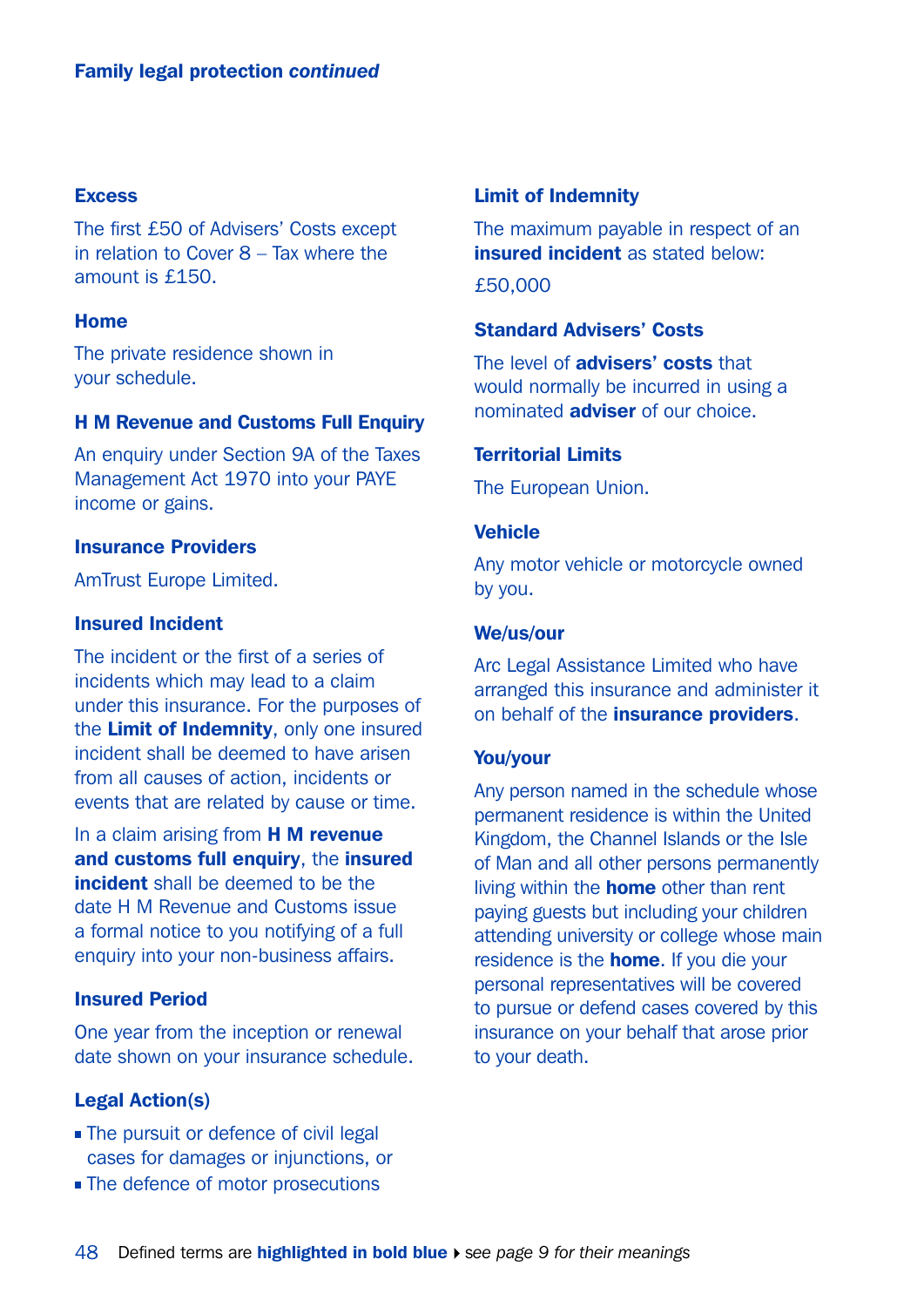# Cover 1 – Consumer Pursuit

## What is covered

Advisers' costs to pursue legal action following a breach of a contract you have for buying or renting goods or services for your private use. This includes the purchase of your main **home**. The contract must have been made after you first purchased this insurance.

## What is not covered

#### Claims

- 1 Where the amount in dispute is less than £125 plus VAT.
- 2 In respect of works undertaken or to be undertaken by or under the order of any government or public or local authority.

## Cover 2 – Personal Injury

## What is covered

Advisers' costs to pursue claims for financial compensation for damages following an accident resulting in personal injury or death against the person or organisation directly responsible.

# What is not covered

#### Claims

- 1 Arising from medical or clinical treatment, advice, assistance or care.
- 2 For stress, psychological or emotional injury unless it arises from you suffering physical injury.
- **3** For illness, personal injury or death which is caused gradually or is not caused by a specific event.
- 4 Involving a **vehicle** owned or driven by you.

# Cover 3 – Employment **Disputes**

#### What is covered

Advisers' costs to pursue legal action brought within an employment tribunal or civil court arising from an infringement of your rights relating to your contract of employment.

## What is not covered

Claims

- 1 Where the breach of contract occurred within the first 90 days after you first purchased this insurance.
- 2 For advisers' costs of any disciplinary investigatory or grievance procedure connected with your contract of employment or the costs associated with any settlement agreement.
- **3** Where the breach of contract is alleged to have commenced or to have continued after termination of your employment.
- 4 For an allegation of less favourable treatment between men and women in terms of pay and conditions of employment.
- **5** For **advisers' costs** awarded by an Employment or Employment Appeals Tribunal that you are ordered or agree to pay.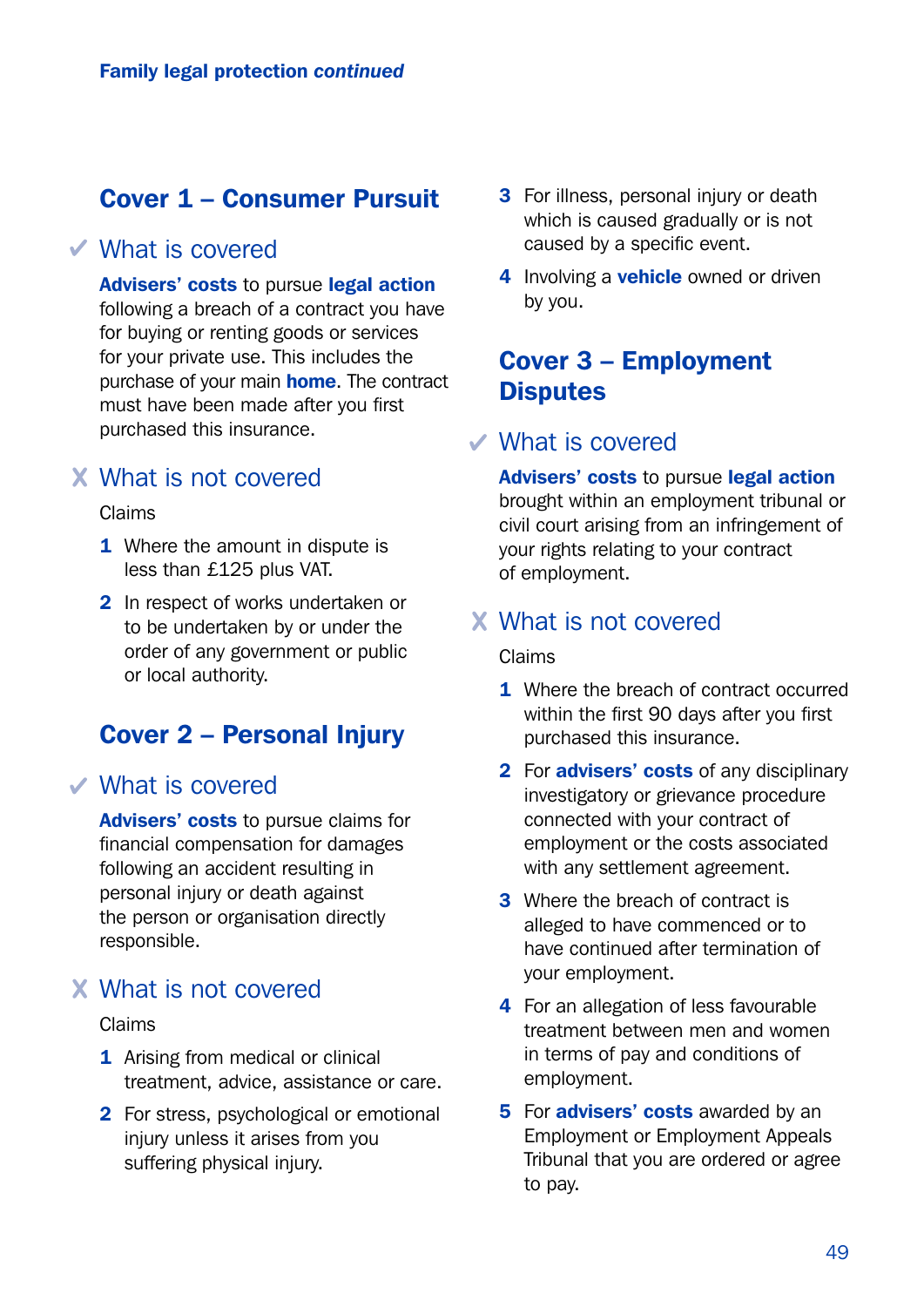# Cover 4 – Property Infringement

# What is covered

Advisers' costs to pursue actions for nuisance or trespass against the person or organisation infringing your legal rights in relation to your main home. This section does not extend to divorce or matrimonial matters. The nuisance or trespass must have started at least 180 days after you first purchased this insurance or purchased similar insurance which expired immediately before this insurance began.

## What is not covered

Claims

1 In respect of works undertaken or to be undertaken by or under the order of any government or public or local authority.

# Cover 5 – Property Damage

## What is covered

Advisers' costs to pursue claims for financial compensation for damages against a person or organisation that causes physical damage to your main home. The damage must have been caused after you first purchased this insurance.

# What is not covered

#### Claims

1 In respect of works undertaken or to be undertaken by or under the order of any government or public or local authority.

# Cover 6 – Motor Prosecution Defence

## What is covered

Advisers' costs to defend motoring prosecutions in respect of an offence arising from your use of a motor vehicle.

## What is not covered

Claims

**1** For alleged road traffic offences where you did not hold or were disqualified from holding a licence to drive or are being prosecuted for driving whilst under the influence of drink or non prescribed drugs.

# Cover 7 – Consumer **Defence**

## What is covered

Advisers' costs to defend legal action brought against you following a breach of a contract you have for selling goods for the private and personal use of another person. This includes the sale of your main home. The contract must have been made after the you first purchased this insurance.

## What is not covered

Claims

- **1** Where the amount in dispute is less than £125 plus VAT.
- 2 In respect of works undertaken or to be undertaken by or under the order of any government or public or local authority.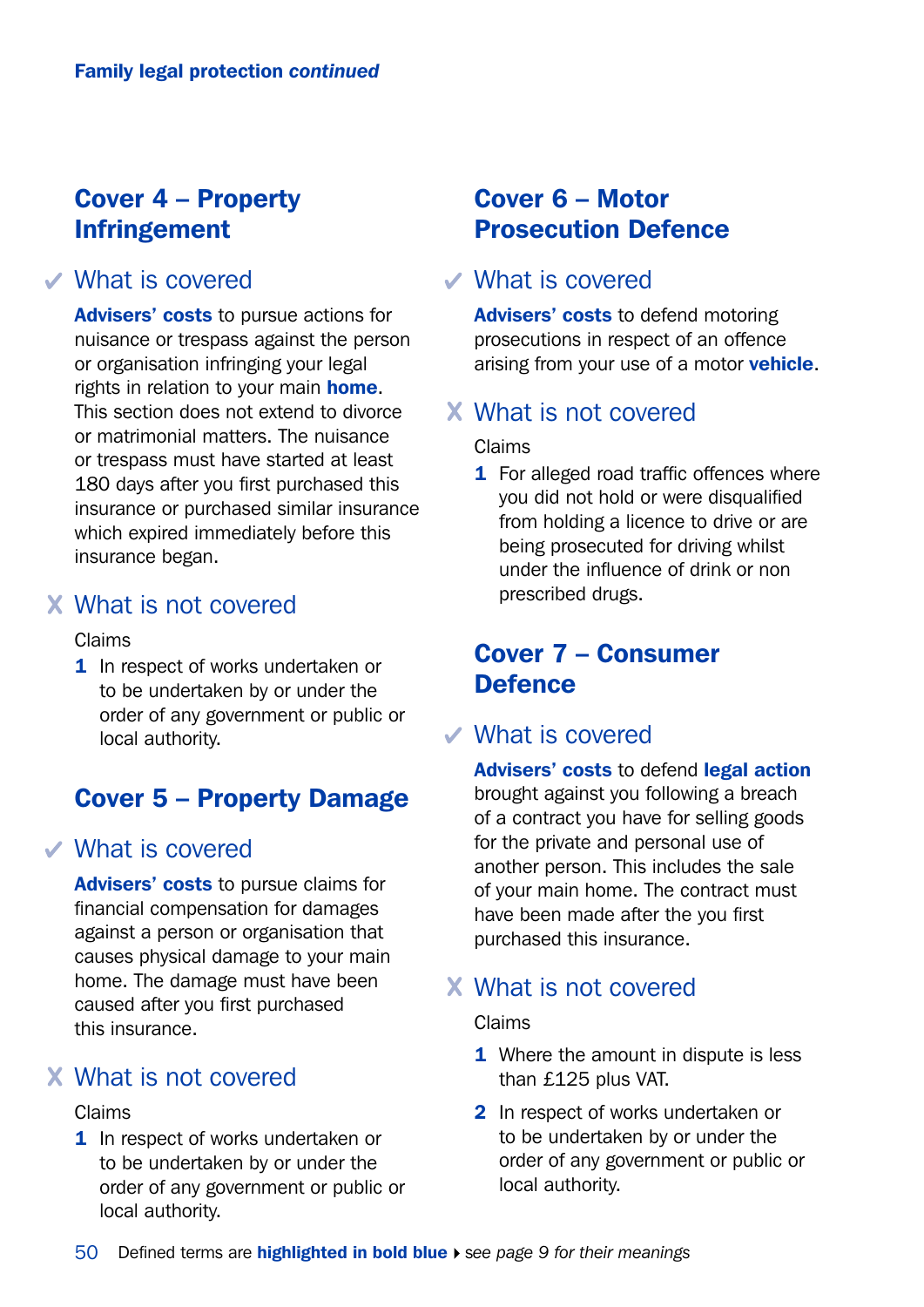# Cover 8 – Tax

### What is covered

Accountancy fees if you are subject to an H M revenue and customs full enquiry into your personal Income Tax position.

This cover applies only if you have:

- 1 Maintained proper, complete, truthful and up to date records.
- 2 Made all returns at the due time without having to pay any penalty.
- **3** Provided all information that the H M Revenue and Customs reasonably requires.

### What is not covered

#### Claims

- 1 Where deliberate misstatements or omissions have been made to the authorities.
- 2 Where the Special Compliance Officer is investigating your affairs.
- **3** For accountancy fees which relate to your business trade or profession.
- 4 In respect of income or gains which have been under-declared because of false representations or statements by you.
- **5** For **advisers' costs** for any amendment after the tax return has initially been submitted to the H M Revenue and Customs.
- **6** For **advisers' costs** arising after you have received a notice telling you that the enquiry has been completed.

**7** For enquiries into aspects of your Tax Return (Aspect Enquiries).

# Cover 9 – Data Protection

### What is covered

Advisers' costs to pursue Legal Action against a person or organisation for breach of Data Protection Legislation which has resulted in you suffering a financial loss.

### How to make a claim

As soon as you have a legal problem that you may require assistance with under this insurance you should telephone the Legal Helpline.

Specialist lawyers are at hand to help you. If you need a lawyer or accountant to act for you and your problem is covered under this insurance, the helpline will ask you to complete and submit a claim form online by visiting [www.arclegal.co.uk/informationcentre](http://www.arclegal.co.uk/informationcentre). Alternatively they will send a claim form to you. If your problem is not covered under this insurance, the helpline may be able to offer you assistance under a private funding arrangement.

In general terms, you are required to immediately notify us of any potential claim or circumstances which may give rise to a claim. If you are in doubt whether a matter constitutes a notifiable claim or circumstance, contact the Legal Helpline.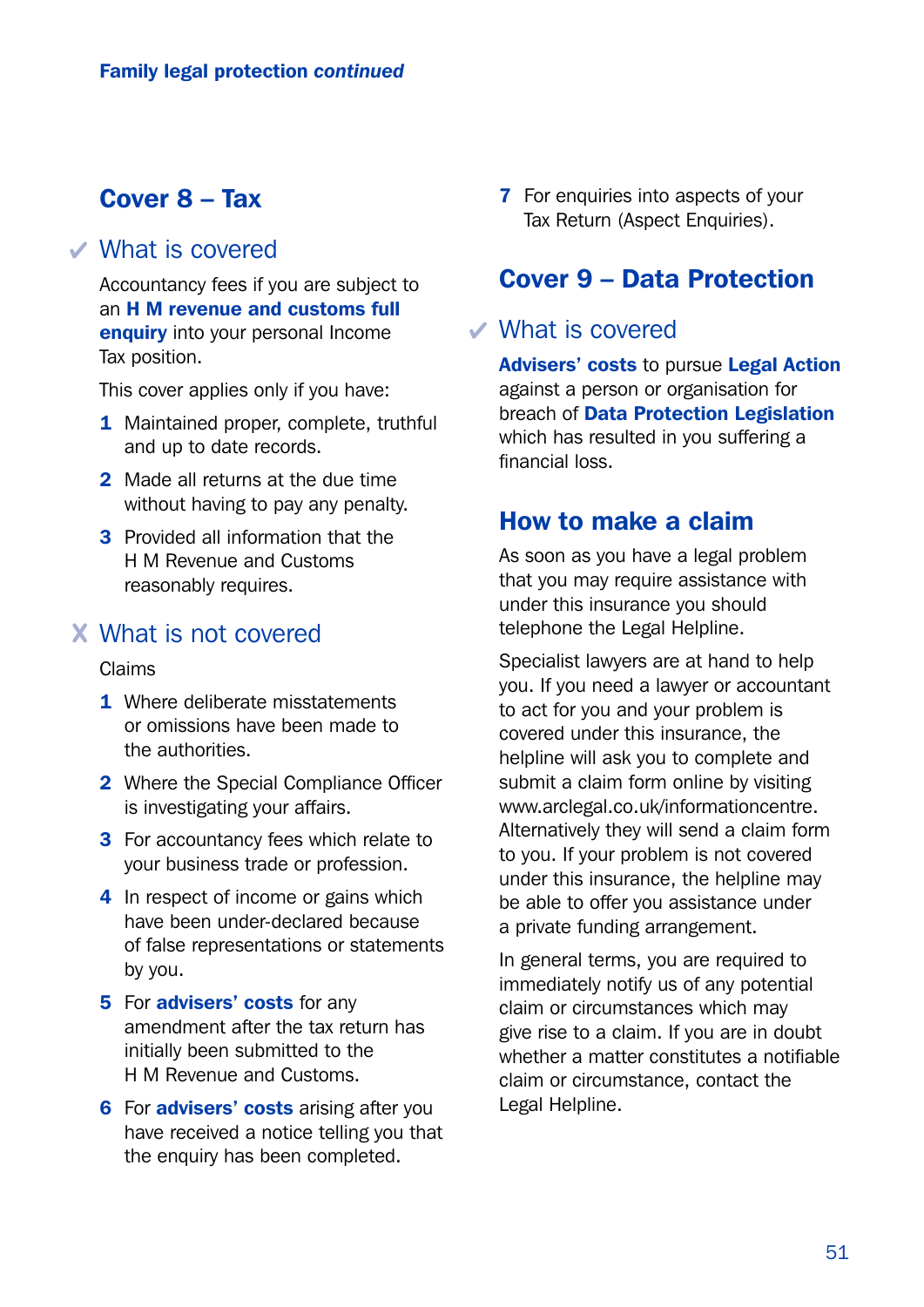# Legal Helpline

Use the 24 hour advisory service for telephone advice on any private legal problem of concern to you or any member of your household. Simply telephone 0330 024 6861 and quote 'AXA First – Family Legal Protection'. For our joint protection telephone calls may be recorded and/or monitored.

## Additional Legal Services

In this package our aim is to provide a wide ranging insured legal service. Inevitably there are areas where it is not possible to insure legal expenses, in particular those which everybody at some time faces, but which are nevertheless often expensive and sometimes unexpected. Examples are:

- 1 Legal expenses arising from the sale or purchase of the home and re-mortgaging.
- 2 Divorce and child custody issues.
- 3 Wills and probate.

To help you deal with these and other matters which may arise we are able to give you access to discounted legal service provided by us in partnership with our panel solicitors. Our panel solicitors are one of the country's leading law firms with expertise in all areas where assistance is likely to be required.

If you would like to make use of the service please contact the number above for an initial telephone consultation which will be provided at no cost to you. Our panel solicitors will give you a quotation for the likely cost of their representation and it will then be your decision whether you appoint them to act for you.

# General exclusions applying to this section only

- **1** There is no cover where:
	- a You should reasonably have known when buying this insurance that the circumstances leading to a claim under this insurance already existed.
	- **b** A reasonable estimate of your advisers' costs of acting for you is more than the amount in dispute.
	- c You fail to give full information or facts to us or to the **adviser** on a matter material to your claim.
	- d Something you do or fail to do prejudices your position or the position of the *insurance* providers in connection with the **legal action**.
	- e Advisers' costs or any other costs and expenses incurred which have not been agreed in advance or are above those for which we have given our prior written approval.
	- f The claim is more specifically insured or any amount that you cannot recover from a more specific insurance because the insurer refuses the claim.
- 2 There is no cover for:
	- a The excess.
	- **b** Damages, interest, fines or costs awarded against you in a criminal court.
	- **c** Claims made by or against your insurance adviser, the **insurance** providers, the adviser or us.
	- d Any claim you make which is false or fraudulent.
	- e Defending legal actions arising from anything you did deliberately or recklessly.
- 52 Defined terms are **highlighted in bold blue** ▶ see page 9 for their meanings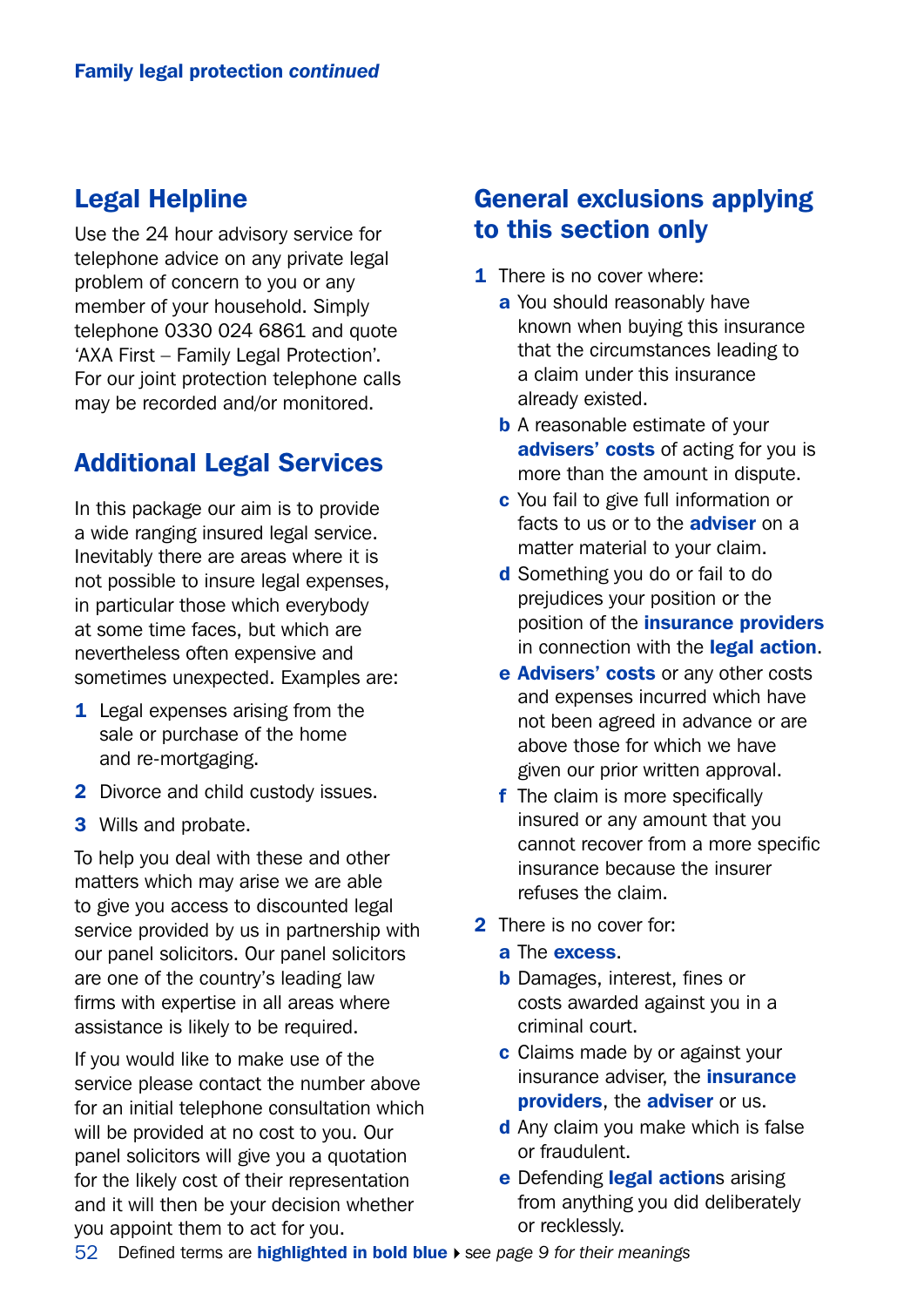- f Any costs which you incur and wish to recover which you cannot substantiate with documentary evidence.
- g Advisers' costs if your claim is part of a class action or will be affected by or will affect the outcome of other claims.
- h Advisers' costs where you have entered into a **conditional fee** agreement or any other form of alternative funding without obtaining our permission in writing first.
- **3** There is no cover for any claim directly or indirectly arising from:
	- a Patents, copyrights, trademarks, merchandise marks, service marks, registered designs, intellectual or artistic property, secrecy, or confidentiality agreements and passing off.
	- **b** Planning law.
	- c Constructing buildings or altering their structure.
	- d Libel, Slander or verbal injury.
	- e A lease or licence to use property or land.
	- f Any matter connected with your business profession or trade unless the claim falls within Cover 2 Personal Injury, Cover 3 Employment and Cover 6 Motor Prosecution Defence.
	- g A dispute about either the amount an insurance company should pay to settle an insurance claim or the way a claim should be settled.
	- **h** An application for a judicial review.
	- **i** Defending or pursuing new areas of law or test cases.
- **j** Professional negligence in relation to services provided in connection with a matter not covered under this insurance.
- k Subsidence land heave land slip mining or quarrying.
- l A tax or levy relating to your owning or living in your home.
- m A manufacturer's warranty or guarantee.
- n A dispute with a provider of financial services or products other than under Cover 3 Employment Disputes.
- o A dispute between persons insured under this policy.
- 4 Contracts (Rights of Third Parties) Act 1999.

 A person who is not a party to this contact has no right under the Contracts (Rights of Third Parties) Act 1999 to enforce any term of this contract but this does not affect any right or remedy of a third party which exists or is available other than by virtue of this Act.

# Conditions applying to this section only

- 1 Claims
	- a You must notify claims as soon as reasonably possible and within 180 days of you becoming aware of the incident. We may investigate the claim and take over and conduct the **legal action** in your name. Subject to your consent which shall not be unreasonably withheld we may reach a settlement of the legal action.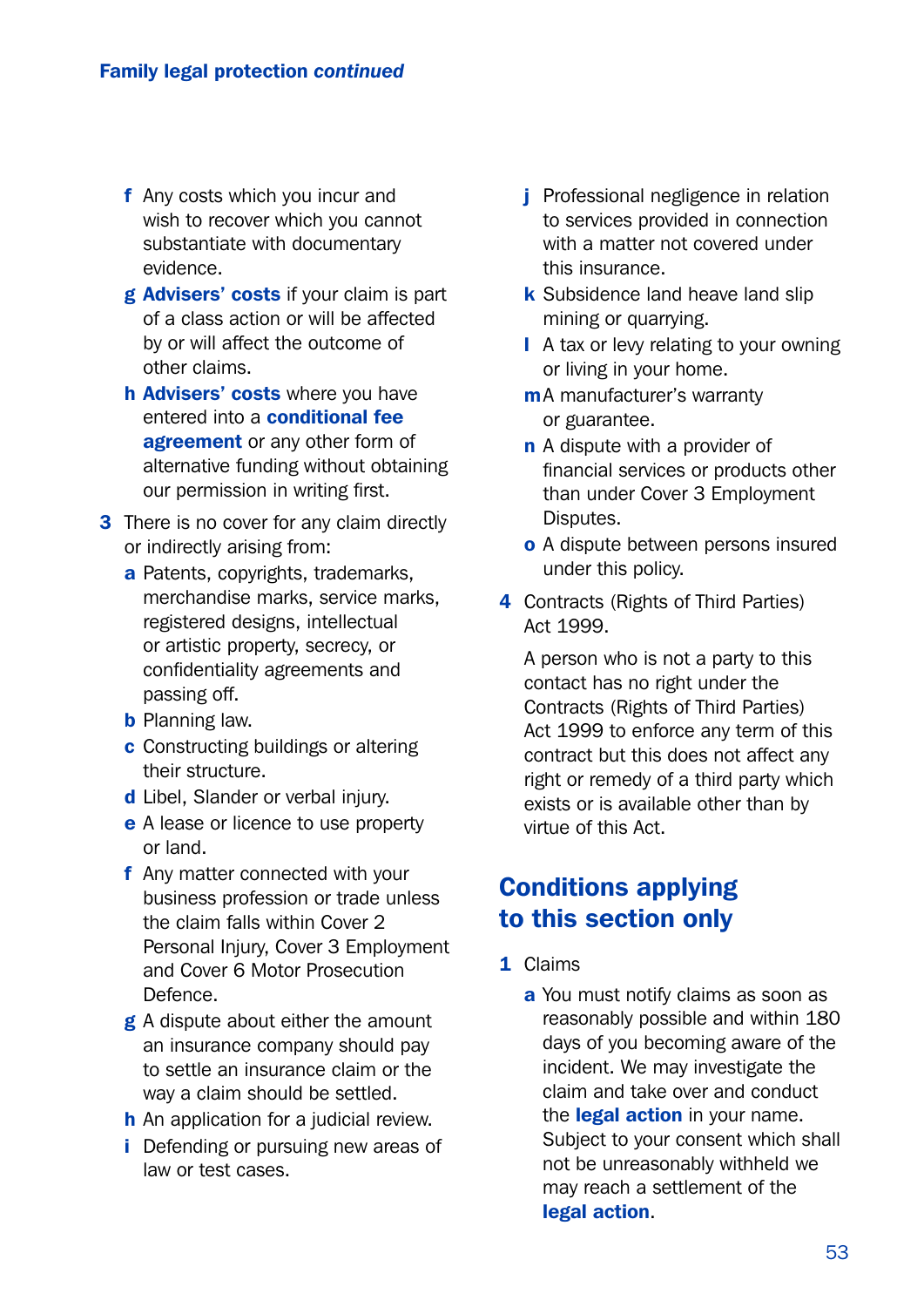**b** You must supply at your own expense all of the information which we reasonably require to decide whether a claim may be accepted. If court proceedings are issued or a conflict of interest arises, and you wish to nominate a legal representative to act for you, you may do so. Where you have elected to use a legal representative of your own choice you will be responsible for any **advisers' costs** in excess of our standard advisers' costs.

The **adviser** must represent you in accordance with our standard conditions of appointment available on request.

- c The adviser will:
	- **i** Provide a detailed view of your prospects of success including the prospects of enforcing any judgement obtained.
	- ii Keep us fully advised of all developments and provide such information as we may require.
	- iii Keep us advised of **advisers'** costs incurred.
	- iv Advise us of any offers to settle and payments in to court. If against our advice such offers or payments are not accepted there shall be no further cover for **advisers' costs** unless we agree in our absolute discretion to allow the case to proceed.
	- v Submit bills for assessment or certification by the appropriate body if requested by us.
	- vi Attempt recovery of costs from third parties.
- d In the event of a dispute arising as to **advisers' costs** we may require you to change **adviser**.
- e Insurance providers shall only be liable for costs for work expressly authorised by us in writing and undertaken while there are prospects of success.
- f You shall supply all information requested by the **adviser** and us.
- **g** You are responsible for any advisers' costs if you withdraw from the **legal action** without our prior consent. Any costs already paid under this insurance will be reimbursed by you.
- 2 Disputes

 If a complaint cannot be dealt with by the Financial Ombudsman Service, any dispute between you and us may, where we both agree, be referred to an arbitrator who will be either a solicitor or a barrister. If the parties cannot agree on their choice of arbitrator the Law Society may be asked to make a nomination. The arbitration will be binding and carried out under the Arbitration Act. The costs of the arbitration will be at the discretion of the arbitrator.

**3** Prospects of Success

 At any time we may, but only when supported by independent legal advice, form the view that you do not have a more than 50% chance of winning the case and achieving a positive outcome. If so, we may decline support or any further support. Examples of a positive outcome are:

a Being able to recover the amount of money at stake.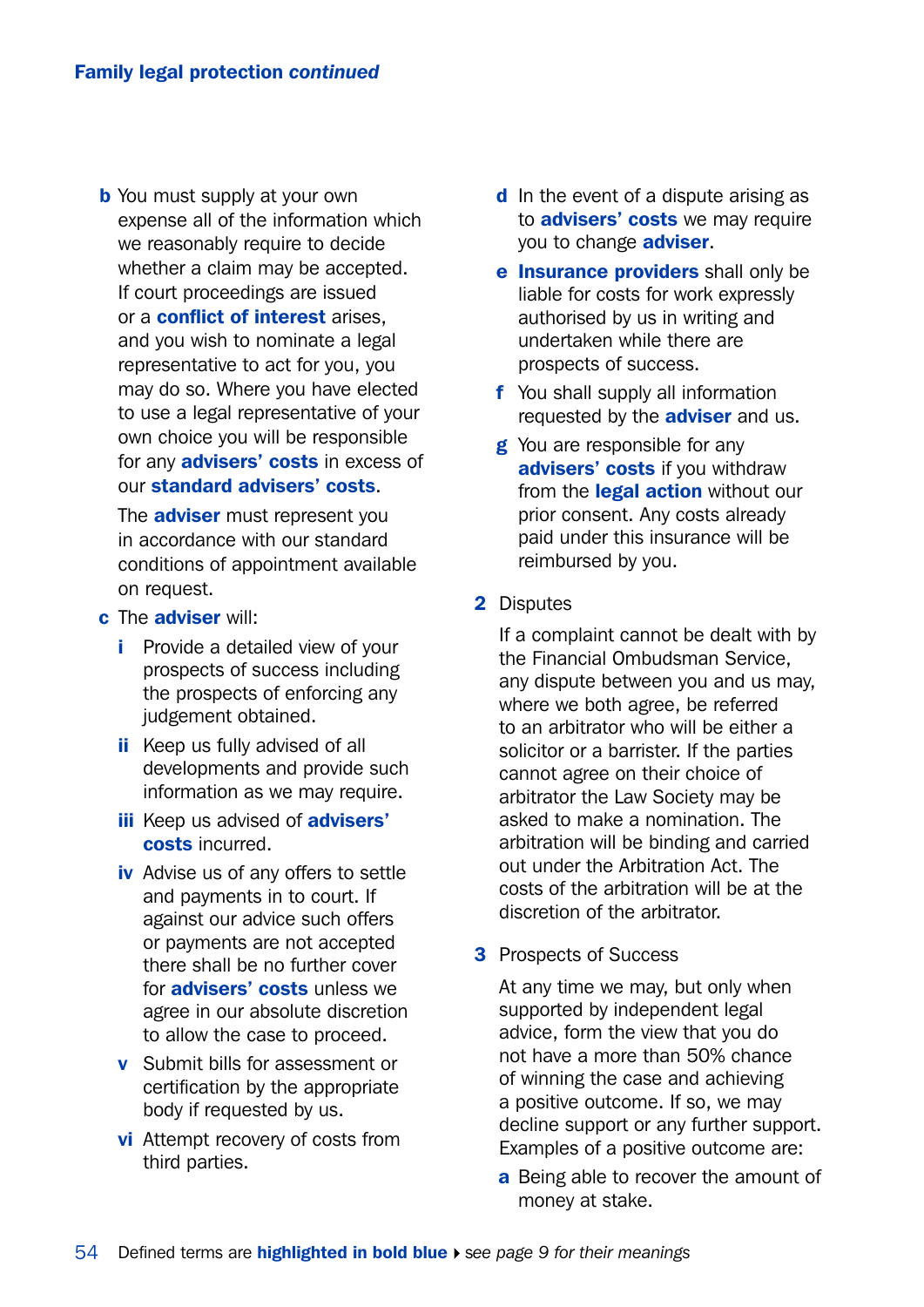- **b** Being able to enforce a judgement.
- c Being able to achieve an outcome which best serves your interests.
- 4 Language

 The language for contractual terms and communication will be English.

## Customer service information

## Data Protection Notice

Your details and details of your insurance cover and claims will be held by us and/or the insurance providers for underwriting, processing, claims handling and fraud prevention subject to the provisions of **Data Protection** Legislation.

# Sanctions clause

We will not provide cover, pay any claim or provide any benefit if doing so would expose us to any sanction, prohibition or restriction under United Nations resolutions or the trade or economic sanctions, laws or regulations of the European Union, United Kingdom or United States of America.

## **Compensation**

We are covered by the Financial Services Compensation Scheme. You may be entitled to compensation from the scheme if we or the *insurance* **providers** cannot meet their obligations. Your entitlement to compensation will depend on the circumstances of

the claim. Further information about compensation scheme arrangements is available at [www.fscs.org.uk](http://www.fscs.org.uk) or by telephoning 0800 678 1100 or 020 7741 4100.

## Authorisation

We are authorised and regulated by the Financial Conduct Authority. Our FCA Register number is 305958. You can check this on the FCA's register by visiting the website [www.fca.org.uk/register](http://www.fca.org.uk/register) or by contacting the FCA on 0800 111 6768.

Family legal protection insurance is underwritten by AmTrust Europe Limited, Registered Office: 10th Floor Market Square House, St James's Street, Nottingham, NG1 6FG, Registered Number 1229676.

AmTrust Europe Limited is authorised by the Prudential Regulation Authority and regulated by the Financial Conduct Authority and Prudential Regulation Authority, financial services number: 202189. You can check this on the FCA's register by visiting the website [www.fca.org.uk/register](http://www.fca.org.uk/register) or by contacting the FCA on 0800 111 6768.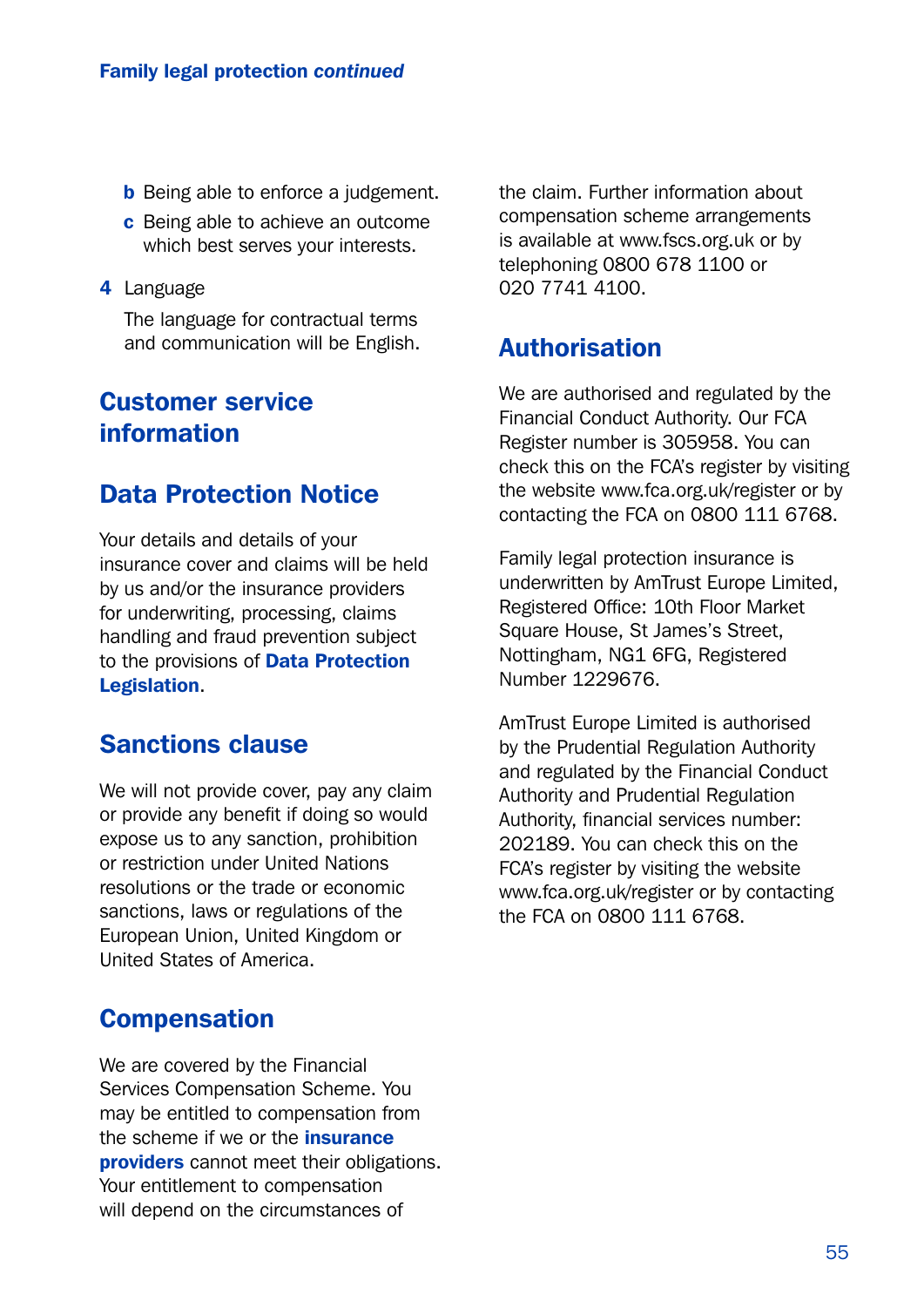# Making a complaint

AXA Insurance aims to provide the highest standard of service to every customer.

If our service does not meet your expectations, we want to hear about it so we can try to put things right.

All complaints we receive are taken seriously. Following the steps below will help us understand your concerns and give you a fair response.

# Making your complaint

If your complaint relates to a claim on your **policy**, please contact the department dealing with your claim.

If your complaint relates to your **policy**, please contact your Insurance Agent or AXA office where it was bought, or AXA Insurance UK plc.

#### Contact Details

Head of Complaints AXA Insurance, Civic Drive, Ipswich IP1 2AN.

Phone: 01473 205926 Fax: 01473 205101 Email: [customercare@axa-insurance.co.uk](mailto:customercare%40axa-insurance.co.uk?subject=)

If your complaint is about Home assistance you can write to The Customer Relations Manager, who will arrange an investigation on behalf of the General Manager, at: Inter Partner Assistance S.A. UK Branch, The Quadrangle, 106–118 Station Road, Redhill, Surrey, RH1 1PR.

Phone: 01737 815 913

Email: [homeemergencycomplaints](mailto:homeemergencycomplaints%40axa-assistance.co.uk?subject=) [@axa-assistance.co.uk](mailto:homeemergencycomplaints%40axa-assistance.co.uk?subject=)

If your complaint is about Family legal protection then please write to The Managing Director Arc Legal Assistance Limited PO Box 8921, Colchester CO4 5YD.

Phone: 01206 615 000

Email: [customerservice@arclegal.co.uk](mailto:customerservice%40arclegal.co.uk?subject=)

When you make contact please provide the following information:

- Your name, address and postcode, telephone number and e-mail address (if you have one).
- Your **policy** and/or claim number, and the type of **policy** you hold.
- The name of your insurance agent (if applicable).
- **The reason for your complaint.**

Any written correspondence should be headed 'COMPLAINT' and you may include copies of supporting material.

# Beyond AXA

Should you remain dissatisfied following our final written response, you may be eligible to refer your case to the Financial Ombudsman Service.

The Financial Ombudsman Service is an independent body that arbitrates on complaints about general insurance products.

You have six months from the date of our final response to refer your complaint to Financial Ombudsman Service. This does not affect your right to take legal action.

If we cannot resolve your complaint you may refer it to the Financial Ombudsman Service at the following address.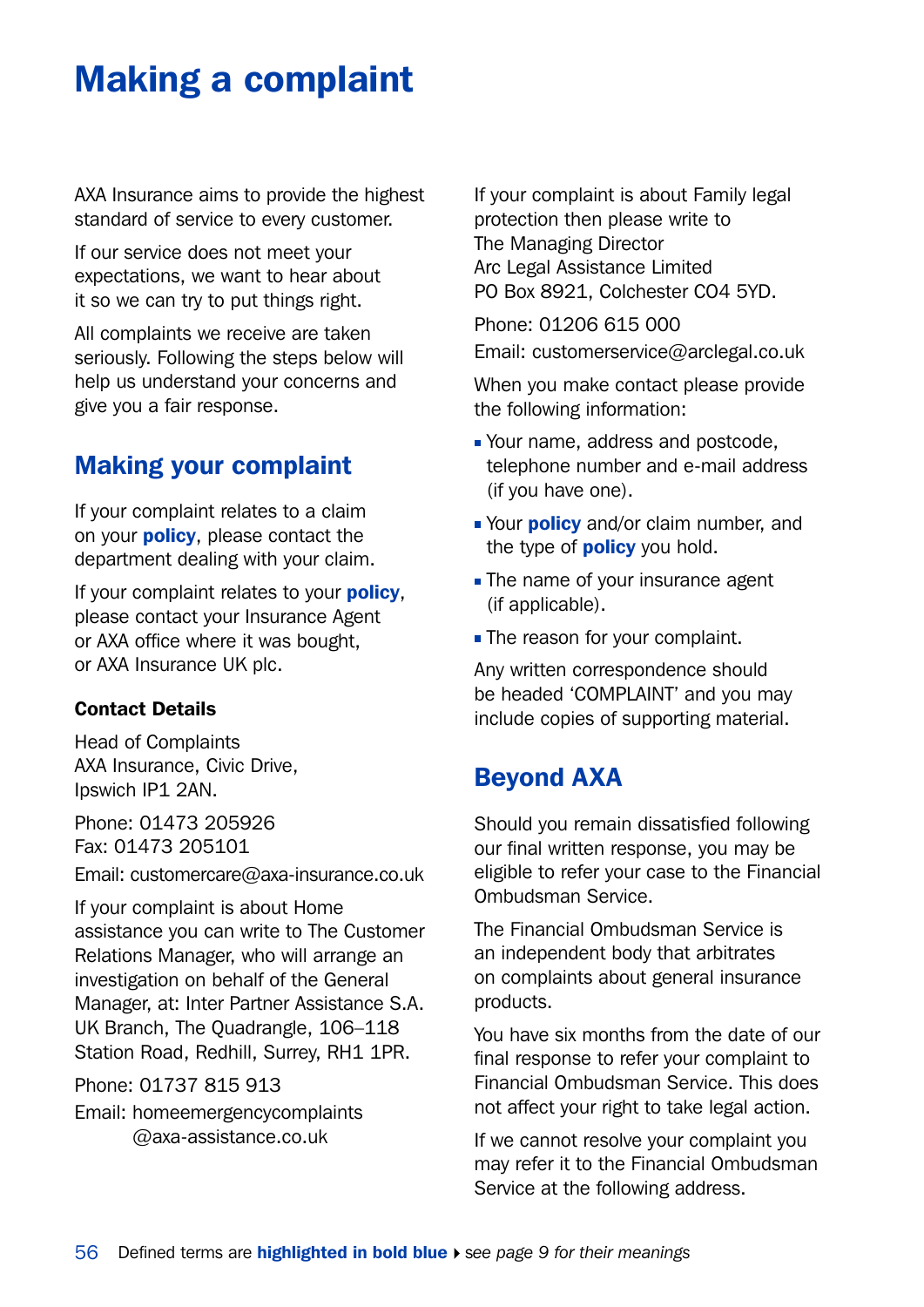The Financial Ombudsman Service Exchange Tower, Harbour Exchange Square, London E14 9SR.

Phone: 0300 123 9123 or 0800 023 4567 Fax: 020 7964 1001 Email: [complaint.info@financial-ombudsman.org.uk](mailto:complaint.info%40financial-ombudsman.org.uk?subject=) Web: [www.financial-ombudsman.org.uk](http://www.financial-ombudsman.org.uk)

# Our promise to you

We will:

- **Acknowledge all complaints promptly.**
- Investigate quickly and thoroughly.
- **Keep you informed of progress.**
- Do everything possible to resolve your complaint.
- **Use the information from complaints** to continuously improve our service.

*Telephone calls may be recorded and monitored.*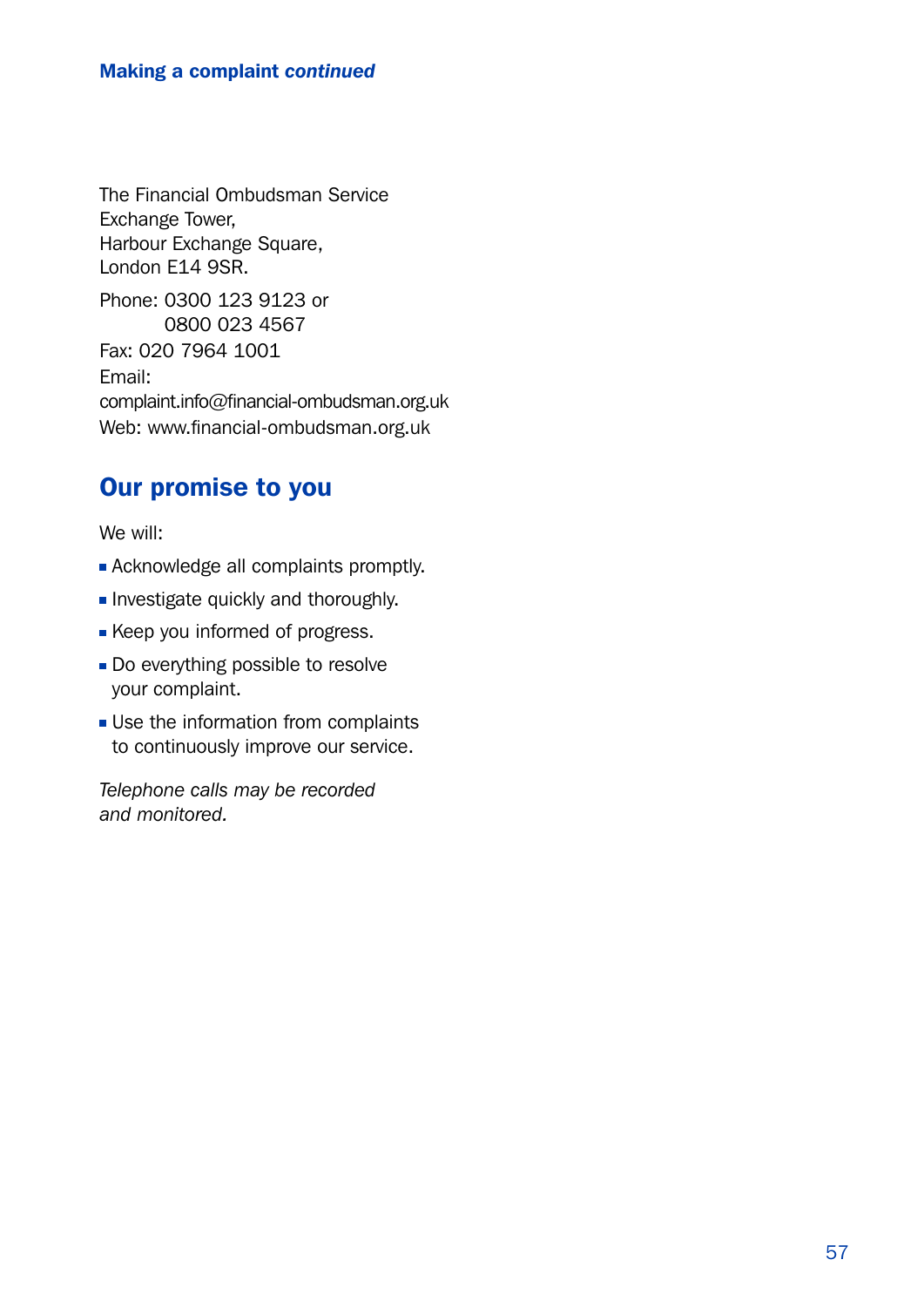# Customer service information

# Data Protection Notice

AXA Insurance UK plc is part of the AXA Group of companies which takes your privacy very seriously. For details of how we use the personal information we collect from you and your rights please view our privacy policy at [www.axa.co.uk/](http://www.axa.co.uk/privacy-policy) [privacy-policy.](http://www.axa.co.uk/privacy-policy) If you do not have access to the internet please contact us and we will send you a printed copy.

# Financial Services Compensation Scheme (FSCS)

AXA insurance UK plc is covered by the Financial Services Compensation Scheme (FSCS). You may be entitled to compensation from the scheme in the unlikely event we cannot met our obligations to you. This depends on the type of insurance and the circumstances of the claim. Further information about the compensation scheme arrangements is available on the FSCS website [www.FSCS.org.uk](http://www.FSCS.org.uk) or by contacting them on 0800 678 1100.

# Authorisation

AXA Insurance UK plc is authorised by the Prudential Regulation Authority and regulated by the Financial Conduct Authority and the Prudential Regulation Authority under Financial Services Register number 202312. This can be checked on the Financial Services Register by visiting the FCA's website at [www.fca.org.uk/register.](http://www.fca.org.uk/register)